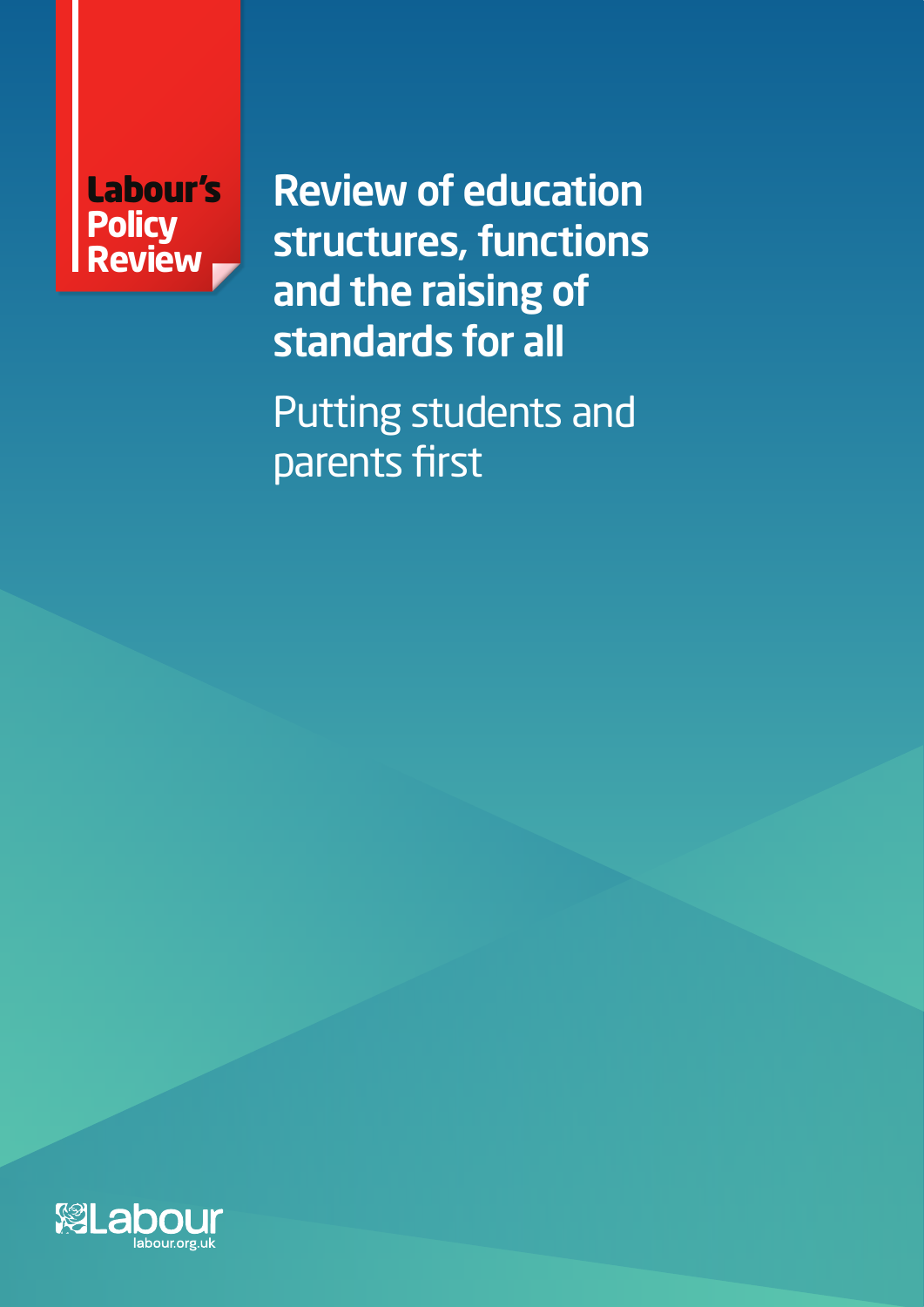# **Acknowledgements**

I wish to thank all those who have contributed to this review. Tristram Hunt and his front bench team, other parliamentary colleagues, and a range of those with both expertise and interest in the future of the education service and young people in this country.

There are too many individuals and organisations who have either attended roundtable discussions or have submitted ideas and information in writing to be able to mention everyone, and it would be invidious to pick out only a few. They know that I am deeply grateful and appreciate the time and trouble they have taken.

I would also like to thank my own staff for the work that they have done in assisting me in what has been a challenging task. I would specifically like to thank Katy Minshall, my research assistant, for the enormous commitment way beyond normal duties in supporting me in the many rewrites and iterations over recent months.

In addition, I'd like to thank past special advisers, the IPPR (particularly Jonathan Clifton) and Compass (Martin Yarnit) for their openness in sharing thinking in respect of their own parallel considerations of this important area for the future of our country and the wellbeing of our young people.

Rt. Hon. David Blunkett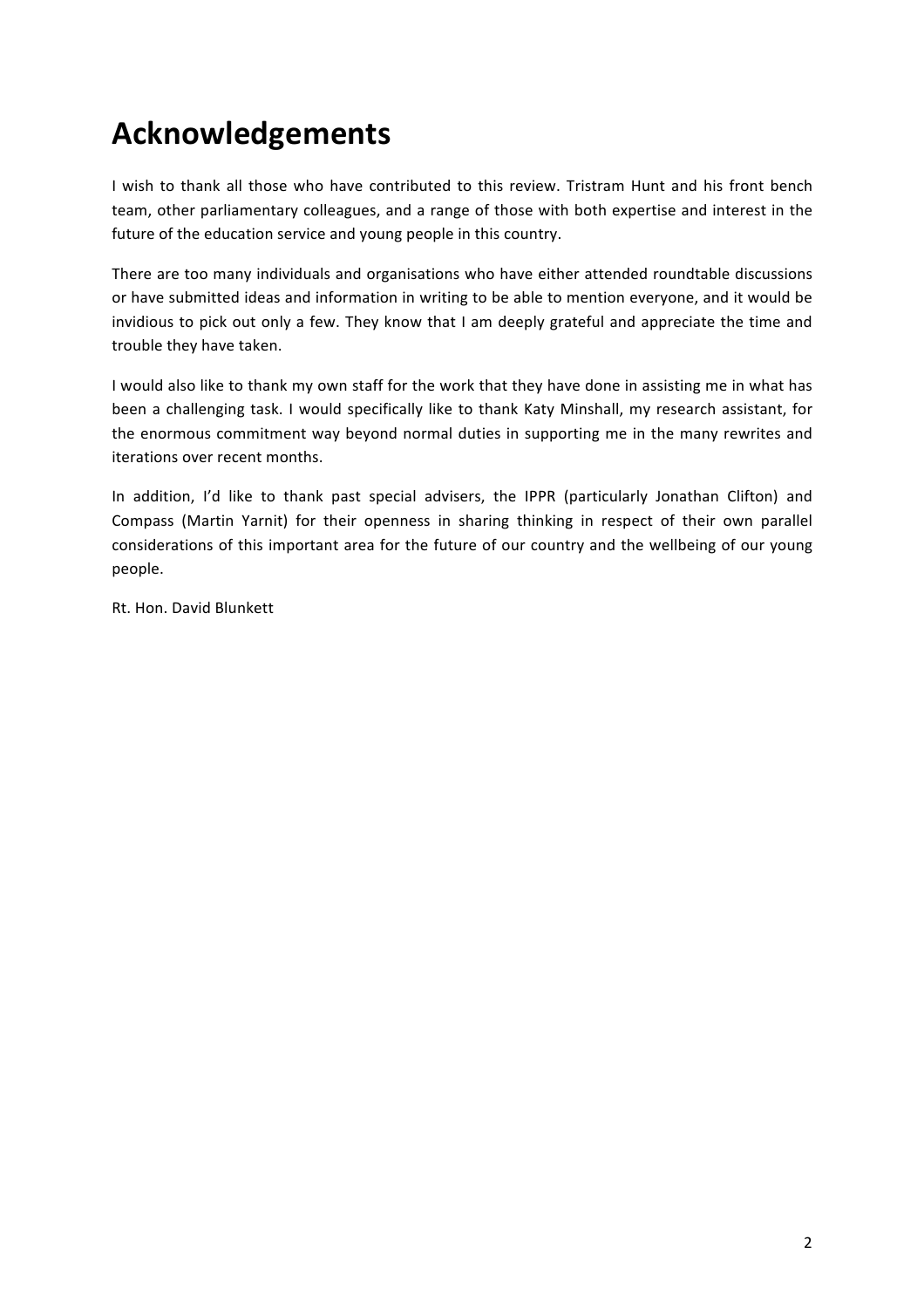# **Foreword from Rt. Hon. David Blunkett**

In the fractured landscape emerging in the education system across England, it is often forgotten that what we're aiming to achieve is high standards for all, not constant restructuring of the service.

What we seek for young people is that they should acquire a body of knowledge, alongside the basic tools to continue learning throughout life.

Fundamentally this includes the ability to read and write, to be able to add up and take on mathematical challenges, together with an understanding of science. A grasp of who we are, where we are, and of course where we came from, is essential to a sense of identity.

Memory tests are important in ensuring that young children can spell, can recall their tables, can develop the capacity to retain information and therefore to be able to recall facts when necessary.

But the education system must offer much more than this. Schools and colleges are not factories to instil facts, and then hope that young people somehow make sense of them and become functioning and creative adults.

We have to provide the opportunity to build those thinking or critical skills, which allow the analytical faculties to develop – to be able to challenge, as well as to make sense of the everchanging world around us.

Accessing data via an iPhone or computer is necessary in the modern world - but not sufficient. The mind of a child is, after all, more sophisticated than even the most highly-developed computer.

Children need to learn how to reason and how to study, and not just how to display their knowledge of acquired facts. Equally, developing the character of the individual child and their growth into an active and constructive citizen is vital to the future of all of us.

Those inspiring teachers, stirring texts and imaginative programmes of learning, which light a candle and engender a love of learning for life, must also be central to our goals. Indeed, an Institute of Education study in autumn 2013 found that children who read for pleasure perform significantly better at school in Maths as well as English.

Creativity is necessary in a world where innovation and entrepreneurship, both economic and social, will be vital to the survival of our species and to the civilised outcome of an ever more urbanised society. As all good teachers know, the joy of teaching is to see a child develop and flourish, to grow into an independent and self-confident adult.

Historically, education was driven by the economic and commercial needs of an economy that required basic functionality from a wide swath of the populace.

We have moved substantially away from this basic utilitarian view, as we have from the 'trickle down' philosophy that only a small percentage of the population needed to be highly educated.

Today's employees must be flexible and creative, able to adapt to rapidly changing circumstances, to team work and to the use of individual initiative.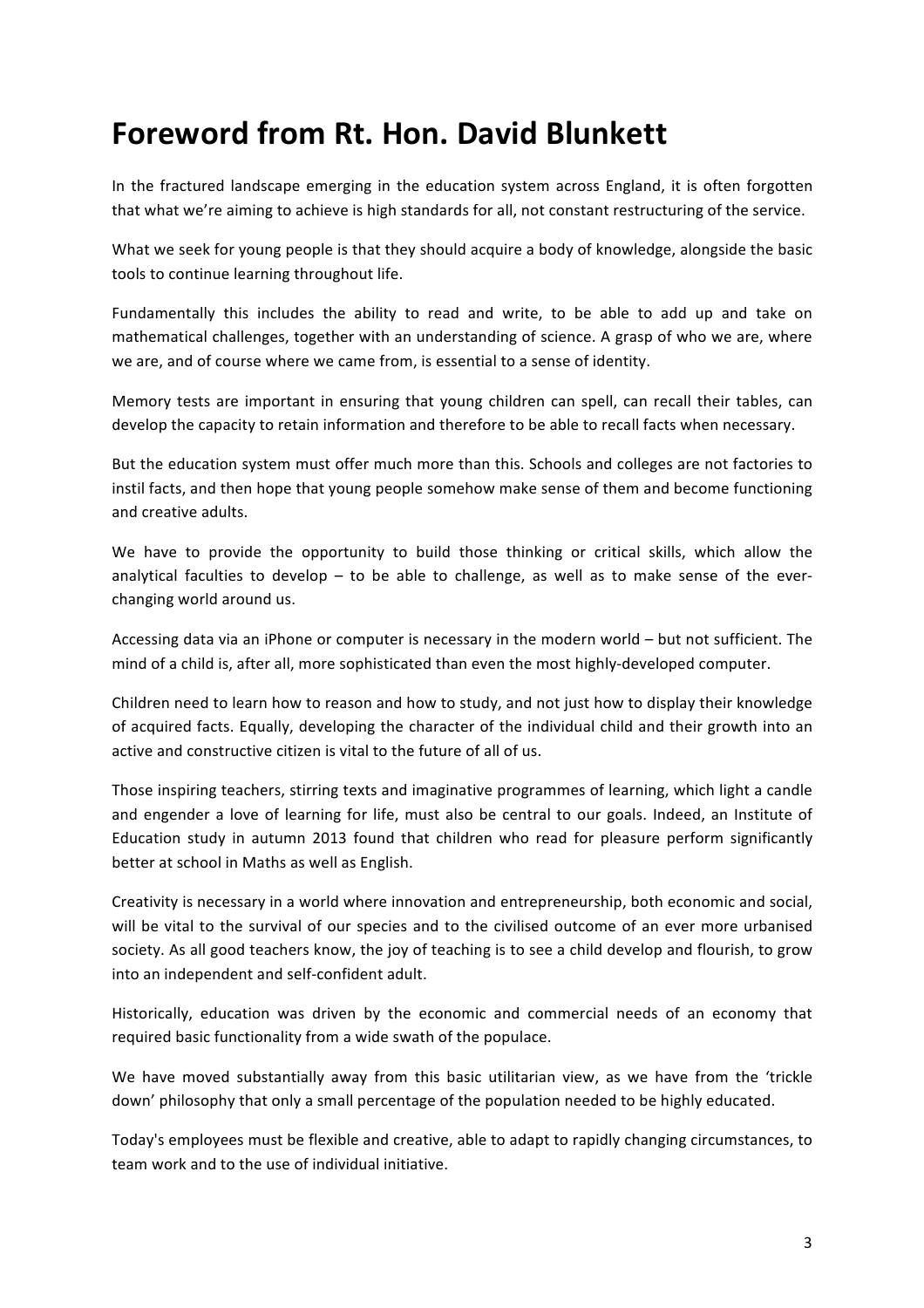Clearly, the emphasis on the particular status of a school, its antecedence and sponsor, is far less important than what takes place in the classroom, the laboratory and on the playing field. That is why in providing solutions to the current fractured system, the emphasis will be entirely on delivering inspirational teaching and aspirational learning.

Looking back on the North of England Education Conference in 2000, my reflections then seem as relevant today as in that early period of education reform:

"The combined forces of globalisation and technological change will mean...that education will determine who has the keys to the treasures the world can furnish...countries that *respond astutely should experience extraordinary progress - with major social and economic benefits, including catch-up gains for the poor and marginalised. Countries that fail to* respond to the challenge risk stagnating...widening social and economic gaps and sowing the *seeds of unrest.*

*Education is the great liberator; it can unlock what William Blake called those `mind-forged manacles'"*

Doul Blackt

Rt. Hon. David Blunkett MP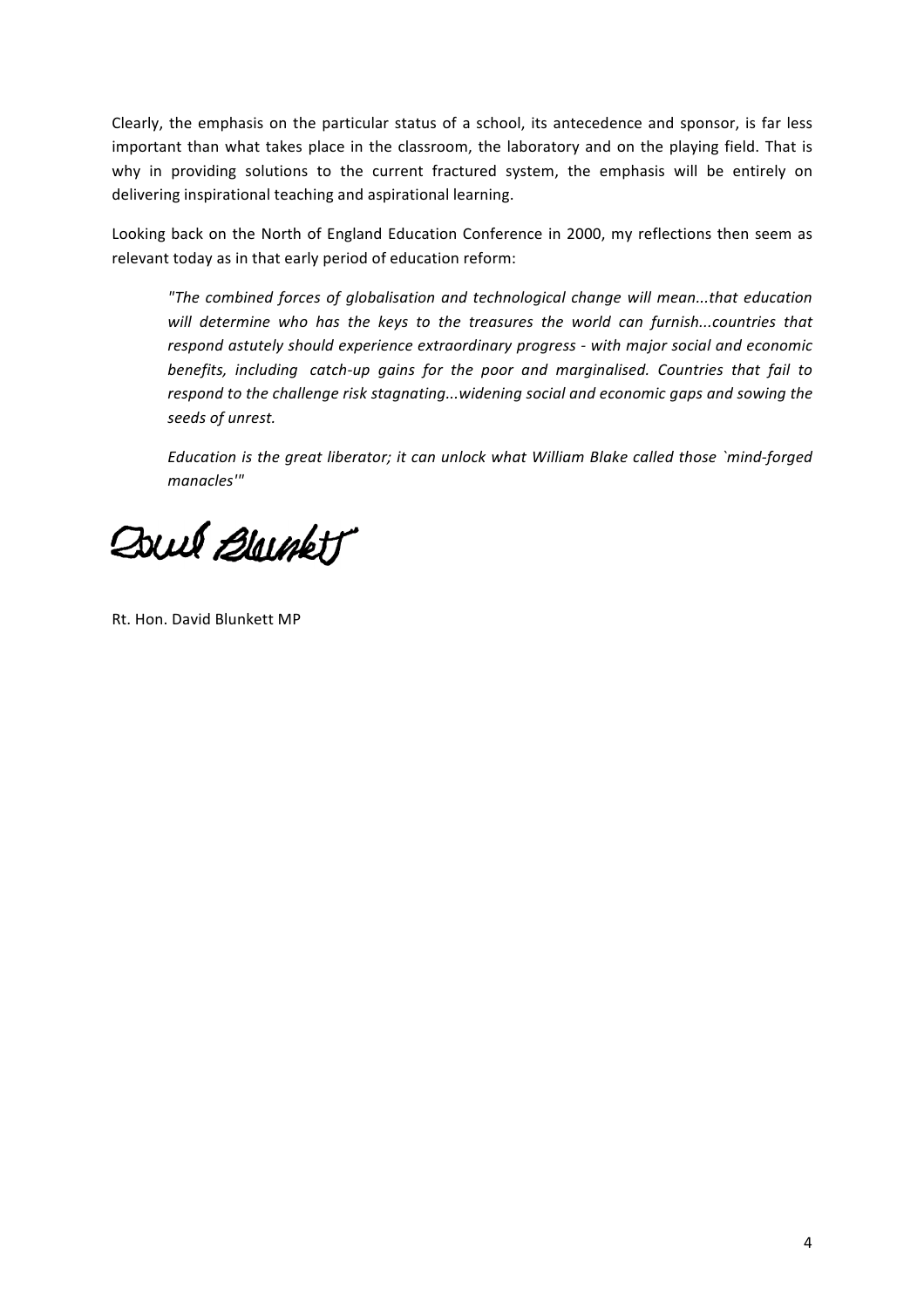## **Executive Summary**

Nothing is more important for young people than enhancing their life chances, liberating their potential and encouraging their contribution to a globally competitive and modern economy. From the moment a child is born to the very limits of lifelong learning, we depend on the nurturing of talent and fostering of the love of learning, in the endeavour to create a society based on opportunity, fairness and self-determination.

That is why in the 40 recommendations laid out in this report, there are two overriding objectives.

The first is a relentless drive to raise standards and offer equal opportunity from the moment a child is born, to all children.

The second is to facilitate this by bringing about coherence, consistency, and a collaborative approach within the education service.

To reinforce and then spread best practice, to ensure probity and the equitable use of public funds, and to ensure transparency and accountability locally, we need devolved structures that do not rely on a top-down approach with the Secretary of State in charge of thousands of funding agreements with individual schools and intervention from the top.

That is why the proposals place strong emphasis on partnership from the bottom-up, with schools controlling schools, and schools partnering with those most appropriate to drive up standards.

This will be paralleled by a decentralisation from the top-down, repatriating powers to those closest to the classroom, at school, area and sub-regional level.

The London Challenge is a prime example, acknowledged by those from a range of political outlooks as a great success. Strange therefore that those who acknowledge that collaboration and partnership is the way forward should have taken steps to fracture and undermine this process.

The current architecture which leads schools to be contractually bound to the Secretary of State and free-floating from the communities they serve is not only undemocratic and lacking in any meaningful accountability, but is also clearly unsustainable.

The Al-Madinah School, Discovery New School and King's Science Academy (and possibly others not yet revealed) are examples of what can happen when proper monitoring and oversight do not exist.

In April 2014, the alleged Operation Trojan Horse in Birmingham demonstrated the difficulties that have arisen from this 'absence of transparency'<sup>1</sup> with centralised control of schools on the one hand, and lack of any real clarity about how autonomy at local level should retain sensible accountability on the other.

<sup>&</sup>lt;sup>1</sup> 'Birmingham's schools must prepare pupils for a multicultural Britain', Tristram Hunt, The Guardian, 19th April 2014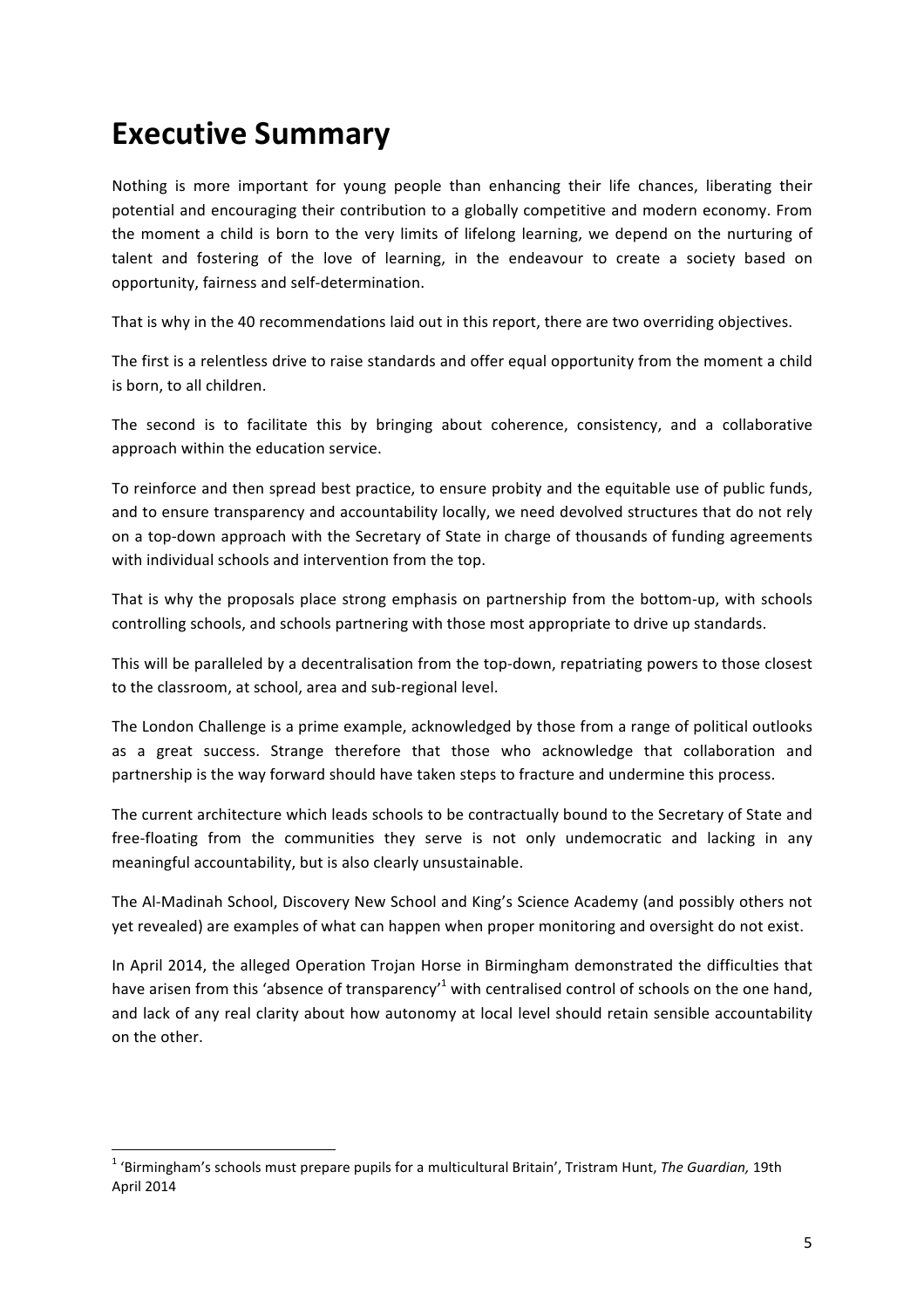A 73-page contract between the Secretary of State and an academy<sup>2</sup> not only makes a mockery of any claim to 'localism', but drives a coach and horses through practical and meaningful accountability. Taken together, the top-down approach of the Secretary of State and the operation of the Education Funding Agency would, carried to its logical conclusion with over 20,000 'autonomous' schools, result in an unmanageable Kafkaesque caricature, freeing schools from everything except of course the Secretary of State.

This situation is confounded by the utter lack of sensible audit and financial prudence. In April 2013, the Public Accounts Committee found that the Department for Education had overspent on the Academies programme and Free Schools by a staggering £1 billion. Some of this overspend was a direct consequence of overpayment errors made by the Department. 90% of converter academies had been overpaid, costing a total of £350 million since 2010.

The National Audit Office reported in December 2013, at £1.5 billion, the Free Schools programme will cost at least three times the sum originally allocated. Nearly a third of the free schools approved by the Government plan to set up in areas where there are considerable surplus places and the average cost per school is currently at £6.6m – twice the Department for Education's assumption.

Meanwhile, a crisis in school places is quickly developing, and the National Audit Office has predicted a substantial shortfall by 2015.

As Conservative MP and Chair of the all-party House of Commons Education Select Committee, Graham Stuart, reflected in the House of Commons on 6th January 2014, we "have Ministers trying to run schools from a desk in Whitehall."

Clarity about who is responsible for what and accountable to whom, is lacking. Recommendations are therefore focused on the future not the past, the building on what is working best, to establishing a mechanism for driving improvement across all schools of whatever status, fostering innovation and creativity with a framework of oversight, which provides a light touch in monitoring progress.

That is why the emphasis on a particular status or antecedence of a school, or the particular sponsor, is far less important than what takes place in the classroom, the laboratory or on the playing field.

In providing solutions to the current fractured and 'atomised' system, as Sir Michael Wilshaw recently described English education, the prime emphasis has to be on how to reinforce inspirational teaching and aspirational learning.

Key recommendations reinforce the freedom of schools by providing additional autonomy to all schools, and the creation of Community Trusts to bring together small primary schools where they are not already part of a sponsor or partnership structure.

Alongside this, key functions currently exercised at central level by the Department for Education and its agencies would be devolved to a new post of an independent Director of School Standards.

 $2$  Model Funding Agreement, Department for Education website, updated May 2013 http://education.gov.uk/schools/leadership/typesofschools/freeschools/b00222077/pre-opening/fundingagreement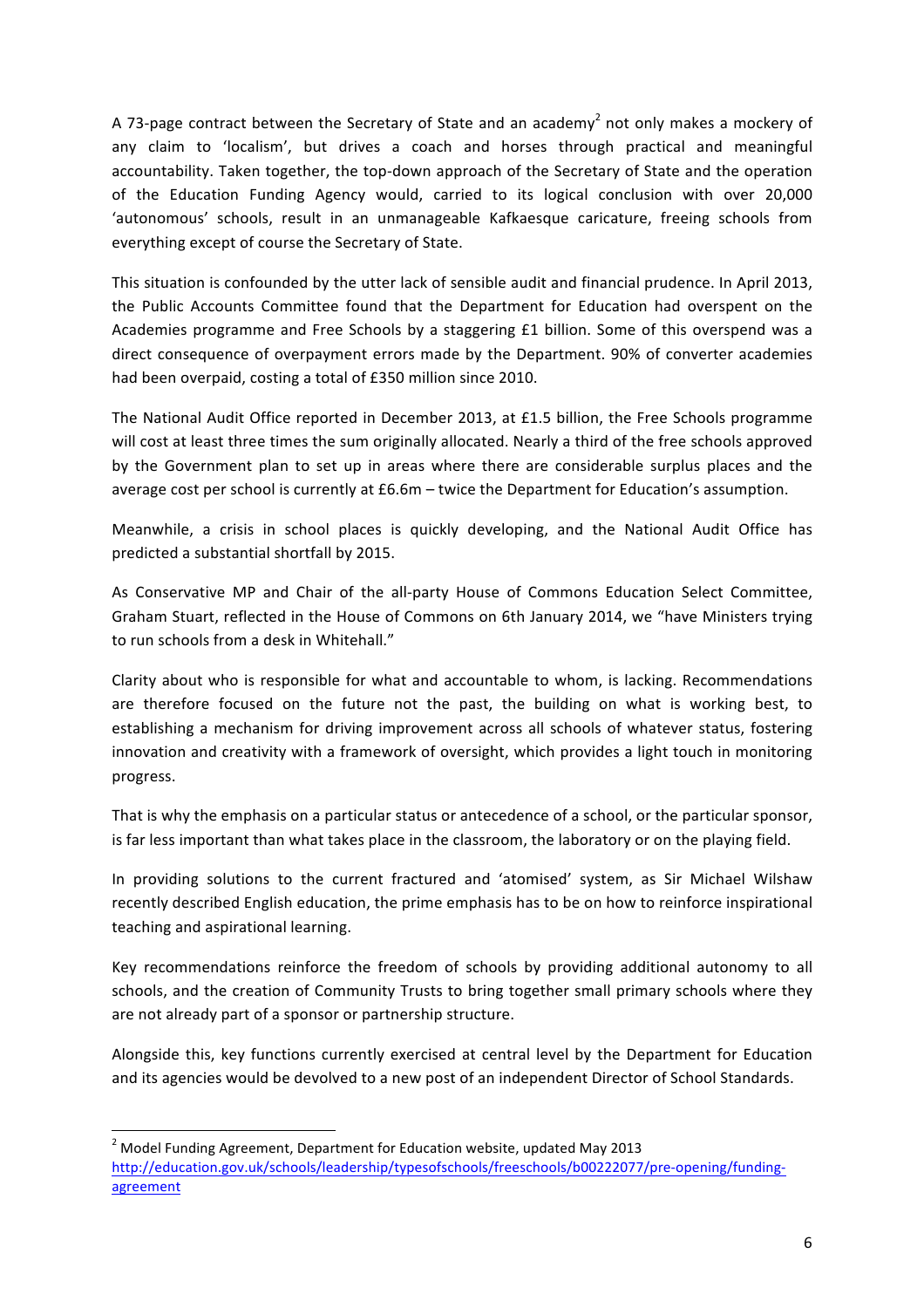This post would be reflective of the statutory independent powers historically exercised by the local Director of Public Health. Appointed locally, accountable locally and free to bring both pressure and support wherever needed.

Local Authorities, retaining key functions, would place emphasis on being the voice or advocate for pupils and parents. Using the scrutiny role, key to ensuring information is readily available in the public arena, they would work with the Director of School Standards to ensure local intelligence was at the forefront.

Brokering partnerships where they do not exist, overseeing the commissioning of new schools and school places, and facilitating cross boundary arrangements to provide support in areas such as special needs, training, careers provision and progression into post-16 – the DSS would intervene "in inverse proportion to success," as Professor Sir Michael Barber once advocated.

This would ensure coherence, based on City Regions and Local Enterprise Partnership areas, to avoid unnecessary bureaucracy and ensure value for money.

Every pupil, wherever they live and from whatever background, should have a basic entitlement to world class education in first-class facilities. An entitlement to an appropriate and accessible high quality place would be matched by fair admissions, strengthening the code and reinforcing the importance of schools coming together to agree collaborative and workable arrangements. The role of the independent Schools Adjudicator would also be strengthened to ensure fairness and consistency across England.

Entitlement also means access to a coherent curriculum, wherever the child goes to school, reinforcing a sense of identity and the glue that holds society together.

Diocesan and Local Authorities would, as they do now, collaborate, and where concerns were highlighted in relation to probity or the governance of schools, the Office of the Schools Commissioner will have been strengthened to be able to act swiftly in responding to concerns.

To ensure the highest possible quality in the provision of support services to schools, kite-marking will provide quality assurance and transparency in terms of contractual arrangements and the relationship of schools with sponsors.

In addition, all elements of the education service would be inspected, as recommended by the Chief Inspector of Schools Sir Michael Wilshaw. All teachers would either have to have, or would be in the process of gaining, qualifications. Support to and the training of governors and members of trusts would be a key aspect of both improving accountability and strengthening governance arrangements. The provision of up-to-date access to appropriate sources of data, information and comparative performance will be vital in driving up standards and sensible benchmarking between schools.

Accessible and consistent procedures for providing parents with redress will be essential. Not just taking into account the views of parents and, of course, encouraging and inspiring them to want to be involved in their own children's education (and in many cases their own), but also to offer appropriate means of dealing with grievances at an early stage. Balancing the responsibility of school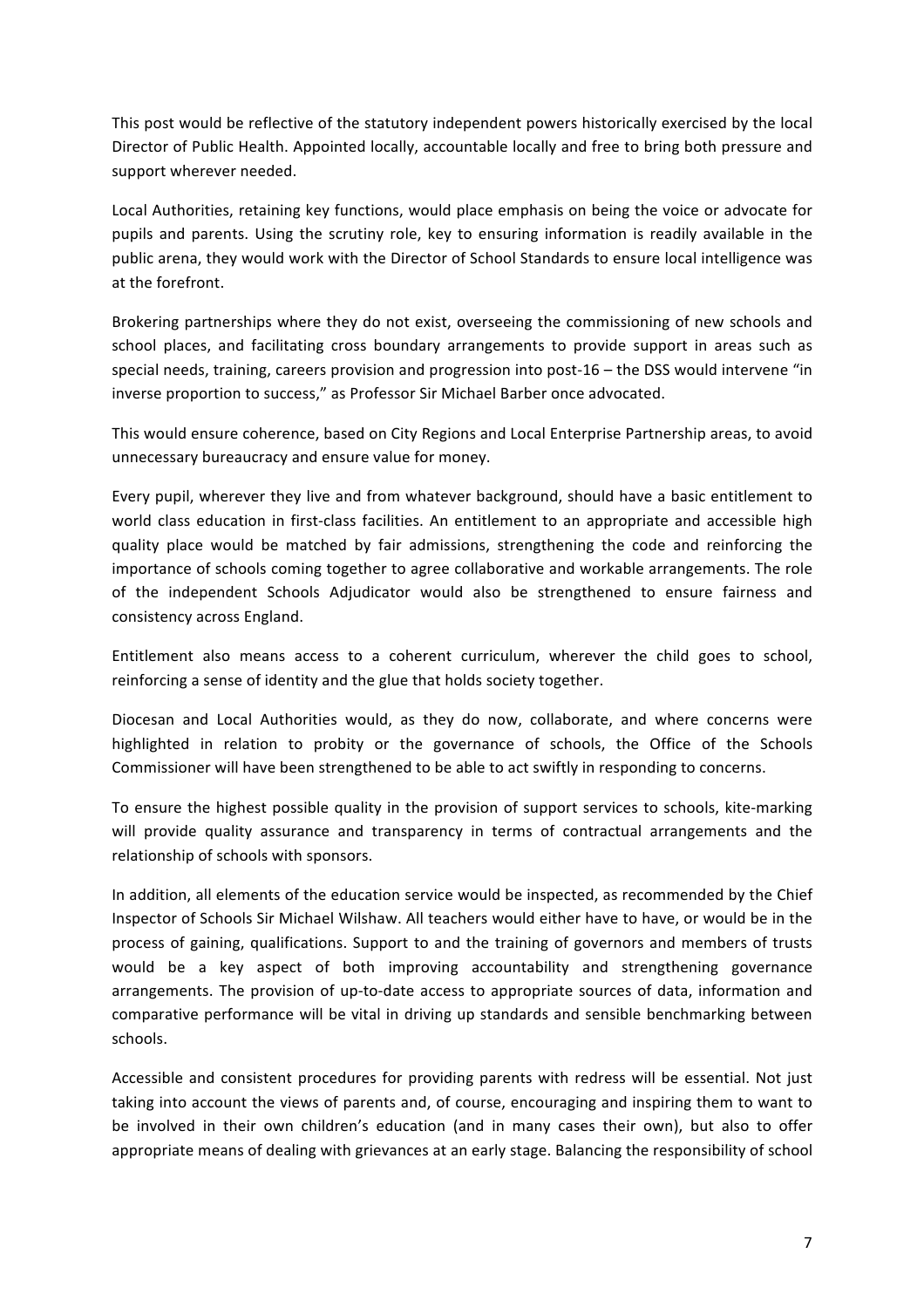leadership for school improvement, discipline and pupil engagement, with the rights of parents, is and will remain a challenge.

Parent Teacher Associations, linked to a local representative body for governors, is one way of ensuring both consistency and mutual support in getting this right.

One area often neglected is 'alternative provision'. This often means youngsters from the age of 14 onwards who do not or, for a variety of reasons, can not fit in to the normal system. Inspection of such provision and Local Authority oversight and monitoring to ensure that youngsters do not become 'NEETs', without post-16 access to education, employment or training, is vital. This area has been too long neglected.

In the end, the quality of school leadership and of teaching is paramount. Re-establishing the National College of School Leadership as an independent driving force for improving training and continuing professional development will be crucial. Linked as it will be to cross-border provision of training through teaching school alliances, the development of peer group support through National Leaders of Education programmes, and a valuing of the professional quality of teachers, must contribute to the overall objectives set out in the blueprint for the future.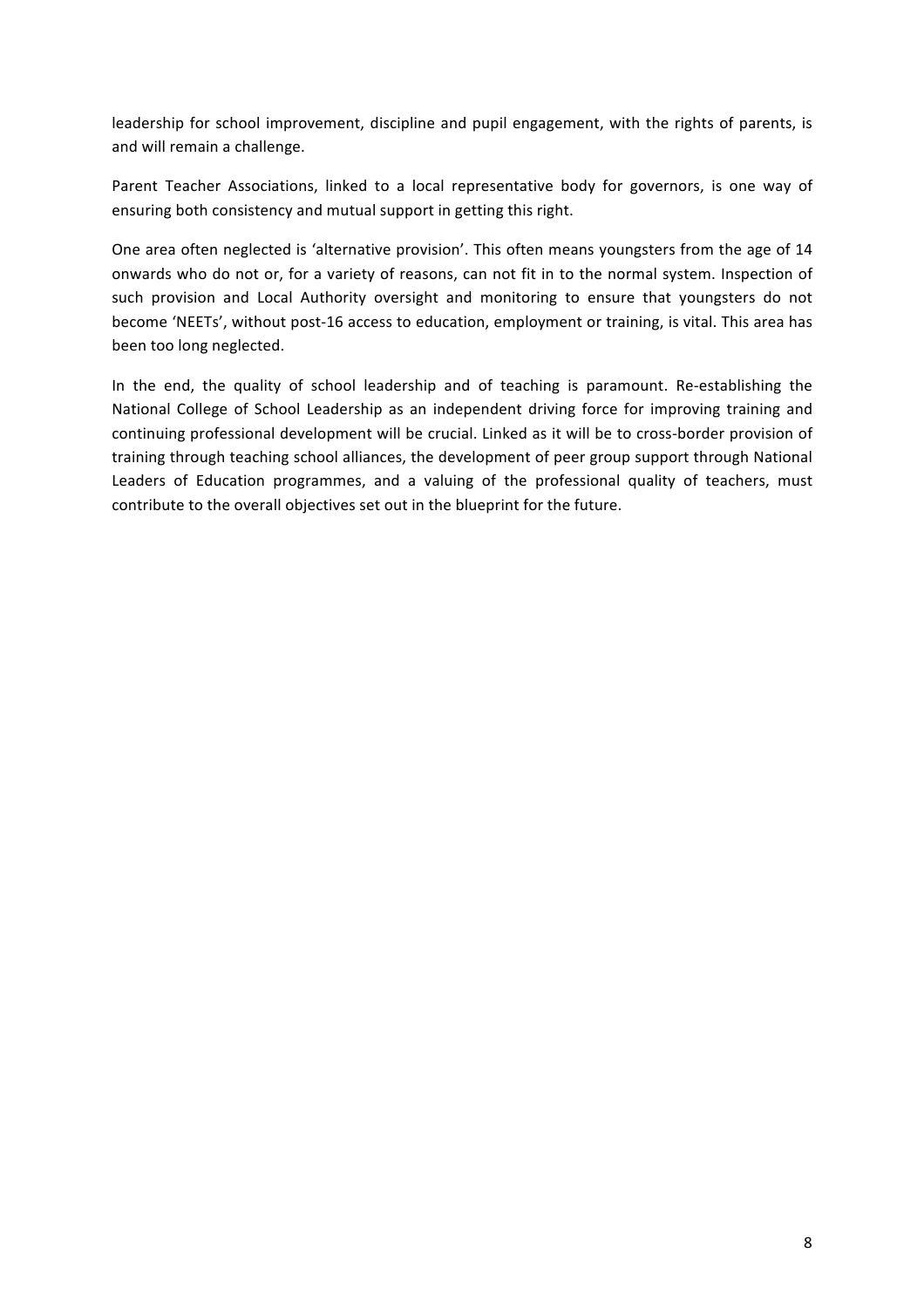## **Recommendations**

<u> 1989 - Jan Samuel Barbara, margaret e</u>

### LOCAL OVERSIGHT AND SPREADING BEST PRACTICE

- **1.** Creation of the position of independent Director of School Standards (DSS): It is recommended that there should be a bottom-up approach in building partnerships at local level, together with a top-down devolvement of responsibilities to offer greater accountability. To facilitate this, a new executive post should be created: an independent Director of School Standards will work at the local area level to drive high education standards in every part of England.<sup>3</sup> The DSS would be responsible for driving up standards in all schools in his or her area, whatever their status. This would be a statutory appointment made from a shortlist of candidates approved by the Office of the Schools Commissioner. The appointment would in most circumstances be made across Local Authority boundaries, with an appointments panel representing key local partners. The presumption would be for Local Authorities to join together to appoint a shared DSS across a local area or sub-region as this collaboration will help to raise standards and efficiencies whilst maintaining the local link. He or she would be appointed on a fixed term five-year renewable contract and would be statutorily independent. The creation of this position would represent a light-touch approach with minimal bureaucracy. It would provide the kind of objective voice that historically was offered by the local Director of Public Health, rather than a return to the former Chief Education Officer position and the structures that underpinned it. It is recognised that the configuration of partnership arrangements, both across Local Authority boundaries and between schools, will vary according to circumstance. London in particular, with historic cross-boundary arrangements, would be expected to reflect geography, social and economic ties.
- **2.** Remit of the Director of School Standards: This post-holder would facilitate intervention to drive up performance – including in coasting and 'fragile' schools. He or she would take into account the views of parents and the wider community, and would broker collaboration between schools and across local areas. This approach will build on the success of partnerships such as the London Challenge, and in terms of procurement and support, the Hackney Learning Trust. The aim of the DSS would be to ensure the spread of best practice and drive the raising of school standards wherever poor performance exists. Parents would have the right to request intervention from the DSS where concerns had not been adequately addressed. Clearly, Ofsted inspection reports and performance against floor targets would be key, but discretion would be in the hands of the new DSS. The DSS would also be responsible for the planning of additional places using Local Authority data and intelligence, and he or she would subsequently oversee the process of competition for new schools (as indicated later in Recommendations 19-21). Where newly established sponsors are involved, there should be a two year probation period in which both early inspection and new oversight would be available. It is recognised that the DSS would have a key role in providing such oversight. The new post would have a small back-up secretariat providing only the most essential administrative support, with information, data and, where

 $3$  The relationship with the Director of Children and Young People's Services to be determined by the further work in considering existing structures outlined in recommendation 33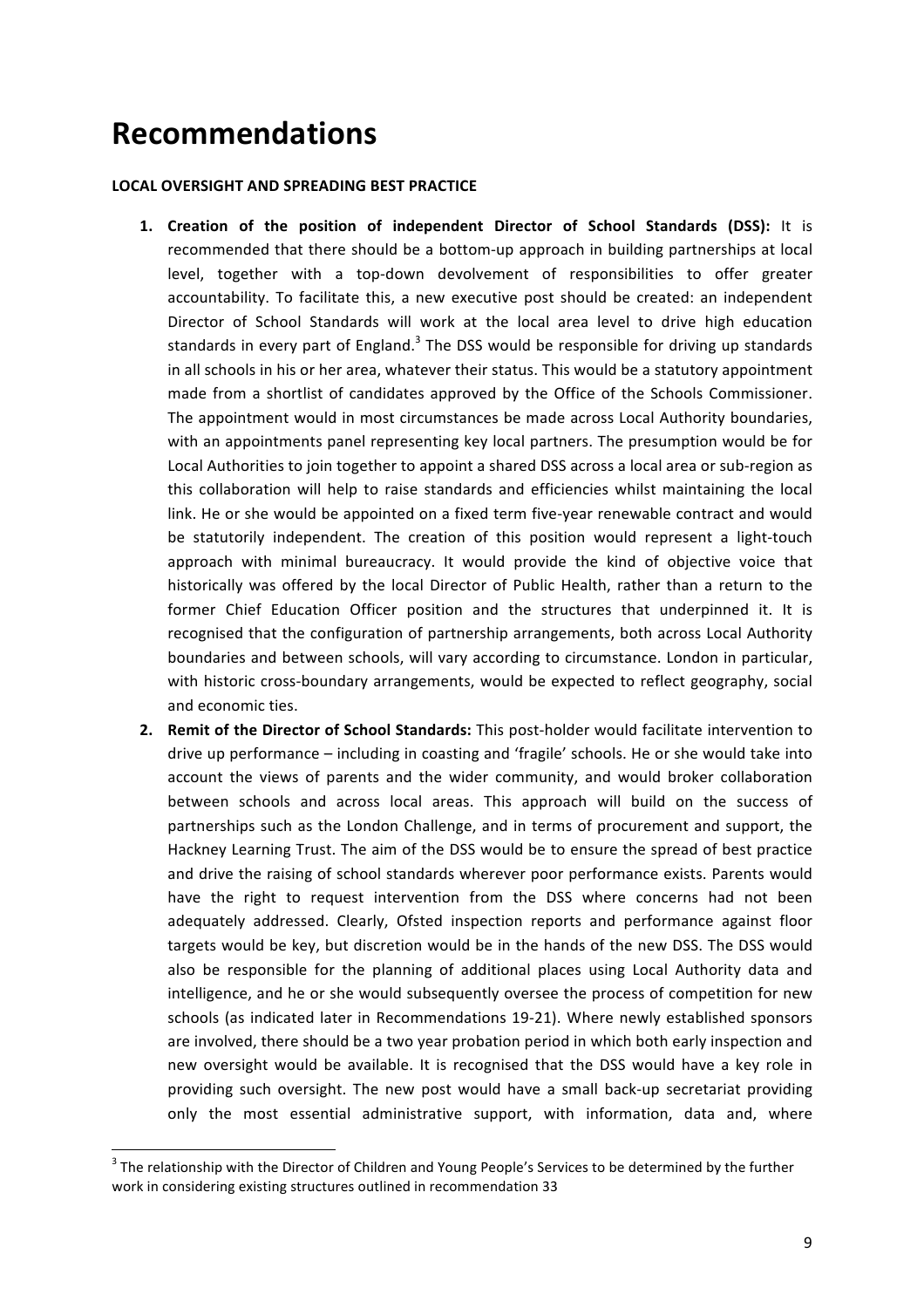necessary, intervention drawn from the Department for Education, Ofsted, and the relevant diocesan and Local Authorities. Schools, whatever their status, would be required to provide any data requested and to cooperate fully with the DSS.

- **3. Operational role of the Director of School Standards:** Self-evidently, the post-holder will work in collaboration with, and as a partner of, the Directors of Children and Young People's Services in the relevant Local Authorities. In addition to the local arrangements (sometimes known as borough or citywide learning bodies or forums) with whom the DSS would work closely, there would be a local Education Panel. This would include representation from schools in the area, parents and relevant Local Authority representatives, who would work with the DSS on the development of a long term strategic plan for education, ensure major commissioning decisions are taken in line with that plan and agree the budget proposed by the DSS. In the event of an impasse, the issue it concerned would be referred to the Office of the Schools Commissioner. This would dovetail with the responsibilities of LEPs and City Deals in relation to skills needs and the regeneration for the broader economy. Additionally, regular updates would be provided to the national Office of the Schools Commissioner and close working arrangements would need to be developed with the regional Ofsted team. On an annual basis, the DSS would invite locally elected representatives, including MPs, to a presentation of the annual report where questions could be raised and appropriate debate could take place. It is also envisaged that governors, trustees and parent groups be represented at this forum.
- 4. Public duty for Local Authorities, schools and other providers to work with the DSS in **brokering collaboration:** The DSS must be empowered to broker collaboration within the local area they lead. There should be a public duty on Local Authorities to demonstrate (for inspection purposes) appropriate procedures for fostering collaboration between schools. Similarly all schools, whatever their status, and other providers of education would be under a duty to demonstrate collaborative ventures or the drawing down on expertise from other parts of the education system (to be reported upon by Ofsted). The DSS would intervene where unsatisfactory or inadequate collaboration was evident. Partnership working would also be expected to facilitate the sharing of support and procurement processes to cut out unnecessary costs and provide value for money.
- 5. Community schools not currently part of a federation, multi-academy or sponsor framework should be encouraged to join a partnership, including through the creation of our Community Trust model: This review recommends that, where this does not already exist (or where the school in question cannot demonstrate alternative forms of partnership working), the Local Authority should broker the combining of all community primary schools into broad Community Trust arrangements. Much as arms-length management organisations have been a model adopted in relation to social housing, Community Trusts would be established in partnership with the relevant Local Authority. This proposal is set out in detail in the chapter on 'Best Practice'. This would clearly meet the needs of very small schools and would help protect them from the threat of closure. Nothing in this report would stop those involved continuing to be able to draw on support services operated either singularly or jointly (or in combination with social enterprise/the private sector, as listed in Appendix IV). Where there are small isolated schools, it is envisaged that existing experiments to develop 'virtual' partnership/trust arrangements would be expanded. Already, good examples exist of the use of executive headship and combined management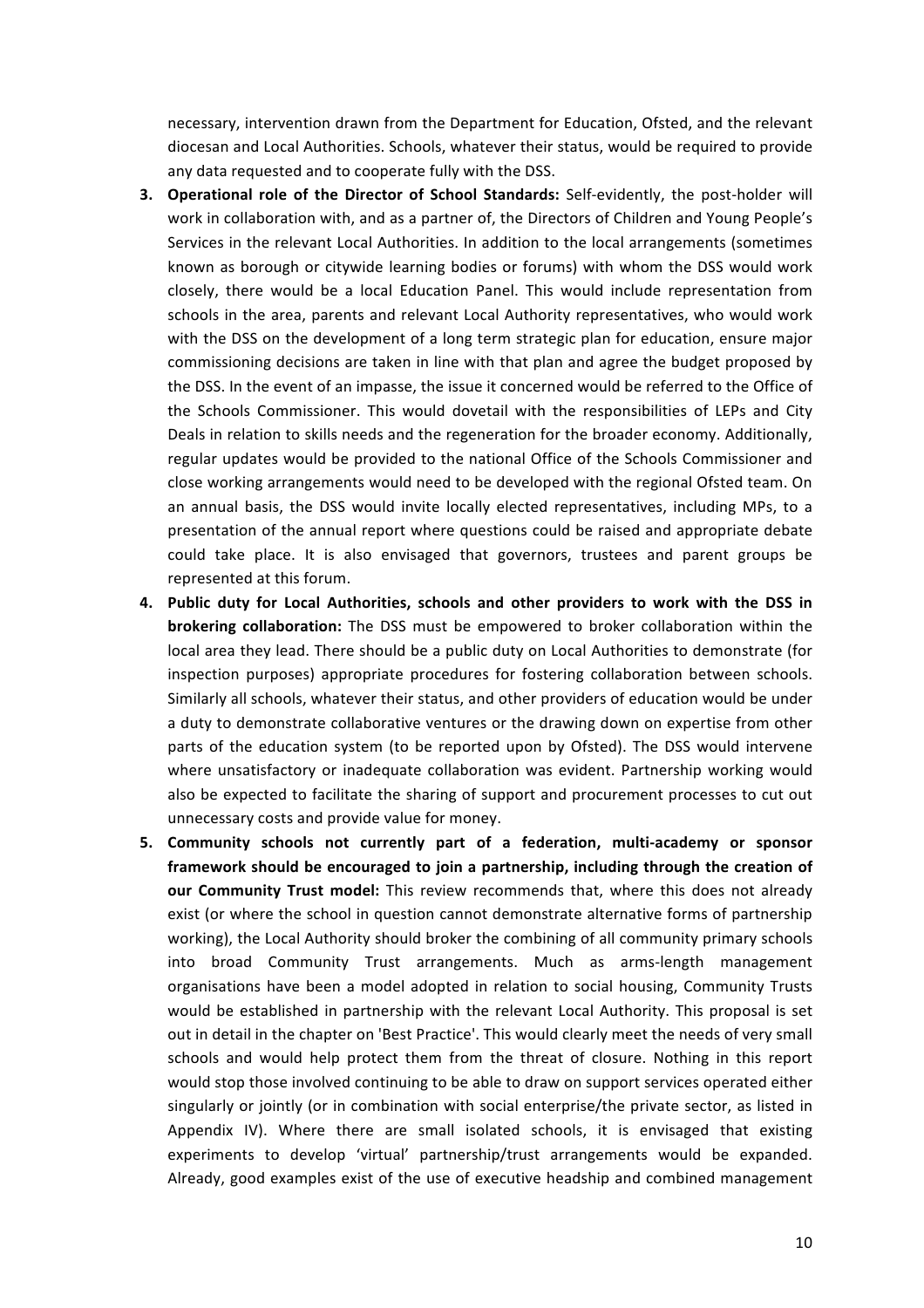teams. It is envisaged that the Community Trust model would facilitate greater teacher and Headteacher development, with school leaders able to access training, experience and professional development through shared working. Where schools wish to remain voluntary aided, they would have the facility to be able to partner in whatever way was most appropriate  $-$  and to take advantage of the use of modern communication as outlined above. The intention is to ensure that the existing pluralistic approach is maintained, but that genuine partnership is encouraged. Where a large number of secondary schools in a Local Authority area have not chosen to take on academy status, it would be open to them to combine into a Community Trust in order to foster the collaborative approach set out in this paper.

- **6.** Kite-marking: If, as in Recommendations 34 and 35, all aspects of the education service are to be adequately inspected, including sponsor chains, it would also be sensible to kite-mark those providing substantial education support services who do not fall under the remit of Ofsted inspection. This would apply to the development of Local Authority joint procurement arrangements and outsourcing ventures (we identify Staffordshire, Devon and Surrey as early examples where experimentation has taken place). Light-touch arrangements would be put in place to avoid the exclusion of new entrants into the market, which in essence would strengthen the existing procurement rules at local level. The kite-mark would be intended to provide a benchmark of high quality, and would not restrict the entry into the commissioning and contracting procedures of small and niche providers. Kite-marking of external bodies is a basic step in ensuring that wherever a school turns for support or to draw on facilities, an acceptable standard would be on offer, and provide an additional safeguard in relation to probity.
- **7.** Creation of Education Incubation Zones: This review recommends the creation of timelimited Education Incubation Zones between schools in a locality, for the purpose of school improvement and raising standards. The aim would be to promote forward-looking practice in pedagogy, use of technology and outreach to parents and the school community. They would offer an opportunity to develop modern forms of communication both within the school and in spreading innovation between schools. In simple terms, to develop what the school of the future would look like. Such innovation could be funded through proactively seeking contributions from endowments, such as the Education Endowment Fund, or major foundations, both nationally and internationally. When funding allows, additional resources should be made available through the Department for Education and local government, to foster creativity and to draw down on best practice from across the world. Education Incubation Zones would have a limited life, to avoid the creation of new permanent structures. Permanent partnership arrangements would of course be in a position to adopt and therefore trial entrepreneurial work, but pathfinder programmes allow for experimentation with careful and sustained monitoring.
- **8.** Schools free to move between partnership, federation, trust or academy chain: More than half of all secondary schools are now academies, and many belong to chains or trusts. With this in mind, it is sensible for sponsors, with the agreement of the Secretary of State with whom the funding agreement rests and the support of the Office of the Schools Commissioner, to 'float off' groups of schools or nurture new sponsors where, either by geography or experience, there is likely to be a greater synergy. A review should be undertaken by the incoming Secretary of State, in collaboration with existing sponsor chains,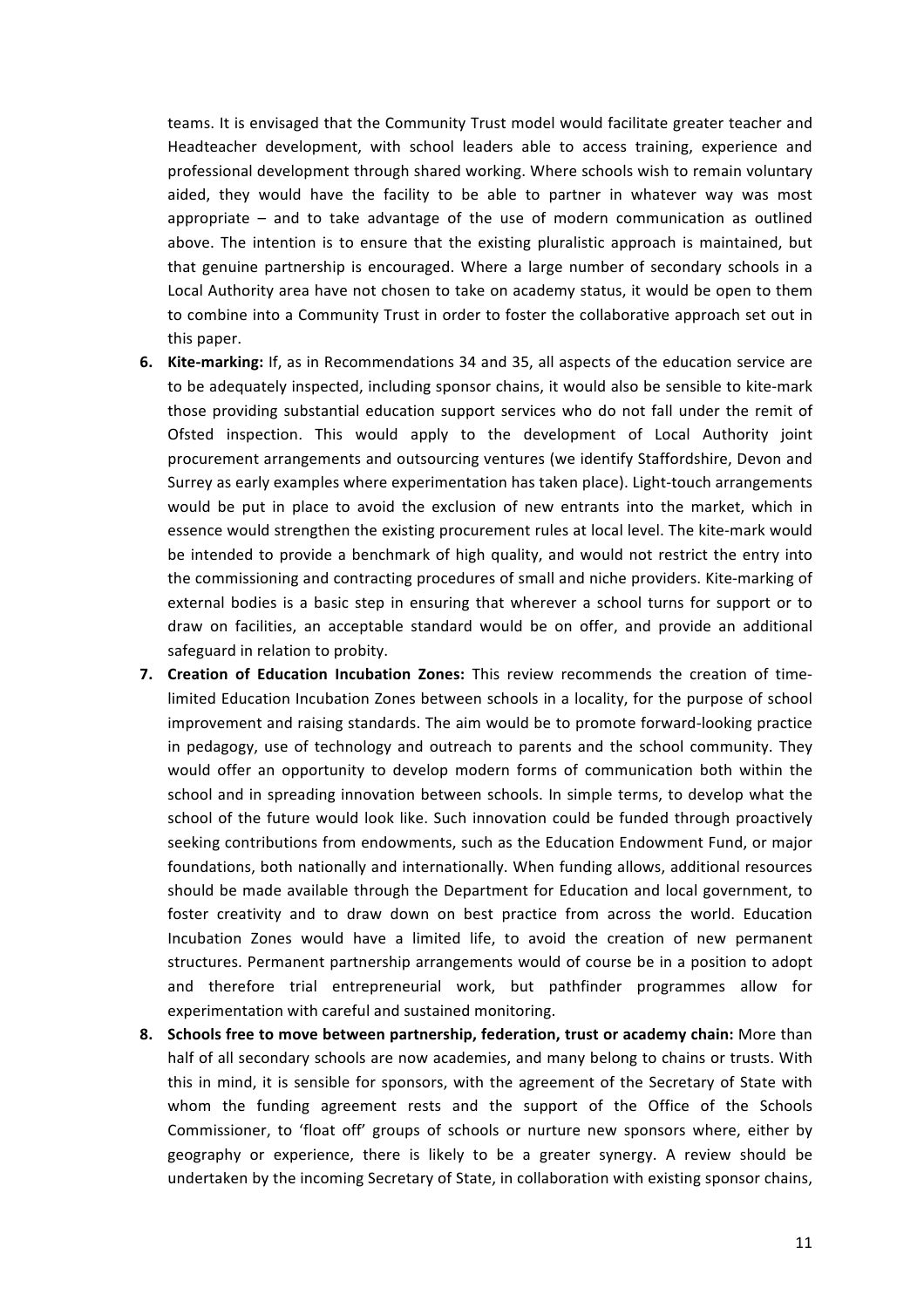to examine how such reconfiguration might be achieved without disruption or unnecessary top-down interference.

**9. Funding Agreements:** As indicated elsewhere, the impracticality of the existing expansion (either to converter academies or sponsor chains) of direct funding agreements with the Secretary of State, requires a more decentralised and appropriate model. As the National Audit Office have noted, the complexity of existing arrangements and the resource required to sustain this model, necessitates urgent review. In any case, given the complexity of individual funding arrangements, in particular the inter-relationship of school funding with that of sponsor chains, any facilitation of schools moving between chains or trusts might be best achieved by shortening such contractual arrangements to no more than five years. An incoming Secretary of State would, in any case, have to re-examine how to create a longterm model to allow for greater accountability with the ability to undertake a thorough review and identify problems at an early stage. In other countries (including the US) where funding agreements exist, they are renewed every 3-5 years.

#### **ENTITLEMENT TO HIGH STANDARDS AND FAIRNESS**

- **10.** Public duty to represent interests of pupils and parents: It is critical that the role of the Local Authority should be geared to the reformed and modernised agenda set out in this paper. While many Local Authorities do an excellent job of representing the interests of parents and pupils, an increasingly fragmented education landscape in England makes it extremely difficult for parents to navigate the system and, therefore, a new 'duty' to inform and support the interests of pupils and parents should be placed on local government.
- **11. Assessment of Pupil Premium:** Ofsted have undertaken a critique of how the Pupil Premium is being used and, from a number of sources, it has become clear that it is not reaching the pupils and supporting the work of the school with them in a way that would make the best use of targeted resources. It is recommended that an incoming Labour government should assess the level and use of the Pupil Premium to ensure value for money, and that it is targeted to enhance the life chances of children facing the biggest challenges, whether from special needs or from the nature of the background and societal impact they have experienced.
- **12. Reaffirmation of the need for teachers to be qualified:** This review concurs on the need to ensure that properly qualified teachers oversee the learning process in publicly-funded institutions.
- **13. Careers advice:** Whilst there is a requirement on schools to provide independent careers advice, recent changes have all but demolished any coherence in relation to developing programmes for social mobility, careers and life choices. Much evidence has been provided of the disintegration of independent careers advice and the importance of not simply providing information in a vacuum, but tailoring it to the needs of individual young people. It will be necessary for an incoming government to draw on existing evidence to determine how and by whom careers advice and progression into post-16 education should be provided. This would build on existing best practice and on plans laid out in the third report of the Labour Party Policy Review's independent Skills Taskforce, which recommended that Local Enterprise Partnerships (LEPs), were they to be expanded and provided with greater core resources, should play a lead role in brokering workplace learning by helping to build relationships between employers and schools.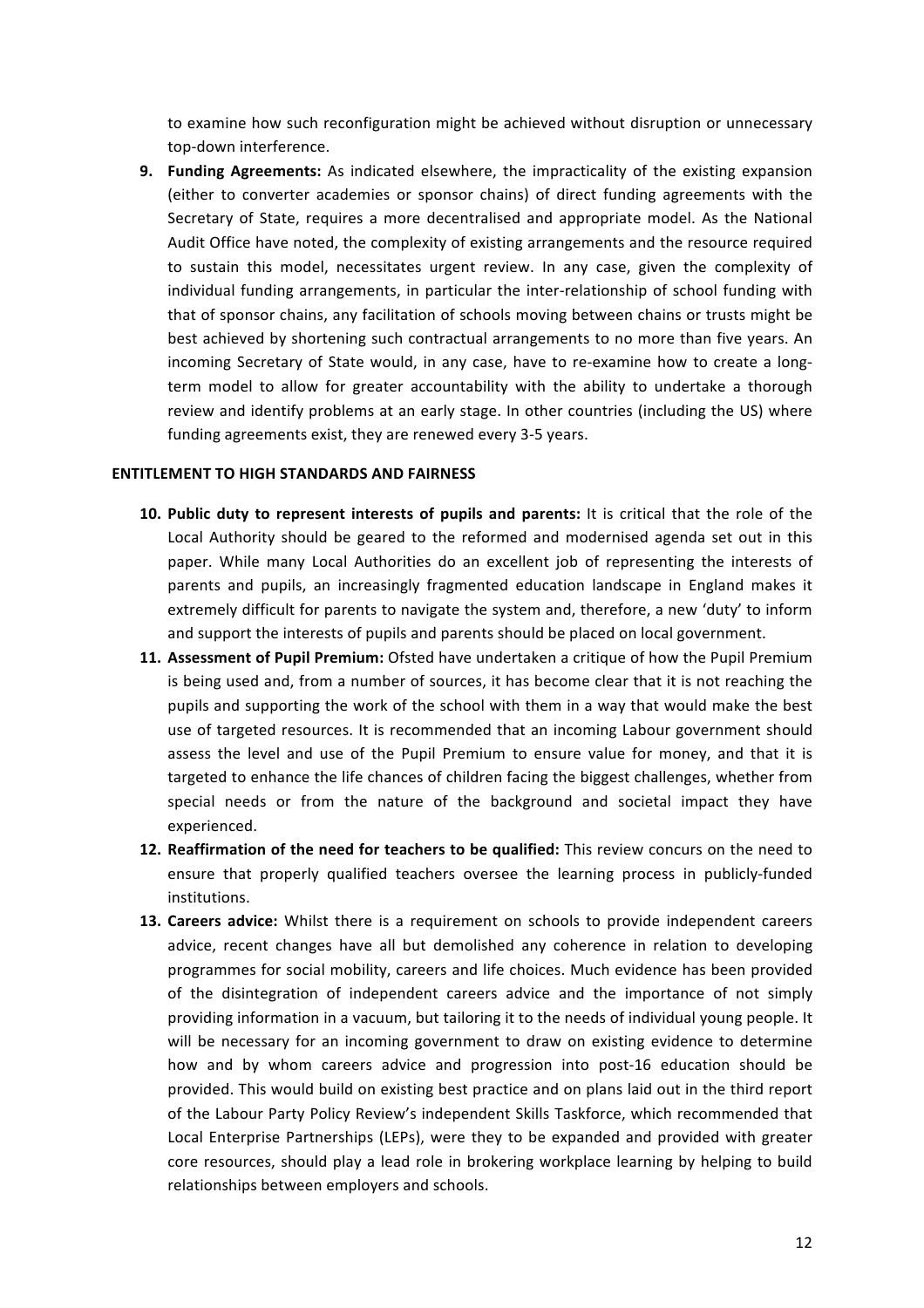- 14. Clarification of the role of Local Government Ombudsman (LGO) and Office of the Schools Adjudicator (OSA): It is right to revise the role of the Local Government Ombudsman so that it is much clearer which aspect of review and redress falls to the Adjudicator and the new DSS, and which should remain with the LGO (where there are claims of maladministration that are clearly within that remit). This review recommends that all schools would be subject to the Adjudicator in relation to admissions, and where the LGO (taking on claims of maladministration) currently acts only for some schools, it would be sensible to extend this role to all schools whatever their status. As indicated above, the DSS would focus on school standards.
- **15. Strengthening of the School Admissions Code:** Guidance from the Department for Education appears to reinforce fair admissions, "Academies are required through their funding agreements to participate in the local authority's co-ordinated admission *arrangements.*<sup>"</sup><sup>4</sup> However, whilst the Office of the Schools Adjudicator (OSA) annual report<sup>5</sup> noted that only 10% of Local Authorities objected to the arrangements of other admission authorities in their area, the OSA has separate evidence of much more widespread noncompliance. This review recommends that the School Admissions Code is strengthened by removing the possibility of individual schools 'opting-out' of the locally agreed admissions framework. This would not prevent changes to arrangements locally or agreed experimentation by Admissions Authorities, but would avoid the detrimental impact of rogue action with one school damaging the admissions of other schools in the locality. This recommendation does not interfere with the role of diocesan authorities, academies or schools as their own 'Admissions Authority', but reinforces the necessity of agreed and coherent arrangements within the relevant local area. It would also be helpful to clarify post-16 admissions policy and therefore the choices available to young people into sixth forms, sixth form and further education colleges.
- **16. Removing disincentives to monitoring the code:** It will be important to strengthen local monitoring of the Code. In relation to the role of the Adjudicator, reporting mechanisms should be clear so that breaches can be dealt with simply and quickly. A common admissions framework is perfectly compatible with responsibility by schools for determining admissions, and there need not be any conflict of interest when Local Authorities carry out the facilitating role.
- **17.** Strengthening of Office of the Schools Adjudicator (OSA) and Fair Access Protocols (FAPs): It will be necessary to strengthen the OSA and re-instate its power to change admission arrangements directly on upholding an objection (rather than merely issue a ruling). This review also recommends supporting better arrangements for in-year admissions by improving coordination, strengthening Fair Access Protocols (FAPs) and adjusting powers of direction to secure school places for vulnerable pupils. The aim is fairness  $-$  so that some schools do not find themselves having to deal with a large influx of children during the course of the academic year, sometimes simply because of temporary spare capacity. Schools already facing the greatest challenges should not have their plans for raising standards severely undermined by a lack of agreed and reciprocal admissions policies.

 $4$  Department for Education website

http://www.education.gov.uk/schools/leadership/typesofschools/academies/open/b00219097/academyfacts heets/academyadmissionsfactsheet

 $\frac{5}{2}$  29<sup>th</sup> November 2013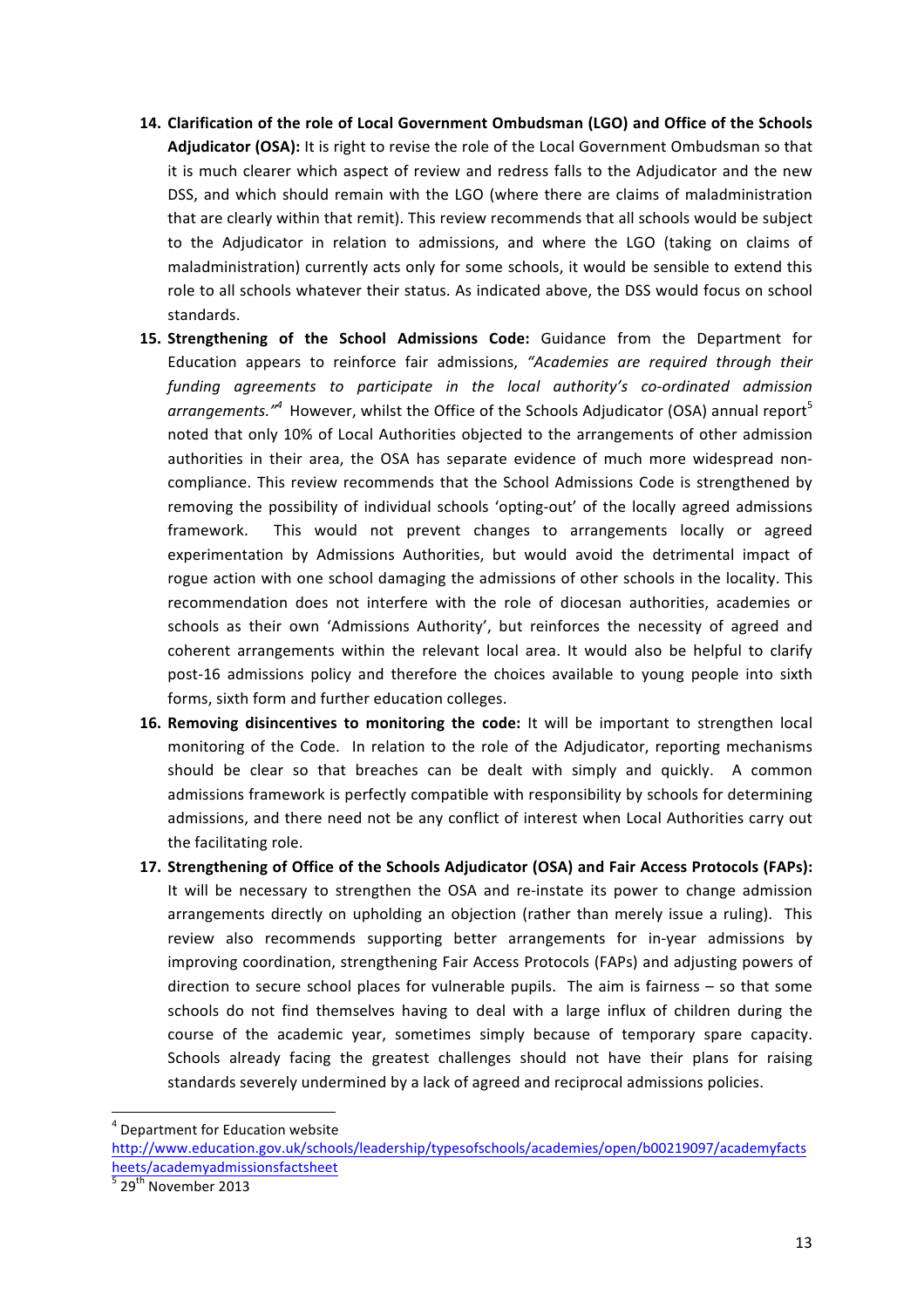**18. Coherent and consistent appeals framework:** The long term aim must be to have an external independent appeals system covering all schools, and simplification of the law relating to selection by aptitude and ability. However, given the current caseload that exists in dealing with appeals, it will take time to move to such a scenario, and in the meantime it will be important to recognise and to build on procedures already established within schools (and within multi-academy trusts), and ensure that they are clear and fully exhausted before access to external processes becomes available.

### **FIDUCIARY DUTY**

- **19. Local Authorities remain responsible for place-planning:** Local Authorities (as agreed by everyone consulted in this review) would remain responsible for identifying the shortfall in places for children in their locality, and for recommending where such additional places should be established. Clearly, Local Authorities have both the knowledge and the broader intelligence (and appropriate data) to identify where there is need, and to make recommendations to the DSS in relation to whether this should be met by expansion of existing provision or new schools. Whenever change is mooted, it goes without saying that there should be meaningful and full consultation with local stakeholders.
- **20.** Process for the commissioning of new schools and places: Using data and intelligence supplied by the relevant Local Authority, the DSS would initiate a process of consultation on the opening of new schools, or where there is the need, for substantial additional expansion of schools. He or she would draw together all relevant heads and other local partners in a light-touch consultation on the nature of the new school/school places required, to identify potential solutions in line with the strategic plan for education in the area. Once notice was given, the DSS would invite proposals from those with an interest in providing a new facility. Where a popular school wished to expand to meet such need, it would be presumed that this option would be supported. The national Office of the Schools Commissioner would set out the framework for running these competitions fairly and transparently and all DSS' would be expected to follow these criteria, within which they would take decisions about new schools. The education panel would have oversight of the process on commissioning decisions ensuring that the DSS follows due process when running school competitions and that decisions on new schools meet the long-term education objectives, set out in the strategic plan for the area.
- **21.** Adjudicator to assess appeals on new school decisions: Where there was a challenge to the process or decision, the Adjudicator would be able to broker agreement or to 'adjudicate'. The DSS would require access to high quality data, and would need to take account of the existing quality and performance by bidders (including financial and governance considerations). The views of parents would be taken into account and a proper process identified for achieving this.
- **22. Open competition for new institutions:** All trusts (including Community Trusts), partnerships, chains, parent groups, diocesan authorities and social entrepreneurs would be able to put forward proposals. If sufficient parents are dissatisfied with the general standard of education and the choice available within a locality, it would not be ruled out that, through the office of the DSS, new sponsors would be invited to make proposals for the regeneration of one or more schools in the area as an alternative to enforced academy status. This aspect needs to be explored further in terms of practical ways of ensuring that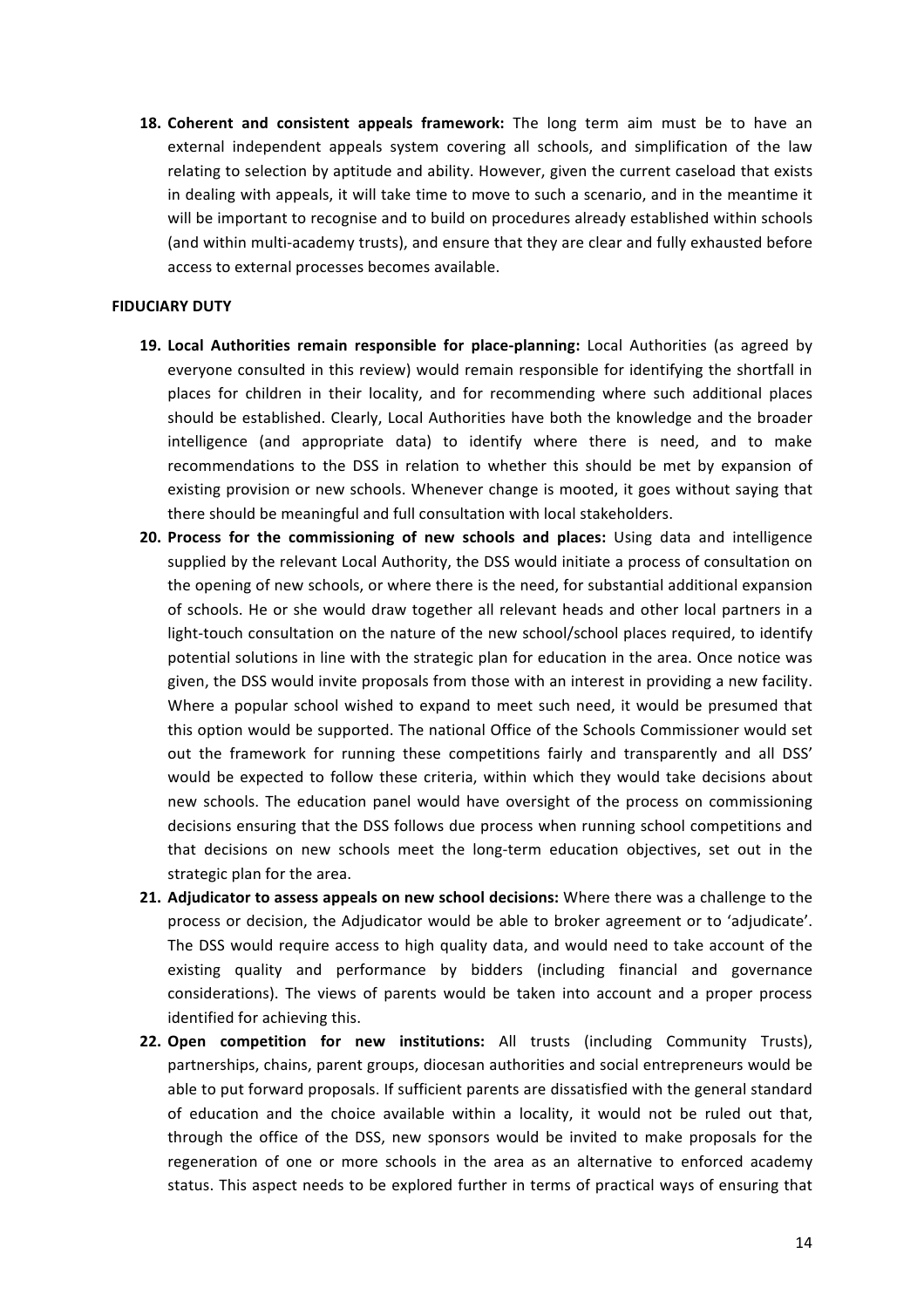high quality education does not entail wasteful expenditure of duplicate provision, so evidenced with a number of Free School developments.

- **23.** Same freedoms for all schools in key areas: All schools, whatever their status, should be permitted the same freedoms in key areas. Firstly, a light-touch curriculum framework delivered in a flexible and innovative manner. Clearly Ofsted would be required to undertake a judgement during normal inspection procedures in respect of the breadth and depth of the curriculum framework on offer. Going beyond what is required will not be a problem and, in fact, would be welcomed in reflecting local approaches to curriculum development. Secondly, freedom for all schools to adapt the school day and the school week in consultation with parents. Thirdly, subject to consultation, freedom to buy in appropriate services, in a manner that combines the necessary collaborative responsibilities reflected in the current Dedicated Schools Grant and the devolved Education Services Grant. It is expected that the bulk of schools currently collaborating through the use of the Dedicated Schools Grant would continue to do so.
- **24. Legal entity of schools:** Successive governments have introduced primary legislation regarding the legal status of state schools in this country. A complex picture has been created, with the application of legal duties differing across different types of schools. For a school, of any status, to have the freedom to hold their sponsor to account in cases of poor performance, join new partnerships and move between chains, it is important to ensure such a school has the necessary legal status. More than this, when a school ceases to be a school, it is important that commercial benefit is returned to the public purse, which makes a legal foundation important. The incoming Secretary of State should therefore immediately take cognisance of the confusion, contradictions and complexity that exists over the legal situation of schools in England to find a coherent way forward (see extract from an opinion of David Wolfe QC, which he has generously agreed we can reproduce in Appendix III).
- **25. Greater transparency:** It is recommended that complete transparency should exist within the system, in line with other publicly funded services. This should include access to information through the Freedom of Information Act, as well as satisfactory audit arrangements. This should apply to all those engaged in the expenditure of public funding, including privatised support services as well as those directly delivering the education service. Schools must follow through on having their own accounts audited and publish appropriate information online, including the cost of contracts over  $£10,000$  and the beneficiary of such contracts. Foundations, trusts and sponsors should be subject to the same rules of accounting and transparency.
- **26.** Private sector providers of educational services brought within a standard framework: It is recommended that all private sector operations purchased by either sponsor or school management should be subject to accountability and to a full evaluation of both the educational and financial benefits and drawbacks, and therefore brought into a framework of supervision. Under the principle that 'schools control schools', the test should be what is considered best by the leadership team and governors, rather than those in charge of the superstructure. Schools would have a clear say in which of their services and support systems should be drawn from outside the school and which should be employed directly. A Community Trust model has worked in many areas effectively, in both providing the right services to raise standards, conducted in line with the best possible procurement practice.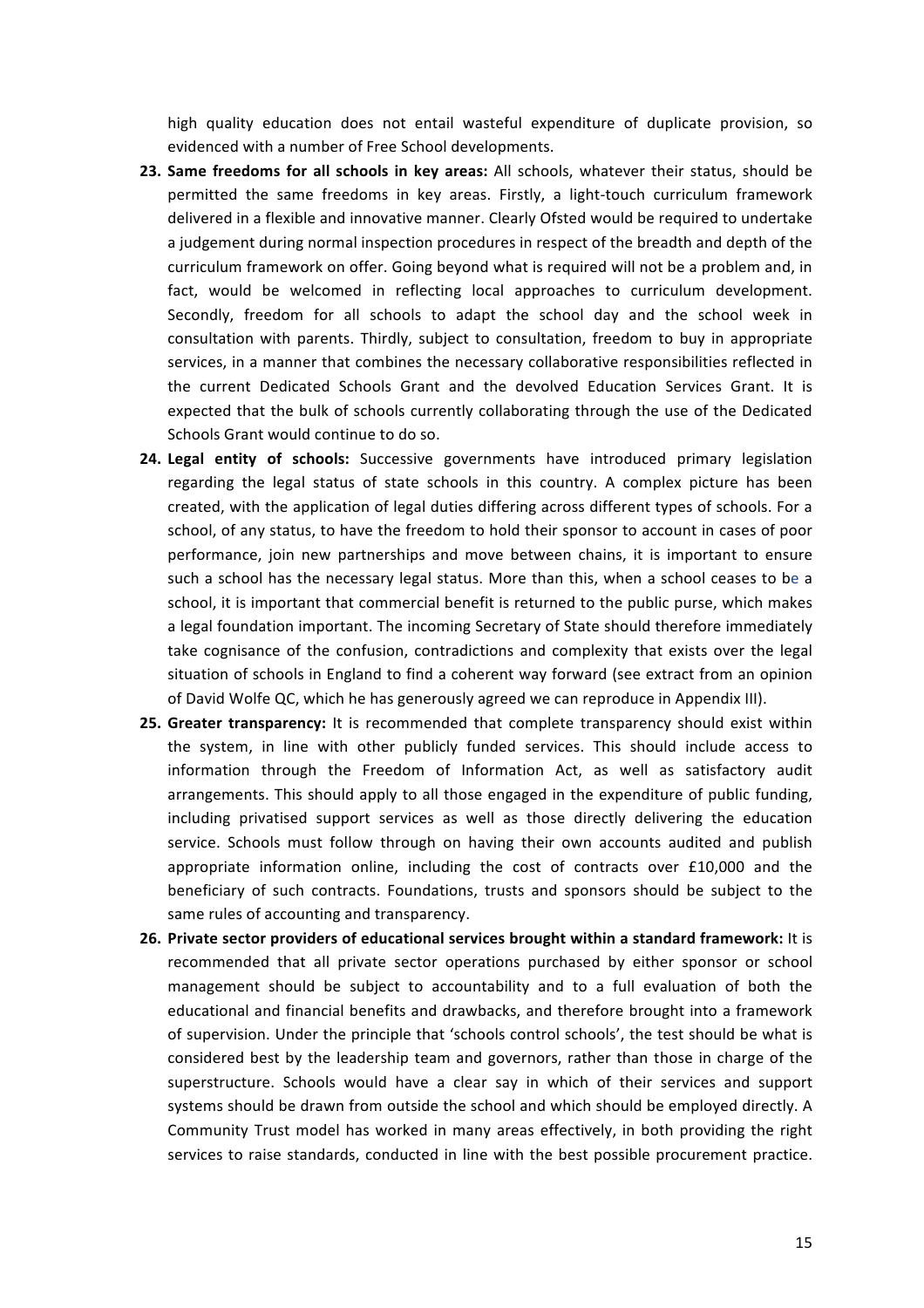Logically, the same tests should be applied to large scale sponsors like AET as they are to publicly accountable bodies at local level.

#### **THE LOCAL AREA**

- **27.** Best practice made available to governors: Best practice in training of governors and trustees should be identified, developed and disseminated, as well as regularly updated. This should be in conjunction with, and on the advice of, the National Governors Association, and drawing on the work of the National College. There is a great deal more work to be done on training and preparation, including ensuring each Governing Body is equipped with a competent lead on finance. It is accepted that the whole governing body have responsibility to develop a positive relationship with parents and external partners. However, it is considered to be helpful to both parents and to the school itself if there is a coherent complaints procedure and a nominated governor/trust member whose task it is to oversee such accountability mechanisms. It is recommended that proposals are taken forward on how best to ensure that the two-way exchange of information and meaningful accountability to parents, including (where it does not already exist) an annual forum. As is the case with other areas of public funding, Freedom of Information requirements would apply where other applications for information had been unsuccessful.
- **28.** Greater support made available to governors: Greater support should be given to governors/trustees in enabling them not only to be better supported and informed, but also to have paid time off work to undertake their important role. A Labour Government should explore with employers organisations how best to achieve this goal, in giving time and specific support to chairs of governing bodies in particular. As with so many requirements in undertaking public duty, cognisance will have to be taken of the size and capacity of the employer, as well as the size and range of duties demanded by the institution concerned. It would also be appropriate to consult on the possibility of moving to a model of remuneration for chairs of large trusts (or in extremely large schools with their own independent governing body).
- 29. DSS responsible for ensuring available dashboards are being properly accessed and **utilised:** This review recommends that dashboards should be proactively made available to all those involved in the governance function, as well as to those undertaking the scrutiny role. There are a number of dashboard models already in existence. The office of the DSS should draw them together into a coherent source of information and ensure school governors utilise this resource. This would help with early identification of where problems might arise as well as rapid spread of best practice, and would inform both governors and parents of relevant information.
- **30. Accessible and consistent procedures for parental redress across Local Authorities, and** Local Authorities to encourage the creation of Parent Teacher Associations: There are already a number of arrangements and procedures for taking the views of parents into account, but they are very little known and utilised. As set out by the Leader of the Labour Party Ed Miliband in February 2014, it is proposed that in extremis, a trigger mechanism should exist for parents to be able to call in help or to draw on processes for redress where problems arise in a school. Where an Ofsted report has not taken place recently (this would apply to coasting schools, not just those who have a requirement for improvement), the DSS would be empowered to bring in Ofsted or to broker direct improvement support. Any such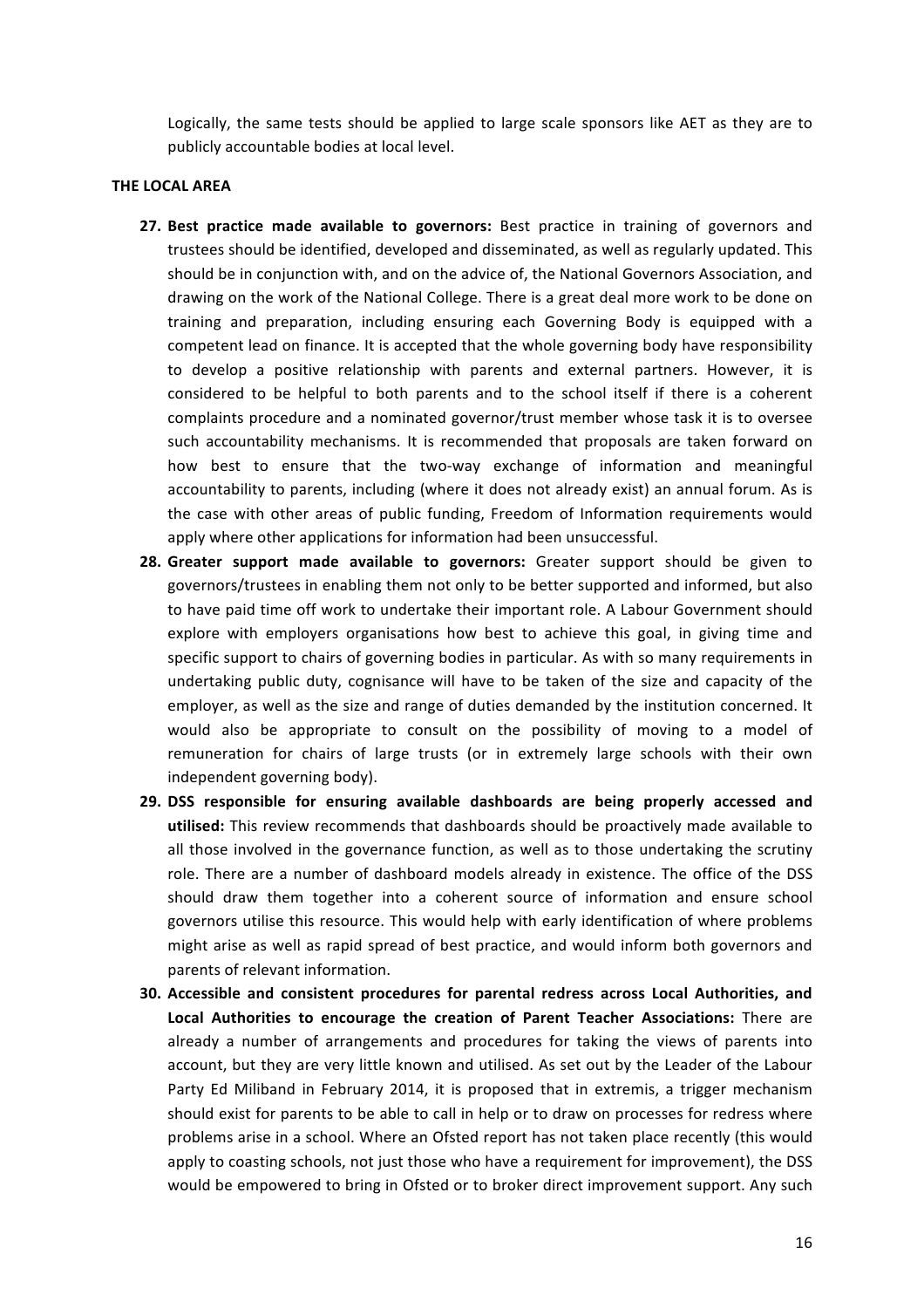trigger mechanism should be substantial enough to avoid vexatious complaints. The head and leadership team have responsibility for running the school and for responding to the school community, but accountability, both to parents and the wider community, has to be established in a way that provides both a response to and elicits support from, those whose interests lie in the success of the school. It would also be appropriate for the DSS, with the relevant Local Authority, to encourage the development of Parent Teacher Associations. Such important methods of encouraging participation in supporting the work of schools, and being engaged in and well-informed about the life of schools, could work alongside local governor associations to facilitate participation in Citywide Learning Bodies, assessment panels and the like. Whilst further consideration needs to be given to this, not least in ensuring that those engaged more widely in decision-making procedures are truly representative, enhanced democracy at local level does entail finding ways of encouraging civic participation.

- **31.** Local Authorities to use their scrutiny function to monitor training providers and further **education provision, with the aim of reducing NEETs:** Local Authorities should be supported to scrutinise training providers and further education provision, with a clearer role in their scrutiny functions relating to young people who are not in employment, education, or training. There should be, in every area, proper mechanisms for the collection and collation of information as a valuable resource for ensuring young people get the support they need, the essential advice for securing skills, and the right qualifications for sustainable employment. Local Authorities are best placed to use data to work in collaboration with training and post-16 providers, to ensure that there are not gaps in provision and that young people do not fall through the net.
- **32. Urgent review into unregulated alternative provision:** Whilst Pupil Referral Units (for those excluded from school) are properly inspected, this basic requirement should be a clear duty for all alternative providers. Labour should review this whole area of need, drawing down on the evidence so far adduced by Ofsted and give priority to immediate improvement.
- **33. Clarification of the objective of Every Child Matters and the long term relationship between the DSS and officers of the Local Authority:** It is recommended that further work should be undertaken into how the original objectives set out in the Every Child Matters agenda are being met and how they might be updated to meet the modern challenges young people face. A wholesale upheaval is clearly not in the interests of anyone, so it is not recommended that we immediately move to deconstruct the existing landscape. Nevertheless we believe that a re-evaluation should be undertaken in thorough consultation with practitioners to find a way to proceed. This should reflect what is functioning best and include the developing role of the Director of School Standards.

#### **THE CENTRE**

**34. Inspection of Chains and Trusts:** Sir Michael Wilshaw, Head of Ofsted, is clear that in order to ensure standards are maintained in all schools, Ofsted should be able to inspect academy chains. Their oversight is crucial to the delivery of education in their sponsored schools, and it has already been agreed as party policy that sponsor chains and trusts should be inspected. Additionally, it might well be worth Ofsted undertaking a review directly into the effectiveness of different configurations of sponsor academies and trusts. If academies are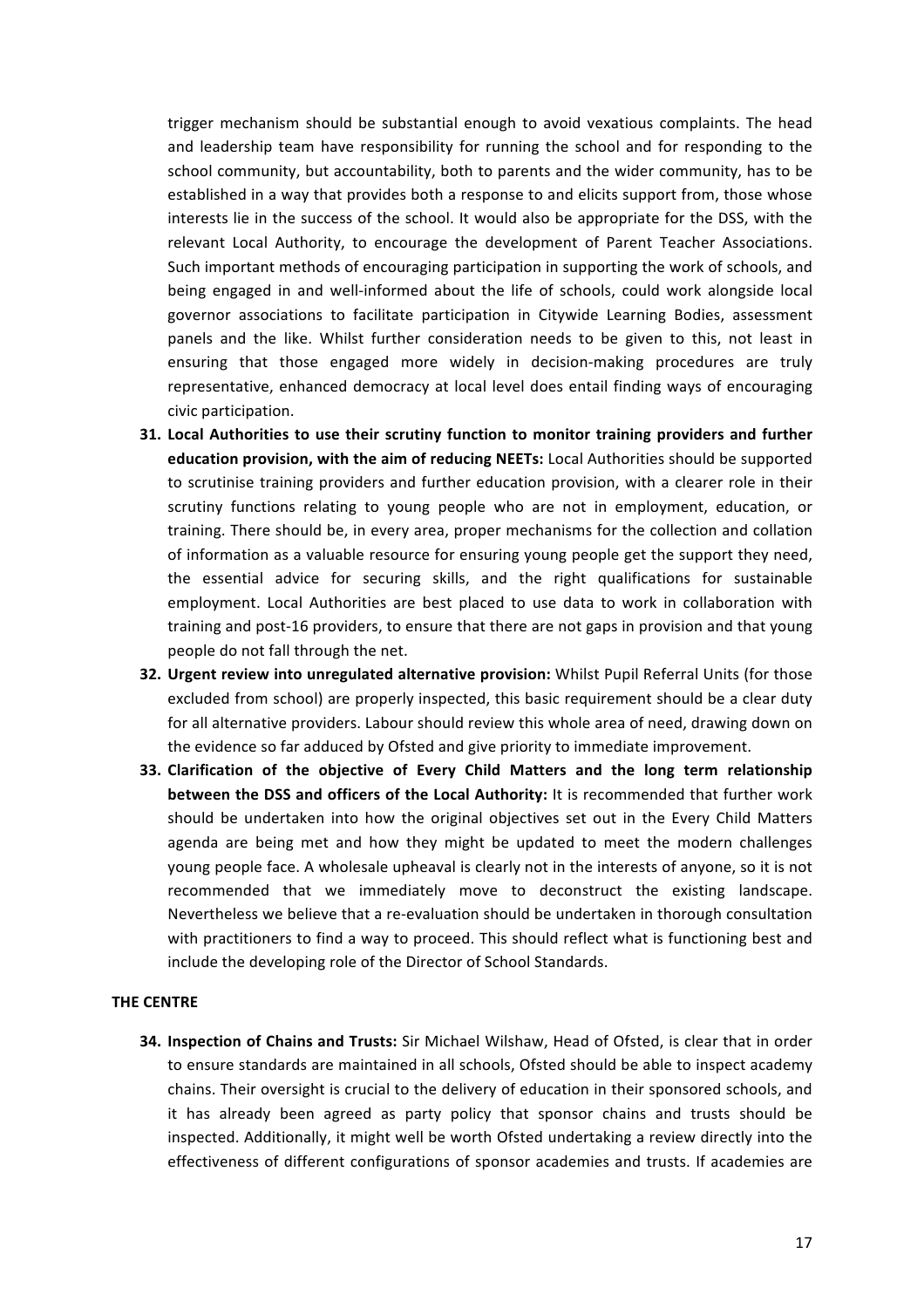using their size and scale in advertising their value, this assumption would be worth testing in practice.

- **35.** Inspection of wider Local Authority education services: Currently, Ofsted inspects Local Authority looked after-children provision and safeguarding services on a regular cycle with graded judgements. Extending this model to the wider Local Authority education services and increasing its frequency could significantly strengthen accountability as well as helping to acknowledge and spread best practice.
- **36.** Curriculum advisory group to be established to report to the Secretary of State: An advisory group, whose membership should be agreed through consensual processes across the political spectrum, should be established. It would make recommendations on keeping curricula up to date and comparable with the best performing systems internationally and aim to ensure all children access their entitlement to a basic programme of learning, wherever they live and whichever school they attend. The advisory group would make recommendations on a light-touch curriculum, retaining flexibility and scope for innovation at school level. This would ensure consistency and the avoidance of politicisation of the curriculum, which should not be down to one politician at one moment in time. All children, wherever they live in England, should have this entitlement, including the development of those aspects touching on personal development, citizenship and, therefore, a sense of identity and belonging.
- **37. Clarification of the role of Ofqual:** This review also recommends clarification of the role of the Office of Qualification and Examinations Regulations (Ofqual). Given that examination companies designate the particular programmes of study and that the syllabus determines what teachers are teaching, it is critically important to clarify who makes decisions about what is taught, what is examined and how, and ensure all schools have the same freedoms and duties over this. At the present moment, some parts of the system are subject to a curriculum, some are only subject to the examinations taken (under the auspices of Ofqual), and some aspects of the syllabus fall into neither category.
- **38.** Reconsideration of decision to merge the National College for School Leadership (NCSL) and Teaching and Development Agency (TDA): This review concludes, along with many submissions received, that the decision by the present Coalition Government to merge the National College for School Leadership (NCSL) and Teaching and Development Agency (TDA) was a mistake, and urgent action should be taken to identify a way forward to re-establish the standing of each organization. The restoration of the National College as an independent body is essential in ensuring the development of effective leadership within English education. Labour has also already expressed its support for the proposed new College of Teaching which has the potential to play a major role in driving up standards of continuing professional development – central to Labour's plans for raising standards in teaching.
- **39. Revision of the role of the Office of the Schools Commissioner:** It is recommended that Labour should revise and strengthen the existing Office of the Schools Commissioner and determine its relationship and working arrangements with the new independent Directors of School Standards. Whilst our proposals will ensure adequate and robust scrutiny of all providers of those proposing new schools, including educational experience and financial probity, the legacy of inadequate supervision and audit will need to be handled through the Commissioner.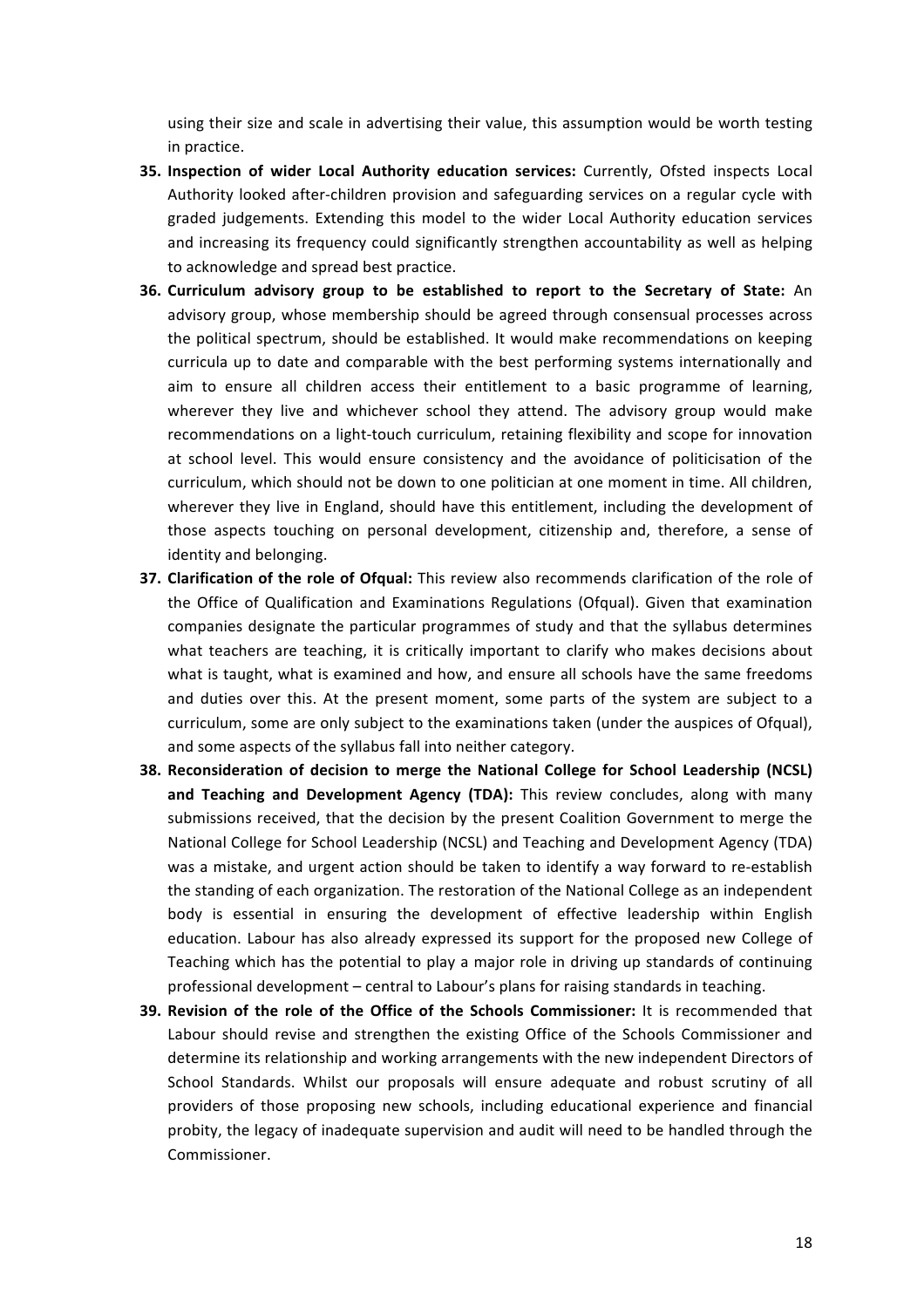40. Abolition of the role of Regional School Commissioners and greater inter-authority collaboration at regional level: This review recommends the abolition of the Regional School Commissioner post and structure. A regional structure will not provide the local oversight and support needed to ensure standards remain high. It would be inefficient to have different oversight structures for different types of schools (the Government's Regional Commissioners only oversee academies and Free Schools). It would be expected that all Directors of School Standards in a definable region would work together to establish sensible planning to enhance effectiveness of provision on a number of functions. First, brokering appropriate teacher training provision, such as full coverage of teaching schools alliances. Additionally, coherent and comprehensive provision for special needs, including responsibility for ensuring sufficient capacity to allow access to dedicated residential, day and peripatetic resource. This combined approach across Local Authority boundaries could ensure that specialisms (too costly for any one Authority) would be offered with high quality provision and the establishment of resource centres to support integrated education. Similarly, the Traveller Roma and Gypsy Education Support service has been decimated, and a regional cross boundary approach would help to restore essential provision in this area.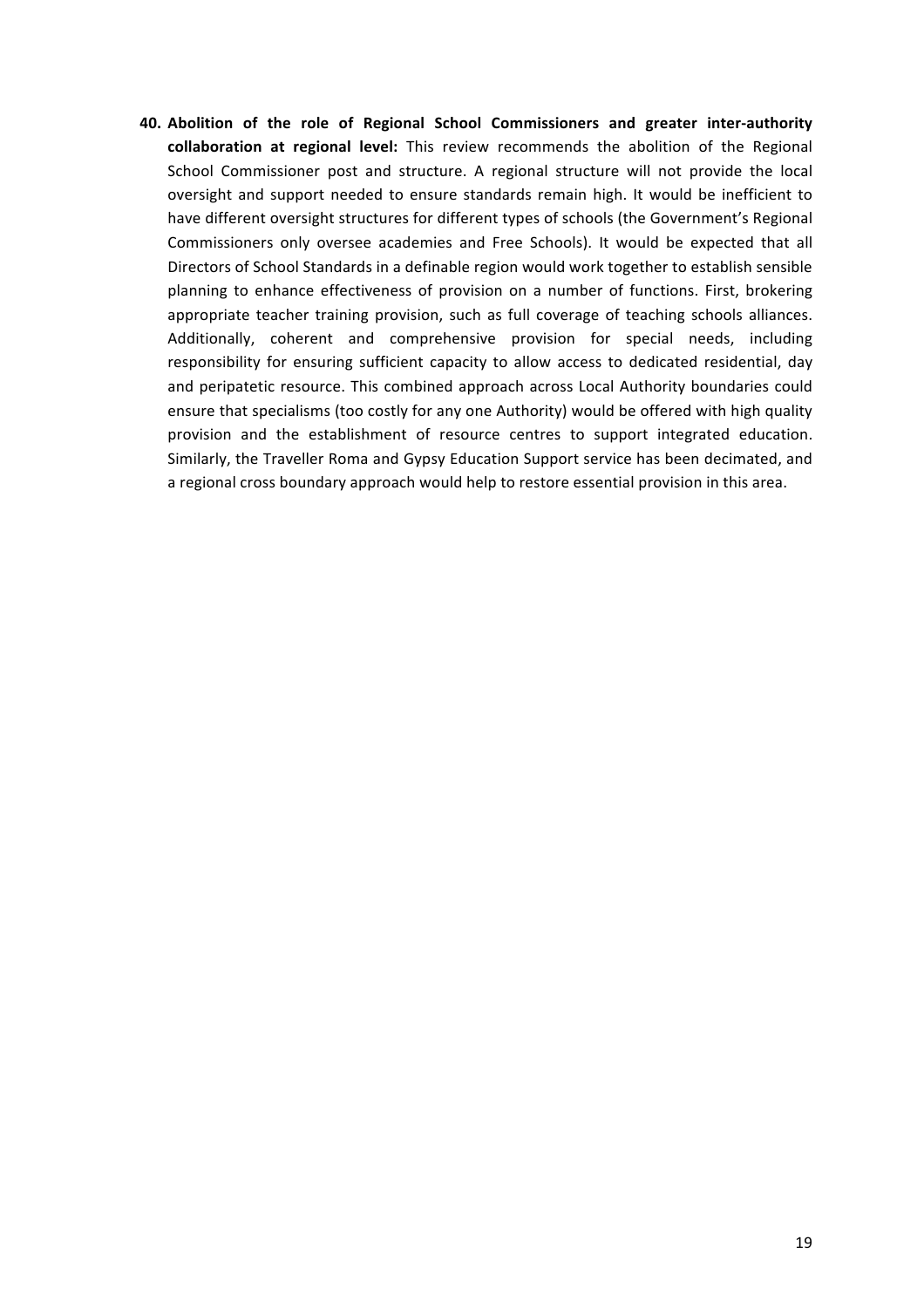# **Introduction**

At the behest of the Labour Leader Ed Miliband and the past and present Shadow Education Secretaries, a wide-ranging review was initiated to look at the future landscape of the education service in England and to make sense of the changes introduced by the Coalition Government.

As the Shadow Education Secretary Tristram Hunt laid out in October 2013, One Nation Labour will work to "provide a good school place for every child in every community".  $6$ 

The mantra of the New Labour Government elected in May 1997 was 'Education, Education, Education'. The overriding objective was to raise standards, root out failure and adapt the structures and status of schools with the sole objective of bringing about sustained improvement.

Following the introduction of Local Management of Schools in 1988 and the adoption of experiments in local governance by some Labour authorities, it was widely acknowledged that schools 'control schools'.

Regrettably, general comment from the less well-informed continues to reflect a bygone era. Changes over the last quarter of a century have already achieved what some people in Government still appear to believe they are seeking to introduce into the system.

Paradoxically, it is this Coalition Government that have sought to develop the direct relationship between schools and the Secretary of State, and the close oversight of schools and their governors by sponsor academy chains.

By contrast, the Labour Government sought to experiment with a bottom-up approach to collaboration through the policy initiative Excellence In Cities, which led to the highly successful London Challenge.

The experiment with the Pupil Learning Credit in those early pilots has now been extended by the Coalition Government into the Pupil Premium, which we support.

On the revenue side, Labour increased delegated funding to schools to 90% (mandated for schools, as opposed to that available to the Local Authority for broader education services).

As a result of the changes brought about by the 1998 Schools Standards and Framework Act, a consensus emerged that outstanding school leadership and autonomy allowed innovation to flourish, which formed the crucial ingredient to raising standards. This applied whatever the status of the school.

All schools were encouraged to examine how best to draw down on both national and international evidence in school effectiveness, working with the then Standards and Effectiveness Unit, and the newly-formed College of School Leadership.

 $6$  Tristram Hunt, 'A good school place for every parent in every community – that's Labour's mission' LabourList, 13th October 2013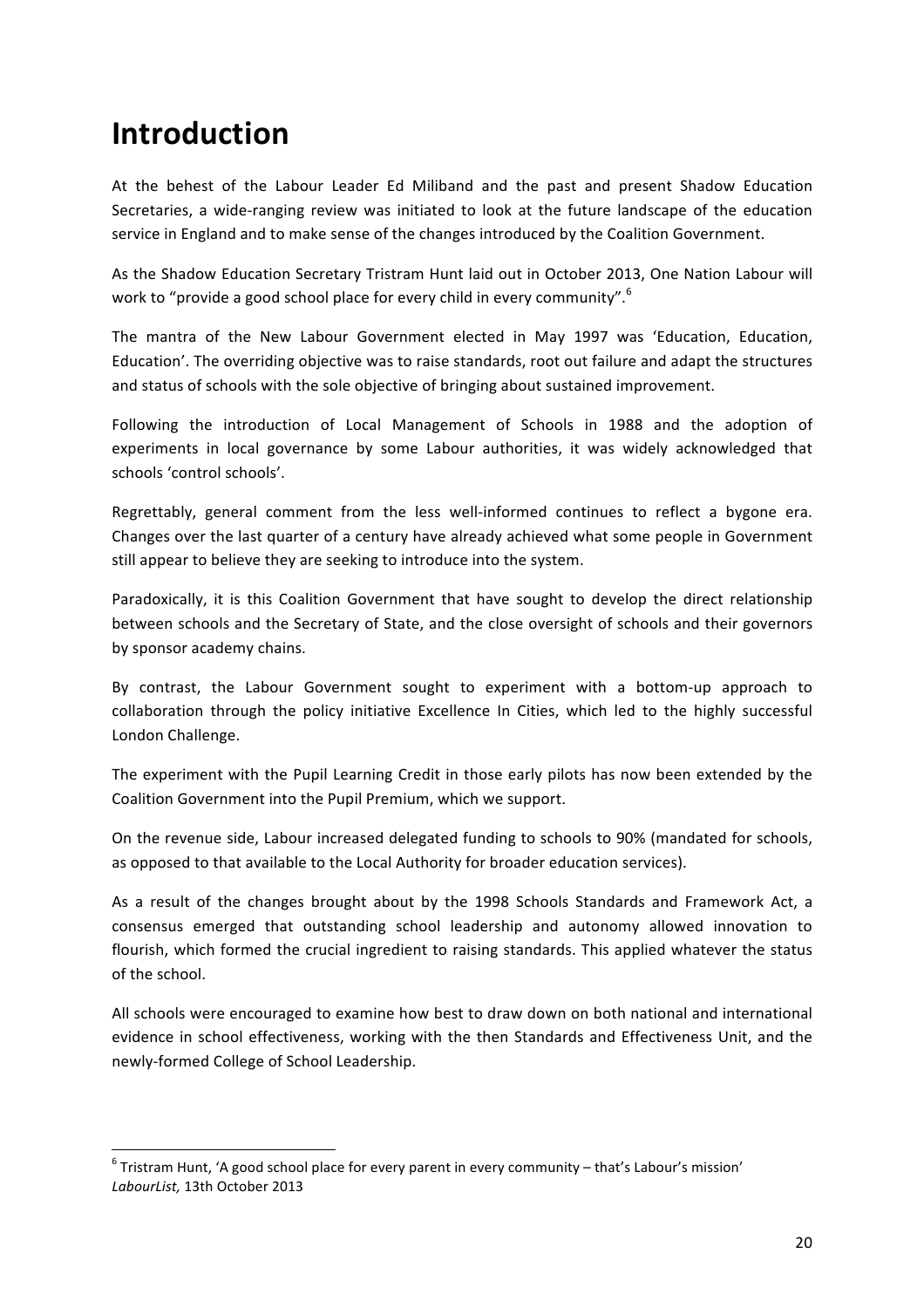In addition, good teachers were encouraged to stay in the classroom through the introduction of the Advanced Skills Teacher programme, as well as improved incremental scales based on a threshold of good teaching practice.

Voluntary Aided and Voluntary Controlled schools were incorporated in the changes which maintained this autonomy. At the same time, the Government expanded the number of Specialist Schools, building on the strength of the school and its community, and offering input from business, further and higher education and individuals with specialist expertise.

Foundation Schools and subsequently Academies (from 2000 onwards) extended the selfmanagement of schools in an incremental manner.

The objective of introducing these early academies was to dramatically improve the performance of those schools who had had a history of underachievement and low aspiration. That is why now, in everything proposed in this paper, we address the question freedom to – not 'freedom from' – and therefore a positive approach to genuine collaboration. Academies are here to stay and we need to build on this landscape.

Collaboration through the formation of Federations was encouraged and the early academies were incentivised to work in cooperation with both neighbouring schools and the wider community.

The substantial expansion of Specialist Schools reinforced collaboration and led to the introduction of online sharing through the intranet, which facilitated the creation of both the Specialist Schools and Academy Trust and the Independent Academies Association.

Now, with almost  $4,000$  academies  $-$  with the declared objective of 25,000 schools being linked through funding agreements either directly to the Secretary of State or through sponsor chains – it is an impossible task for central government to manage the programme in a way that was possible when some hundreds of schools were overseen by the Department.

Ofsted have recognised the importance of decentralisation and it is welcome that there will now be regionalised oversight of inspections. The chief inspector of schools, Sir Michael Wilshaw, recently described the architecture of English schools as 'atomised'.

Clearly coherence is essential in reversing the trend towards inconsistency and confusion.

In this report we indicate the urgent necessity to create a local transmission function between the Secretary of State and schools in order to oversee standards. The aim would be to level the playing field between different types of school so that all providers of education are supported and challenged to build on previous best and to focus on continuing improvement.

Fair funding, schools established on the basis of need, and freedom for all schools to innovate, to be creative and to accept responsibility for outcomes, will be the central task.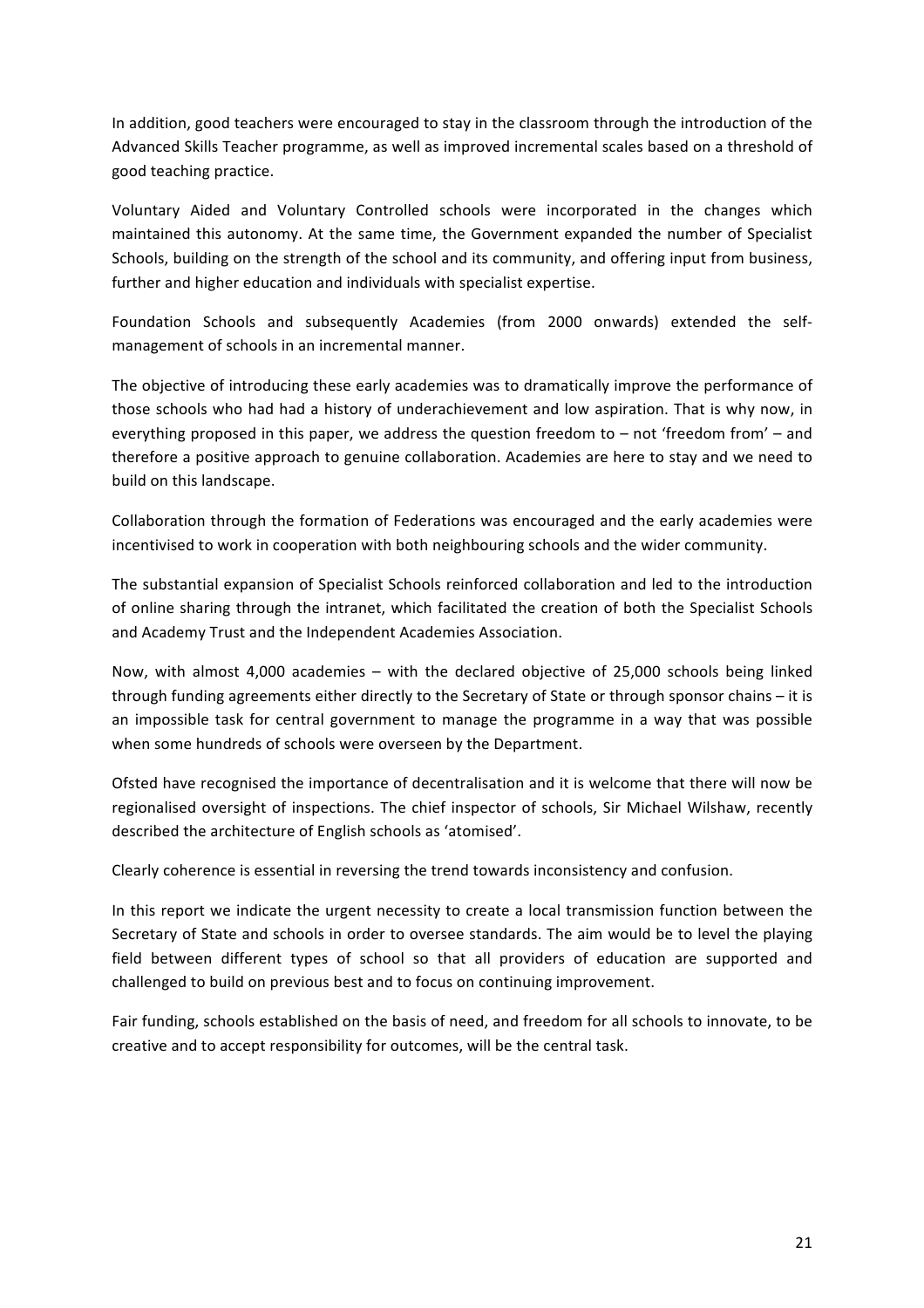# **Best practice**

Collaboration is key in shaping the next stage of English education, training, careers and employment support.

It is perfectly possible to place emphasis on continuing school-centred improvement and raising standards for underperforming schools, whilst retaining support and outreach to other schools and the wider community. In fact, the two aspects go hand in hand.

It is our intention, therefore, to take what is working well and seek to extend and embed best practice across England. In future policy we intend to include ways that freedom for schools to innovate and to manage their own affairs can be combined with links to parents and the wider community. 

Freedom for schools has brought substantial benefits, but the role of Local Government and other elements of what has become known as the middle tier have become incoherent and confused. Our task in future will be to facilitate cooperation, matching the dynamic of world class leadership with the imperative of a partnership approach and cooperation between schools.

As demonstrated in the latest Pisa results (a well-respected comparison between major developed countries in key outcomes for maths, reading and science), education systems which place emphasis on partnership and collaboration are ones which demonstrate the best outcomes.<sup>7</sup>

Almost all the submissions to this review have noted the centrality of greater collaboration in raising standards; indeed, most referred to the success of the London Challenge as a recent example of how schools working together can benefit each other (see Appendix I). This initiative demonstrated how widespread improvement was achieved at a level greater than any other similar cohort across the country. The head of Ofsted acknowledged in the Annual Report (December 2013) that seven London boroughs now have no secondary schools judged to be less than good or outstanding and noted the reason for this success included 'a willingness to learn from the best' and 'focused initiatives'. Challenge Partners, a group of 180 schools focused on improvement in London, which grew out of the London Challenge, point to the importance of a continuing focus and sustained pressure.

This approach in miniature was also clearly responsible for the phenomenal uplift in standards in boroughs such as in Tower Hamlets. Other initiatives have shown very real improvement, including in Greater Manchester.

Hackney in London had a chequered history in relation to education, but it has now been turned around by the actions of the schools themselves and the support of the council. In 2002, the Hackney Learning Trust took over education services. Learning Trust staff were staff of Hackney Council – a devolved department, with its own freedoms and flexibilities, but still very much part of the wider organisation.

<sup>7</sup> http://www.oecd.org/pisa/keyfindings/pisa-2012-results.htm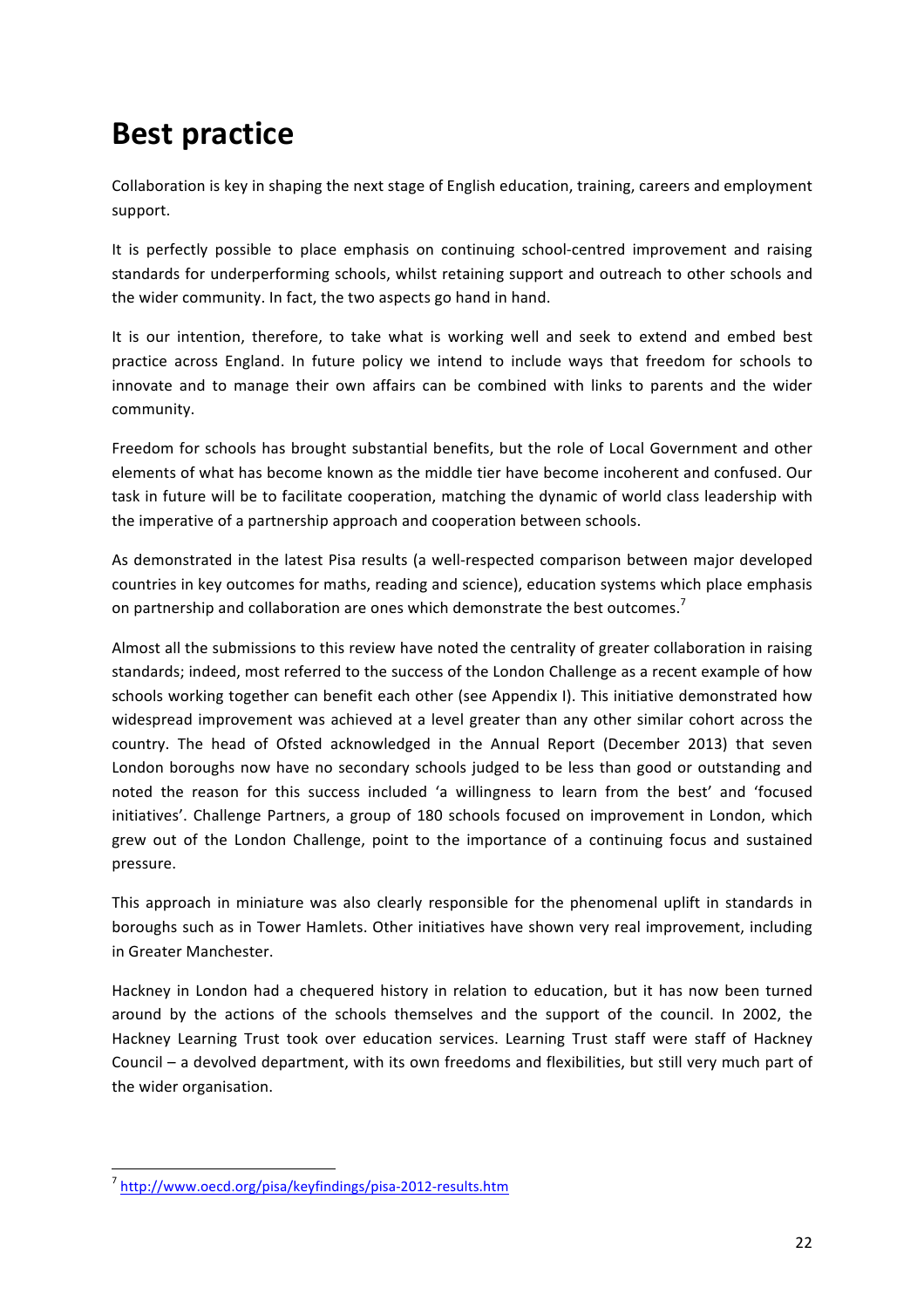An important element of the architecture of transition was the setting up of an Education Advisory Board of experts to advise the Mayor on research developments both nationally and internationally to ensure that Hackney remained at the cutting edge of education.

Today the Learning Trust ensures that as schools become increasingly devolved, the Council can continue the vital schools improvement work that has diminished in so many other authorities. It raises money for school improvement programmes through trading education and support services, not only with Hackney schools but with schools outside the borough. In 2012/13, the Hackney Learning Trust generated more than £4 million, £600,000 of which was from outside the borough. 100% of schools in Hackney, including all academies, choose to buy services from the Hackney Learning Trust.

Certainly, the experience of Wigan Council is also one that should be widely embraced. In this particular instance, the Local Authority assisted in brokering collaboration of 130 schools through eight consortia.<sup>8</sup> Each has developed its own leadership and is commissioned to deliver school improvement on behalf of the authority, which in turn holds the consortia to account. Head of Ofsted Sir Michael Wilshaw singled out Wigan for praise in his annual reports in both 2012 and 2013. Nearly 85 per cent of the borough's schools were judged good or outstanding at their most recent Ofsted inspection in 2013, compared to 78 per cent nationally.

Other examples would be Wolverhampton Schools' Improvement Partnership and the Bradford Partnership. Each are endorsed and supported by schools themselves and facilitated by the Local Authority.

Herts for Learning (HfL) is a not-for-profit schools company established between the Local Authority and Hertfordshire schools providing a wide range of school improvement and business support services. 92% (483) of Hertfordshire schools, have already bought a share in the new company and the County Council have a 20% shareholding.

The all-party Education Select Committee in the House of Commons considered partnership in their report published in October 2013 when they concluded "such collaboration has great potential to continue driving improvement to the English education system."

Similarly the Academies Commission, which reported in January 2013, were clear in calling for an intensive drive for and developed system of collaboration.<sup>9</sup>

In accepting that improvement has to be from the bottom-up, the best and most effective examples of support for self-improvement have come from 'improvement partnerships'. Naturally, these come in very different shapes and sizes. Federations, multi-academy trusts and sponsor chains, will often offer their own improvement formula or 'buy-in' from elsewhere.

A separate review undertaken by the think tank Compass into the education landscape similarly concluded that there is a requirement for an effective intermediary between schools and the Secretary of State, and they foresee the Local Authority as having a major function.

 $8$  Written evidence submitted by Local Government Association to Education Select Committee, October 2013

<sup>&</sup>lt;sup>9</sup> Academies Commission, *Unleashing Greatness: Getting the best from an academised system, January 2013*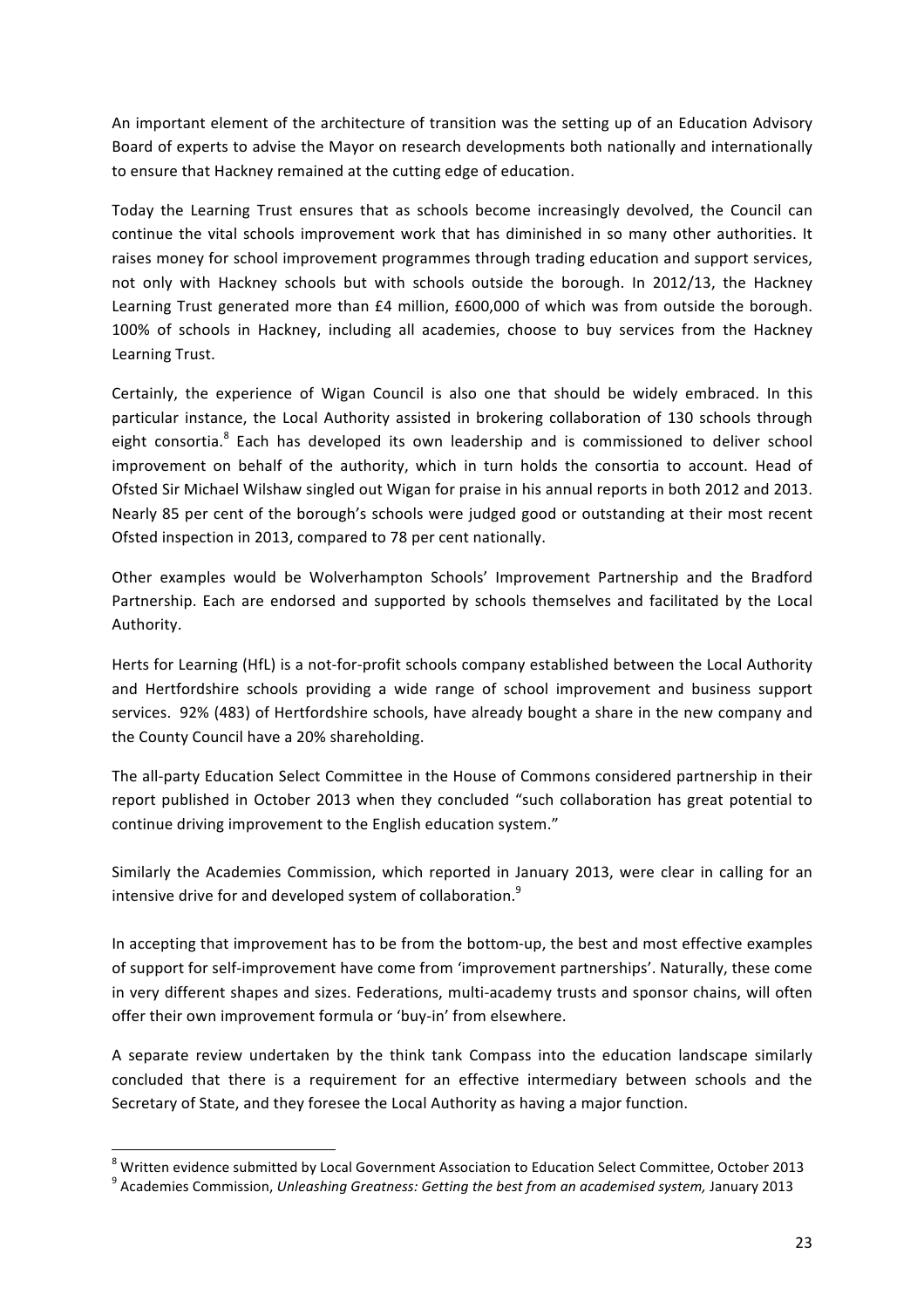As indicated later in the paper, it is believed the role of the Local Authority is to identify and make available the necessary information (analyse and publish data) so that there can be transparency on what is and is not working. This means being able to identify where failure exists, to be the voice and advocate for parents and children and to use their scrutiny function effectively. In other words, to build on the very best practice that already exists.

The challenge is how to solve the problem of providing sufficient autonomy to be able to drive standards from within the school, whilst at the same time providing accountability to protect the interests of pupils and safeguard the investment of public resources?

The answer recommended here is (as we will show in this paper) to reject the top-down approach of the present Coalition and at the same time to avoid a return to a long-rejected culture of imposed conformity.

It is recommended that there should be a bottom-up approach in building partnerships at local level, together with a top-down devolvement of responsibilities to offer greater accountability. To facilitate this, a new executive post should be created: an independent Director of School Standards will work at the local area level to drive high education standards in every part of England.<sup>10</sup> The DSS would be responsible for driving up standards in all schools in his or her area, whatever their status. This would be a statutory appointment made from a shortlist of candidates approved by the Office of the Schools Commissioner. The appointment would in most **circumstances be made across Local Authority boundaries, with an appointments panel**  representing key local partners. The presumption would be for Local Authorities to join together to appoint a shared DSS across a local area or sub-region as this collaboration will help to raise standards and efficiencies whilst maintaining the local link. He or she would be appointed on a fixed term five-year renewable contract and would be statutorily independent. The creation of this position would represent a light-touch approach with minimal bureaucracy. It would provide the kind of objective voice that historically was offered by the local Director of Public Health, rather than a return to the former Chief Education Officer position and the structures that underpinned. It is recognised that the configuration of partnership arrangements, both across Local Authority boundaries and between schools, will vary according to circumstance. London in particular, with historic cross-boundary arrangements, would be expected to reflect geography, **social and economic ties.**

This post-holder would facilitate intervention to drive up performance – including in coasting and **'fragile' schools. He or she would take into account the views of parents and the wider**  community, and would broker collaboration between schools and across local areas. This approach will build on the success of partnerships such as the London Challenge, and in terms of procurement and support, the Hackney Learning Trust. The aim of the DSS would be to ensure the spread of best practice and drive the raising of school standards wherever poor performance exists. Parents would have the right to request intervention from the DSS where concerns had not been adequately addressed. Clearly, Ofsted inspection reports and performance against floor targets would be key, but discretion would be in the hands of the new DSS. The DSS would also be responsible for the planning of additional places using Local Authority data and intelligence, and

 $10$  The relationship with the Director of Children and Young People's Services to be determined by the further work in considering existing structures outlined in recommendation 33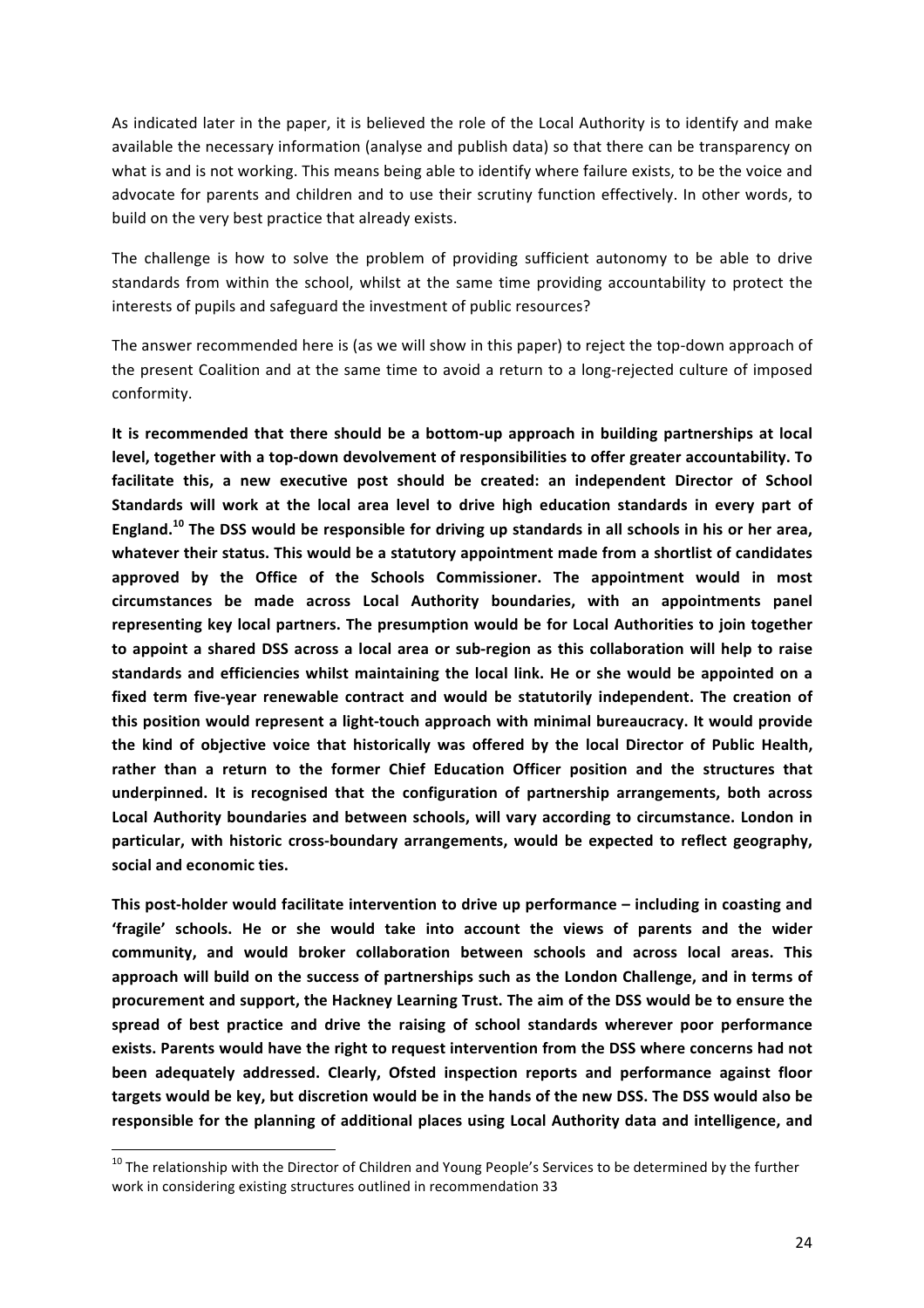he or she would subsequently oversee the process of competition for new schools (as indicated later in Recommendations 19-21). Where newly established sponsors are involved, there should be a two year probation period in which both early inspection and new oversight would be available. It is recognised that the DSS would have a key role in providing such oversight. The new post would have a small back-up secretariat providing only the most essential administrative support, with information, data and, where necessary, intervention drawn from the Department for Education, Ofsted, and the relevant diocesan and Local Authorities. Schools, whatever their status, would be required to provide any data requested and to cooperate fully with the DSS.

Logically, the level of intervention will depend entirely on the performance and therefore the outcome measures from the school in question. "Intervention in inverse proportion to success," as Professor Sir Michael Barber has advocated.

This is why the DSS would have a crucial role in intervening to raise performance when standards dip, schools are deemed to be 'cruising', parents are unhappy with the performance of the school or where it has been difficult to broker collaboration within the locality.

Self-evidently, the post-holder will work in collaboration with, and as a partner of, the Directors of Children and Young People's Services in the relevant Local Authorities. In addition to the local arrangements (sometimes known as borough or citywide learning bodies or forums) with whom the DSS would work closely, there would be a local Education Panel. This would include representation from schools in the area, parents and relevant Local Authority representatives, who would work with the DSS on the development of a long term strategic plan for education, ensure major commissioning decisions are taken in line with that plan and agree the budget proposed by the DSS. In the event of an impasse, the issue it concerned would be referred to the **Office of the Schools Commissioner. This would dovetail with the responsibilities of LEPs and City** Deals in relation to skills needs and the regeneration for the broader economy. Additionally, regular updates would be provided to the national Office of the Schools Commissioner and close working arrangements would need to be developed with the regional Ofsted team. On an annual basis, the DSS would invite locally elected representatives, including MPs, to a presentation of the annual report where questions could be raised and appropriate debate could take place. It is also envisaged that governors, trustees and parent groups be represented at this forum.

Partnership only works, however, where schools are partnering with those who genuinely can offer added value, definable improvement and can stimulate internally-driven, year-on-year better outcomes. This is not about any school or outside organisation 'doing it for' or 'to' schools, but generating the necessary change in practice for the school itself to achieve successful outcomes.

A group of experts providing advice to this review offered evidence which, as well as pointing out the moral case for greater collaboration, posited a number of benefits in closer joint-working arrangements not just for schools, but also for parents and students.

The DSS must be empowered to broker collaboration within the local area they lead. There should be a public duty on Local Authorities to demonstrate (for inspection purposes) appropriate procedures for fostering collaboration between schools. Similarly all schools, whatever their status, and other providers of education would be under a duty to demonstrate collaborative ventures or the drawing down on expertise from other parts of the education system (to be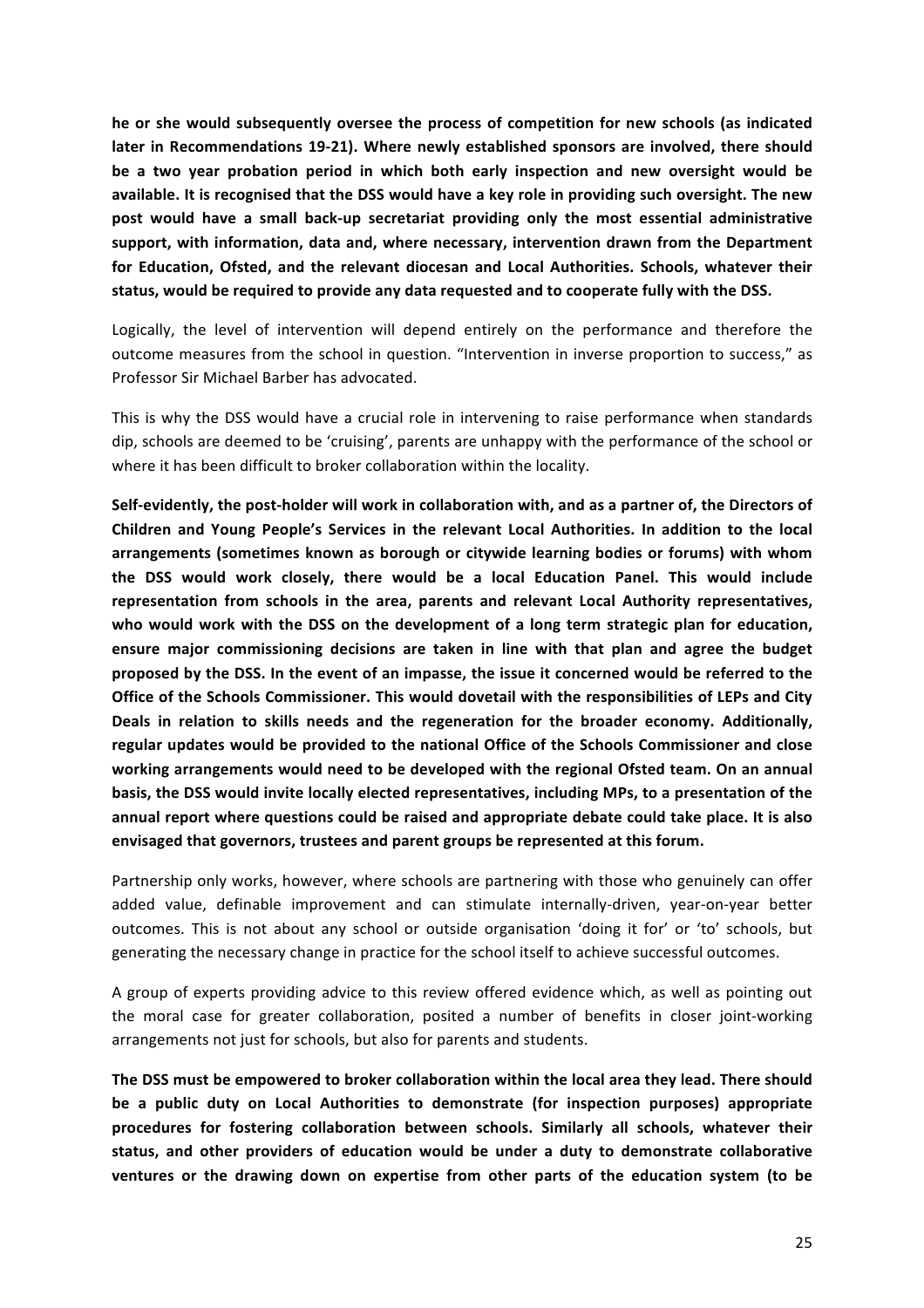### reported upon by Ofsted). The DSS would intervene where unsatisfactory or inadequate collaboration was evident. Partnership working would also be expected to facilitate the sharing of support and procurement processes to cut out unnecessary costs and provide value for money.

This duty to promote partnership would replace the 'command' approach of the Secretary of State to convert the status of school, rather than to improve the standard of education available.

As indicated previously, we favour all schools being part of a collaborative partnership and would expect Local Authorities to establish, if necessary, arms-length Community Trusts in the primary field facilitated by the Local Authority.

Much as arms-length management organisations (ALMOs) has been a model adopted in relation to social housing in some areas, Community Trusts would be established with the support of and in partnership with the relevant Local Authority.

This would apply predominantly to primary rather than secondary level because so many secondary schools are now academies or part of existing trusts/chains. However, the trust model often now incorporates secondary and primary, and therefore we would not adopt a prescriptive approach from the centre.

This review recommends that, where this does not already exist (or where the school in question cannot demonstrate alternative forms of partnership working), the Local Authority should broker the combining of all community primary schools into broad Community Trust arrangements. Much as arms-length management organisations have been a model adopted in relation to social housing, Community Trusts would be established in partnership with the relevant Local Authority. This proposal is set out in detail in the chapter on 'Best Practice'. This would clearly meet the needs of very small schools and would help protect them from the threat of closure. Nothing in this report would stop those involved continuing to be able to draw on support services operated either singularly or jointly (or in combination with social enterprise/the private sector, as listed in Appendix IV). Where there are small isolated schools, it is envisaged that existing experiments to develop 'virtual' partnership/trust arrangements would be expanded. Already, good examples exist of the use of executive headship and combined management teams. It is envisaged that the Community Trust model would facilitate greater teacher and Headteacher development, with school leaders able to access training, experience and professional development through shared working. Where schools wish to remain voluntary aided, they would have the facility to be able to **partner in whatever way was most appropriate – and to take advantage of the use of modern** communication as outlined above. The intention is to ensure that the existing pluralistic approach is maintained, but that genuine partnership is encouraged. Where a large number of secondary schools in a Local Authority area have not chosen to take on academy status, it would be open to them to combine into a Community Trust in order to foster the collaborative approach set out in **this paper.**

Similarly if, as in Recommendations 34 and 35, all aspects of the education service are to be adequately inspected, including sponsor chains, it would also be sensible to kite-mark those providing substantial education support services who do not fall under the remit of Ofsted inspection. This would apply to the development of Local Authority joint procurement arrangements and outsourcing ventures (we identify Staffordshire, Devon and Surrey as early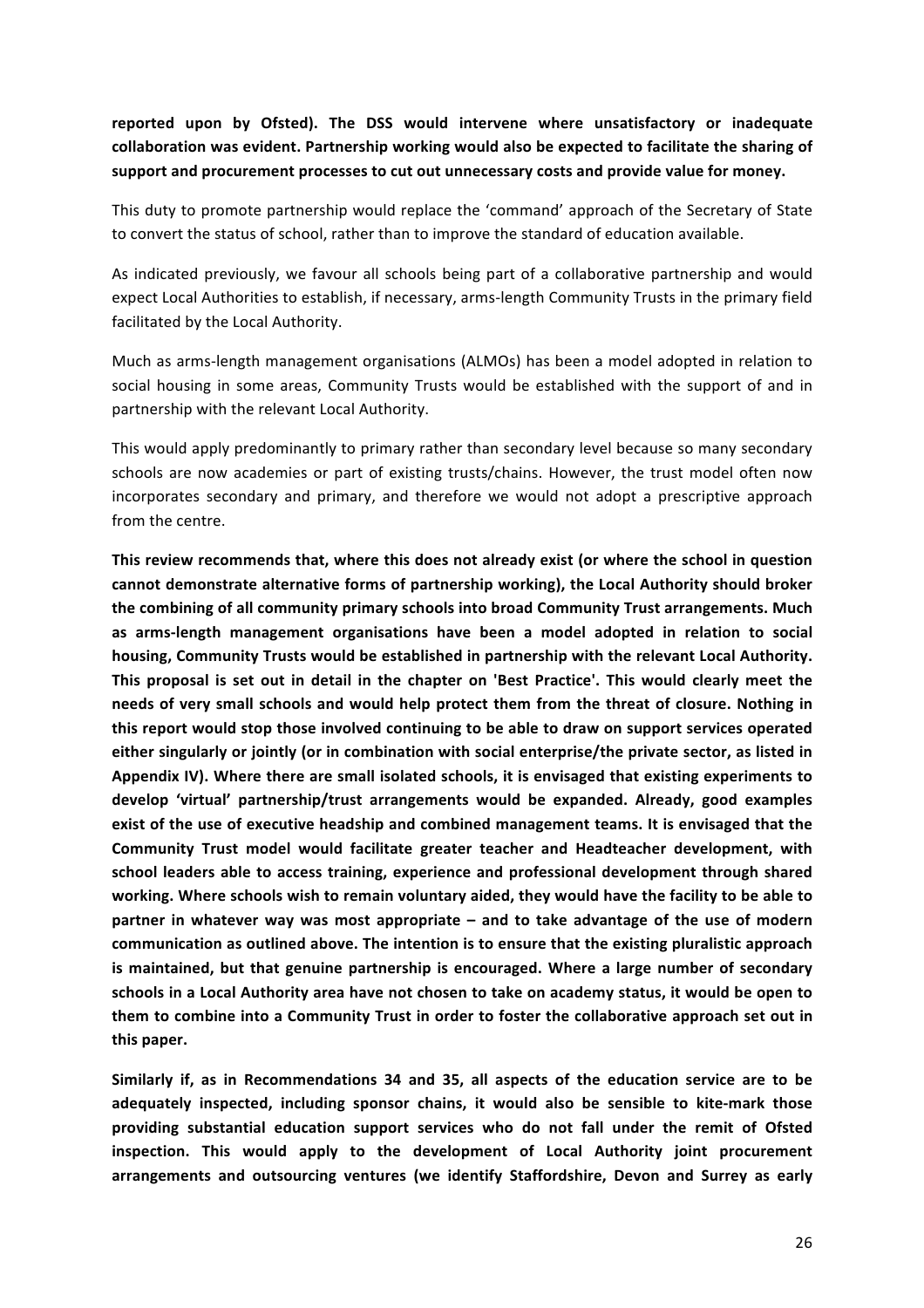examples where experimentation has taken place). Light-touch arrangements would be put in place to avoid the exclusion of new entrants into the market, which in essence would strengthen the existing procurement rules at local level. The kite-mark would be intended to provide a benchmark of high quality, and would not restrict the entry into the commissioning and contracting procedures of small and niche providers. Kite-marking of external bodies is a basic step in ensuring that wherever a school turns for support or to draw on facilities, an acceptable standard would be on offer, and provide an additional safeguard in relation to probity.

With the newly-developed regional role of Ofsted, there might also be room for more effective selfevaluation and peer group review, offering a bottom-up approach, which would then permit lightertouch inspection and would feed into the monitoring and evaluation work of the DSS.

Whilst many have accepted the important role of Local Authorities collaborating for training and skills (not least with City Deals), adult education has take a backseat. Failure to engage with the broader requirements of family and adult learning misses out on the crucial evidence across the world of the importance of parents in the aspiration and ambition of children, and the culture of the wider community surrounding them.

The ability to use modern technology as an outreach into homes and community facilities has been used effectively in many parts of the world and could clearly be a key role for proactive local government as part of their remit in encouraging family learning.

This review recommends the creation of time-limited Education Incubation Zones between schools in a locality, for the purpose of school improvement and raising standards. The aim would be to promote forward-looking practice in pedagogy, use of technology and outreach to parents and the school community. They would offer an opportunity to develop modern forms of communication both within the school and in spreading innovation between schools. In simple **terms, to develop what the school of the future would look like. Such innovation could be funded** through proactively seeking contributions from endowments, such as the Education Endowment Fund, or major foundations, both nationally and internationally. When funding allows, additional resources should be made available through the Department for Education and local government, to foster creativity and to draw down on best practice from across the world. Education Incubation Zones would have a limited life, to avoid the creation of new permanent structures. Permanent partnership arrangements would of course be in a position to adopt and therefore trial entrepreneurial work, but pathfinder programmes allow for experimentation with careful and sustained monitoring.

In spreading best practice we are mindful that whatever structures exist have a tendency to atrophy and therefore there needs to be an ongoing facility for change within the framework that emerges. This will involve freedom for schools to choose to join Trusts, Federations or Sponsor Chains but also to be able to leave them.

More than half of all secondary schools are now academies, and many belong to chains or trusts. With this in mind, it is sensible for sponsors, with the agreement of the Secretary of State with whom the funding agreement rests and the support of the Office of the Schools Commissioner, to 'float off' groups of schools or nurture new sponsors where, either by geography or experience, there is likely to be a greater synergy. A review should be undertaken by the incoming Secretary of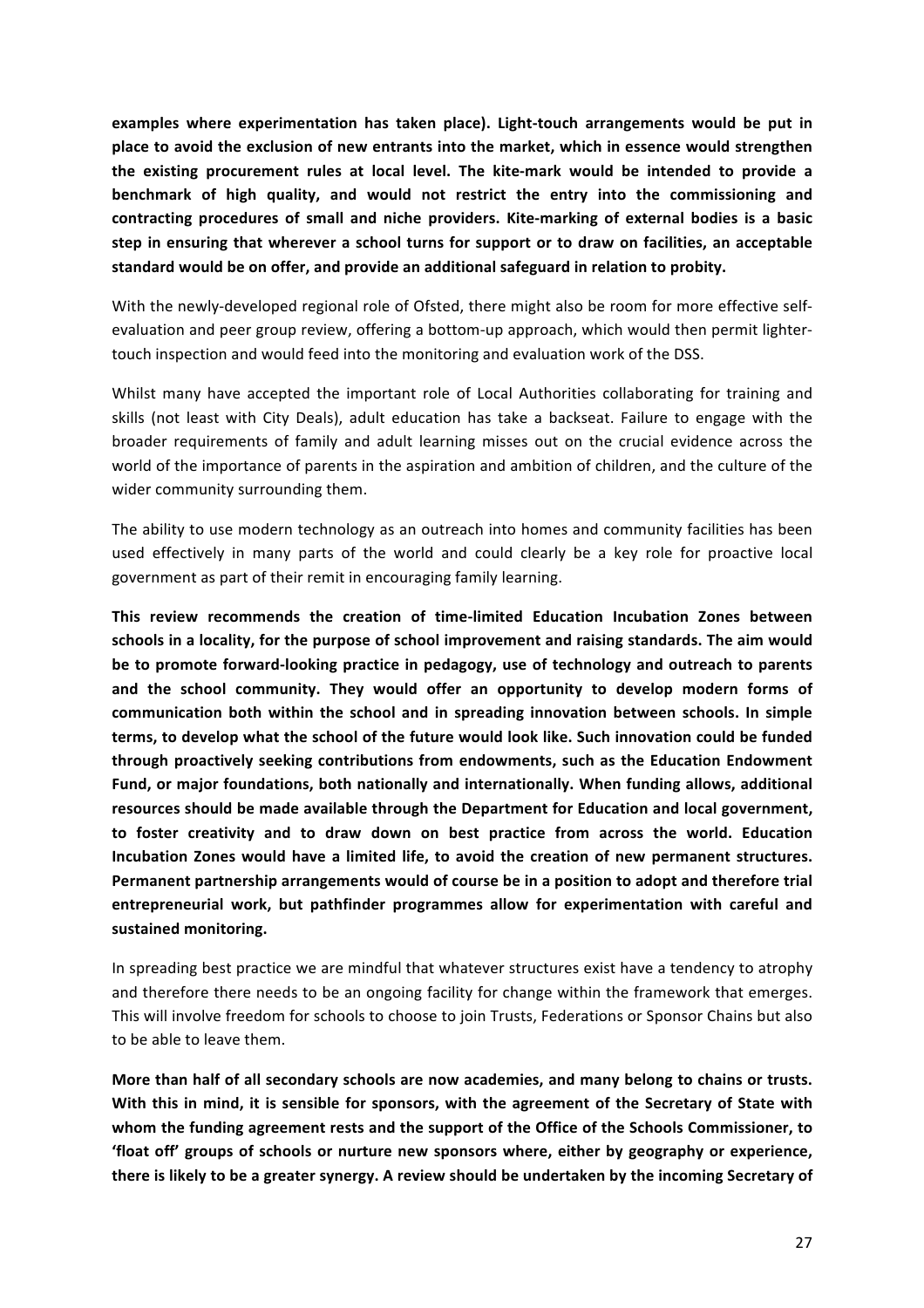State, in collaboration with existing sponsor chains, to examine how such reconfiguration might be achieved without disruption or unnecessary top-down interference.

As indicated elsewhere, the impracticality of the existing expansion (either to converter academies or sponsor chains) of direct funding agreements with the Secretary of State, requires a more decentralised and appropriate model. As the National Audit Office have noted, the complexity of existing arrangements and the resource required to sustain this model, necessitates urgent review. In any case, given the complexity of individual funding arrangements, in particular the inter-relationship of school funding with that of sponsor chains, any facilitation of schools moving between chains or trusts might be best achieved by shortening such contractual arrangements to no more than five years. An incoming Secretary of State would, in any case, have to re-examine how to create a long-term model to allow for greater accountability with the ability to undertake a thorough review and identify problems at an early stage. In other countries (including the US) where funding agreements exist, they are renewed every 3-5 years.

### **Entitlement to high standards and fairness**

Entitlement does not simply mean a right to a basic education. It is much more than that. We are talking about fair funding, account taken of societal differences, special educational needs provision and what has often been described as 'transitions'.

Access to an appropriate school place, within acceptable reach of the family home and with the exercise of some meaningful preference by parents that takes into account the needs of the child, necessitates a fair admissions process.

But entitlement also means access to high quality education wherever you live and from whatever your background. To a basic yet coherent, curriculum delivered in a flexible innovative and professional way, and to high quality teaching, pastoral care and freedom from hunger and fear.

This review concluded it is the responsibility of the Local Authority to indentify and make available necessary information and data to ensure transparency on what is and is not working  $-$  to  $eb$  the voice and advocate for parents and pupils.

It is critical that the role of the Local Authority should be geared to the reformed and modernised agenda set out in this paper. While many Local Authorities do an excellent job of representing the interests of parents and pupils, an increasingly fragmented education landscape in England makes it extremely difficult for parents to navigate the system and, therefore, a new 'duty' to inform and support the interests of pupils and parents should be placed on local government.

Entitlement means fairness. Fairness in meeting immediate need, but also in transforming life chances, making sure the progress the child has already achieved at one stage acts as a trampoline to access the best available options for the future.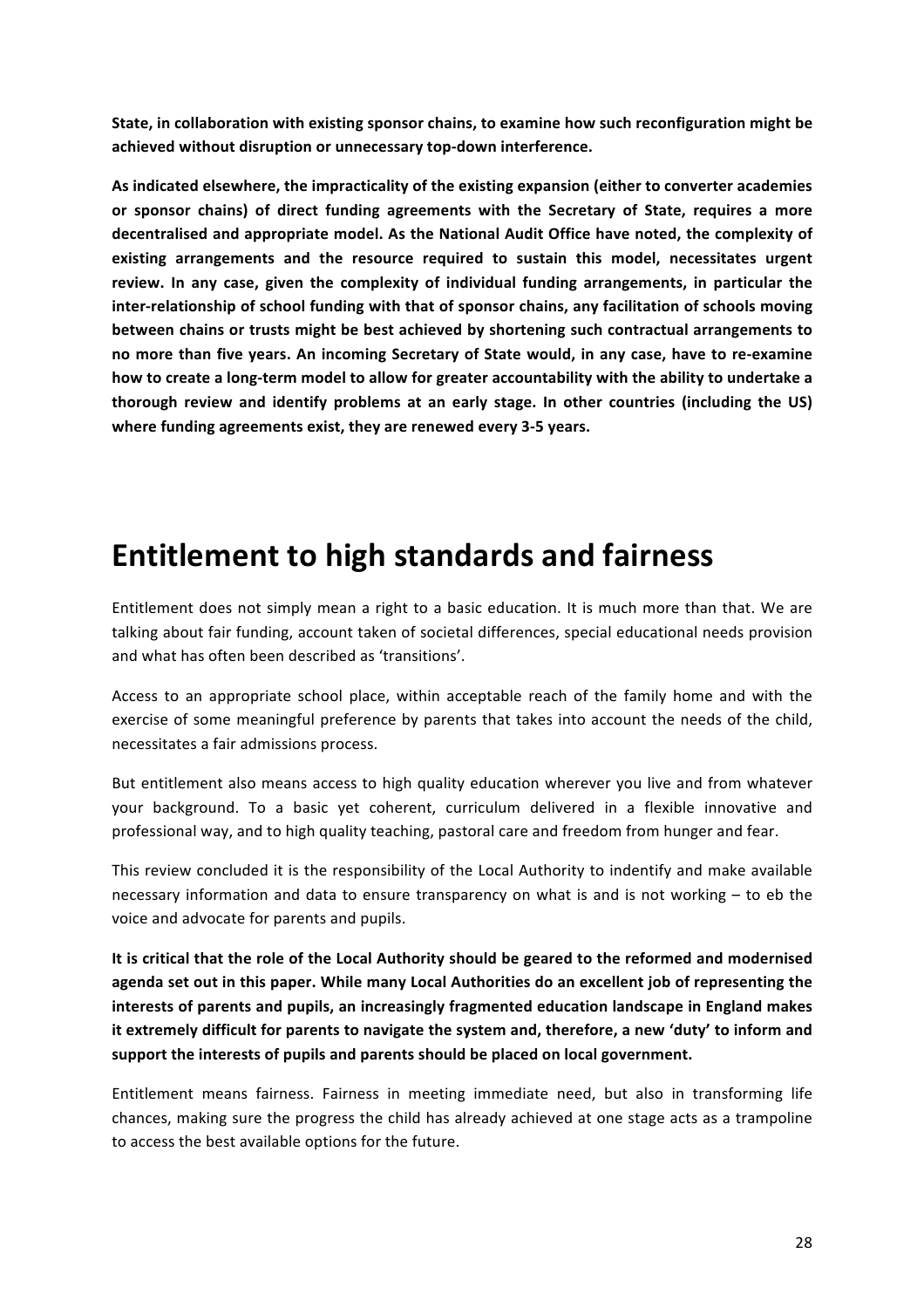An Ofsted report published in June 2013 showed that whilst 59% of pupils nationally achieved 5 GCSEs at A\*- C (including Maths and English), the average for pupils on Free School Meals was just  $36\%$ <sup>11</sup>

Ensuring that circumstance and societal damage a child has suffered in the very early years is acknowledged and overcome, is not the same thing as accepting that poverty and disadvantage are an excuse for underachievement.

This challenge is as relevant to deprived coastal towns as to the now improving urban core.<sup>12</sup> This delicate balance in relation to the funding formula will require further detailed work to avoid this wholesale shift of resources from those facing historic deprivation, whilst acknowledging the current per-pupil funding imbalance  $-$  smaller enclaves require adequate resourcing. This is all about fairness.

Increasing reliance on the Pupil Premium to compensate for a flat rate national formula misses the point. The critical mass of youngsters, their home and physical surroundings creates challenges way beyond the very specific needs of an individual child. The Pupil Premium may deal with this in part, but funding should take account of deep-seated and intergenerational disadvantage writ large within a neighbourhood as a whole. This is about the capacity of a community and therefore a school to be able to cope. Recognition of this is gradually being eroded, not just in funding for education, but in local government as a whole and now in the health service.

Schools now are facing a cut in their main budget on the one hand, and an increase in their Pupil Premium funding on the other. Taken together, the IFS found in June 2013 that around 65 per cent of primary schools and 80 per cent of secondary schools will see a real-term cut in their budget between 2010/11 and 2014/15.<sup>13</sup>

As the Pupil Premium is top-sliced from the education budget as a whole, and as changes have withdrawn money from the very schools with the greatest entitlement to Pupil Premium, one pot of money is in effect compensating for a loss from another. Without the Pupil Premium, such changes would prove to be devastating.

Yet having to sign up for Free School Meals has its drawbacks. That is why Labour should seek to adapt the Pupil Premium (which, as noted earlier, was trialled by the Labour Government in the form of the Pupil Learning Credit back in 2000) to make entitlement less crude and to take cognisance of major challenges such as in-year transfer, preparation for and support to children of travellers, children without fluency in English, requirements arising from special needs provision and the introduction of measures in the Children and Families Act 2014. This will be crucial for special needs education and to assist with those challenging aspects of modern society, like transient populations, and youngsters entering school late in their primary period, which put some schools at a substantial disadvantage in meeting floor targets.

<sup>&</sup>lt;sup>11</sup> 'Unseen children: access and achievement 20 years on', Ofsted, 20th June 2013<br><sup>12</sup> Highlighted by the Centre for Social Justice in their report *Turning the Tide: Social justice in five seaside* 

towns, August 2013<br><sup>13</sup> Institute for Fiscal Studies, 2011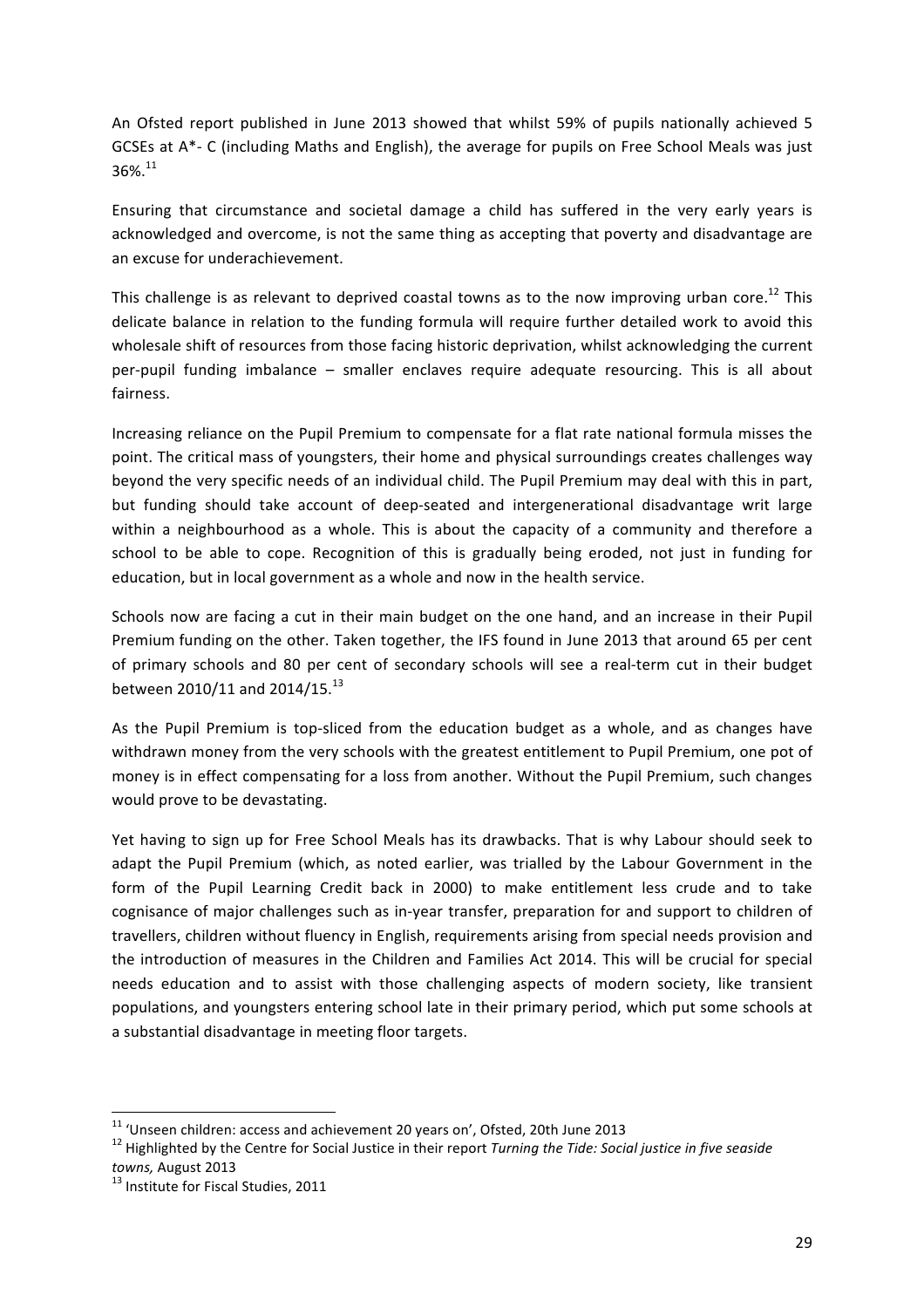Ofsted have undertaken a critique of how the Pupil Premium is being used and, from a number of sources, it has become clear that it is not reaching the pupils and supporting the work of the school with them in a way that would make the best use of targeted resources. It is recommended that an incoming Labour government should assess the level and use of the Pupil Premium to ensure value for money, and that it is targeted to enhance the life chances of children facing the biggest challenges, whether from special needs or from the nature of the background and societal **impact they have experienced.** 

What is patently obvious is that the Pupil Premium should go to the school (and not to the sponsor chain or trust) where the young people concerned are placed. It is intended to assist in driving up standards and therefore to be devoted to the needs of those young people, not to funding the superstructure.

Submissions to this review have pointed out that there is no contradiction in the Secretary of State (through the funding agency) retaining the role of developing a funding formula and allocating budgets. However, we believe the funding of all schools should be on a fair basis, taking into account societal challenges.

Funding of all schools should, for administrative purposes, be through the relevant Local Authority (or Authorities), given the impossible pressures which will arise on the Education Funding Agency in the changed landscape of freestanding schools.

As we shall note later in relation to the role of centrally directed bodies within the education system, constant reductions in resourcing and greater responsibility adopted from the centre provide contradictions. In January 2014, the National Audit Office drew attention to the fact that the Education Funding Agency now faces a major challenge. It is expected to reduce costs by 15% whilst simultaneously to take on a 50% increase in demand for its services. The NAO noted that there is a real danger of the organisation becoming overloaded. Our proposals would represent a decentralisation of decision-making within a coherent framework, avoiding both cost and confusion.

This would aid the Education Funding Agency in meeting the challenge noted by the National Audit Office when they said:

*"to meet its need to reduce costs and manage growing demand, the Agency will need to transform* its operations, but it has yet to implement a fully integrated future operating *model* ... the Agency has not been clear on how to integrate its activities to support cost *reduction and more effective working.*"<sup>14</sup>

It is beyond the remit of this review to make recommendations on this, but the incoming Secretary of State would seek to work with academies to find a way to reduce the administrate duplication and confusion that exists, while delivering funding for all schools and preserving autonomy.

The funding announcement on  $13<sup>th</sup>$  March 2014 acknowledged that the Government were working on Local Authority-wide areas, funding by all schools within that local authority area, and the need to equalise funding in respect of per pupil allocation. It is therefore entirely logical from the

<sup>&</sup>lt;sup>14</sup> Performance and capability of the Education Funding Agency', *NAO*, 29th January 2014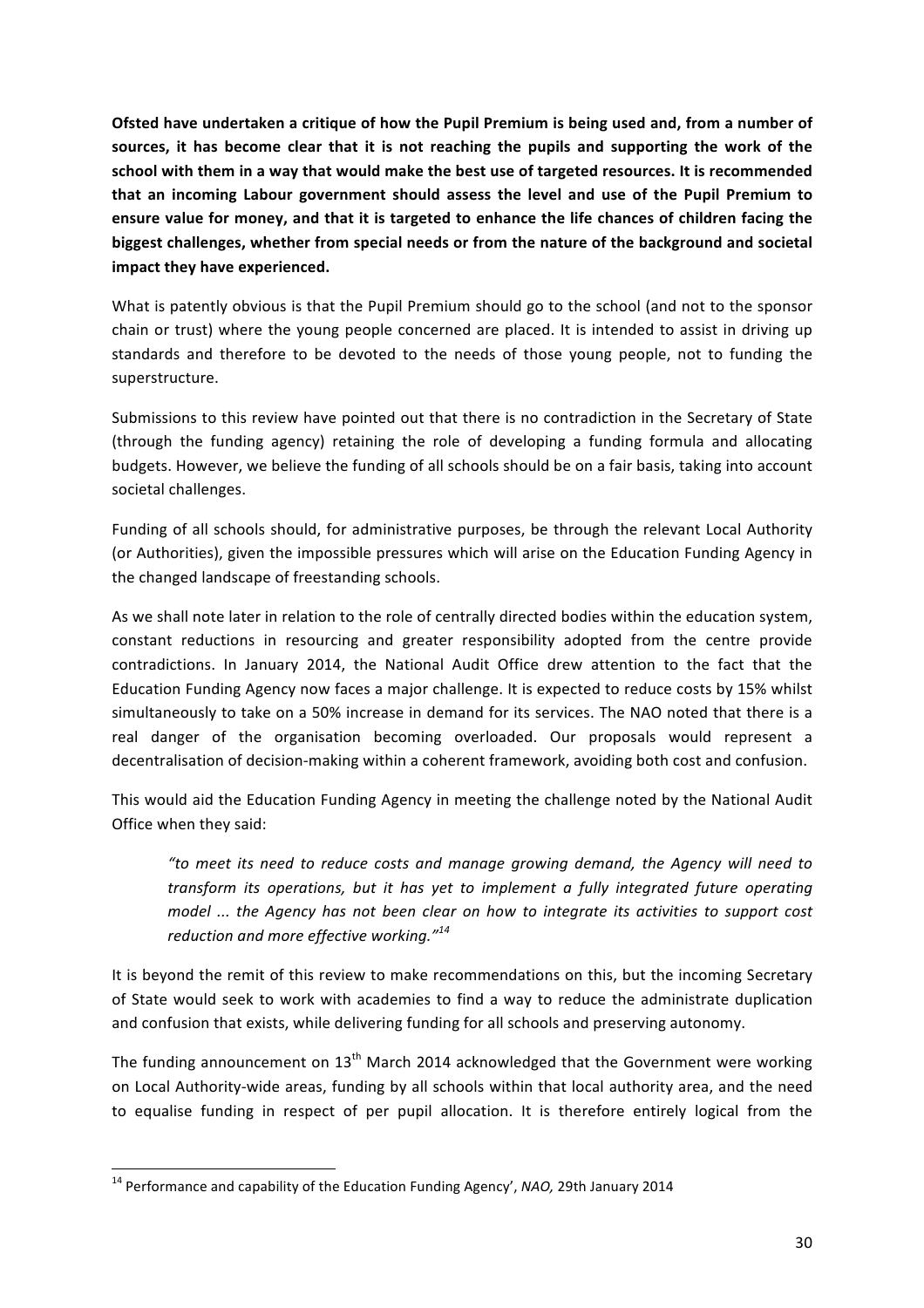Government's own standpoint to use the resources and knowhow of the Local Authority to ensure that dedicated funding for schools actually reaches schools.

Minsters have of course pledged flexibility. For instance, in a letter in February 2014, Minister for Schools Rt. Hon. David Laws MP outlined:

*"Local Authorities can target funding to pupils for whom English is an additional language through their local funding formulae. There is no restriction on how much of their total budget Local Authorities can allocate through this factor. Funding can be targeted on a per* pupil basis so that the amount a school receives increases with need. Local Authorities can also target funding to newly arrived pupils through the mobility factor."<sup>15</sup>

However, the document put out for consultation on the back of the statement by David Laws on changes to the funding formula is revealing. £350 million was pledged for what are described as 'low-funded areas'. This would be welcome (as we indicate in this paper) to ensure fair funding for all pupils, if it were not for the fact that the Minister of State describes those better-funded schools as benefiting from historic circumstance, rather than recognising that a combination of progressive local government and an acknowledgement of deep-seated deprivation led to much of the difference in funding patterns across the country.

This additional funding from April 2015 includes, for instance, an additional £25 million for schools in Surrey. Very welcome for those in a county that has lost very little in the redistribution of local government funding from north to south and from deprived to more affluent areas. What will concern parents in the rest of the country is the implied freeze in cash terms for all other schools in the 2015-16 financial year. The document then describes the formula, demonstrating the utter complexity and confusion inherent:

*"We will then apply the minimum funding levels to calculate a new total. This will be done by:* 

- 1. *multiplying each of the minimum funding levels by the relevant number of eligible pupils* or schools in the local authority;
- 2. *summing each of the totals in (i)* to create a new funding amount for the local authority;
- 3. applying the area cost adjustment to the total in (ii);
- 4. *if* this total is more than the local authority's per pupil cash level in 2014-15, we will increase the local authority's funding to reach this new level;
- 5. *if not, the level of funding remains the same.*"<sup>16</sup>

Moreover, on Thursday 27th March 2014, David Laws made a further statement confirming that £200 million would be taken in 2015-16 from the Education Services Grant (paid to academies and free schools) for their purchase of services. This consultation runs until 19th June 2014.

Again, it is beyond the scope of this review to make recommendations on this issue, except to note than an incoming Secretary of State would need to take account of the consequences of the Coalition Government's funding changes.

<sup>&</sup>lt;u> 1989 - Johann Stein, fransk politiker (d. 1989)</u> <sup>15</sup> Letter from Rt. Hon. David Laws MP to Jayne Ludlam Executive Director, Children, Young People and Families

at Sheffield City Council and Bob Sawyer, Chair, Sheffield Secondary Schools Partnership, 22nd February 2014 16 'Fairer schools funding in 2015-16', *Department for Education*, 13th March 2014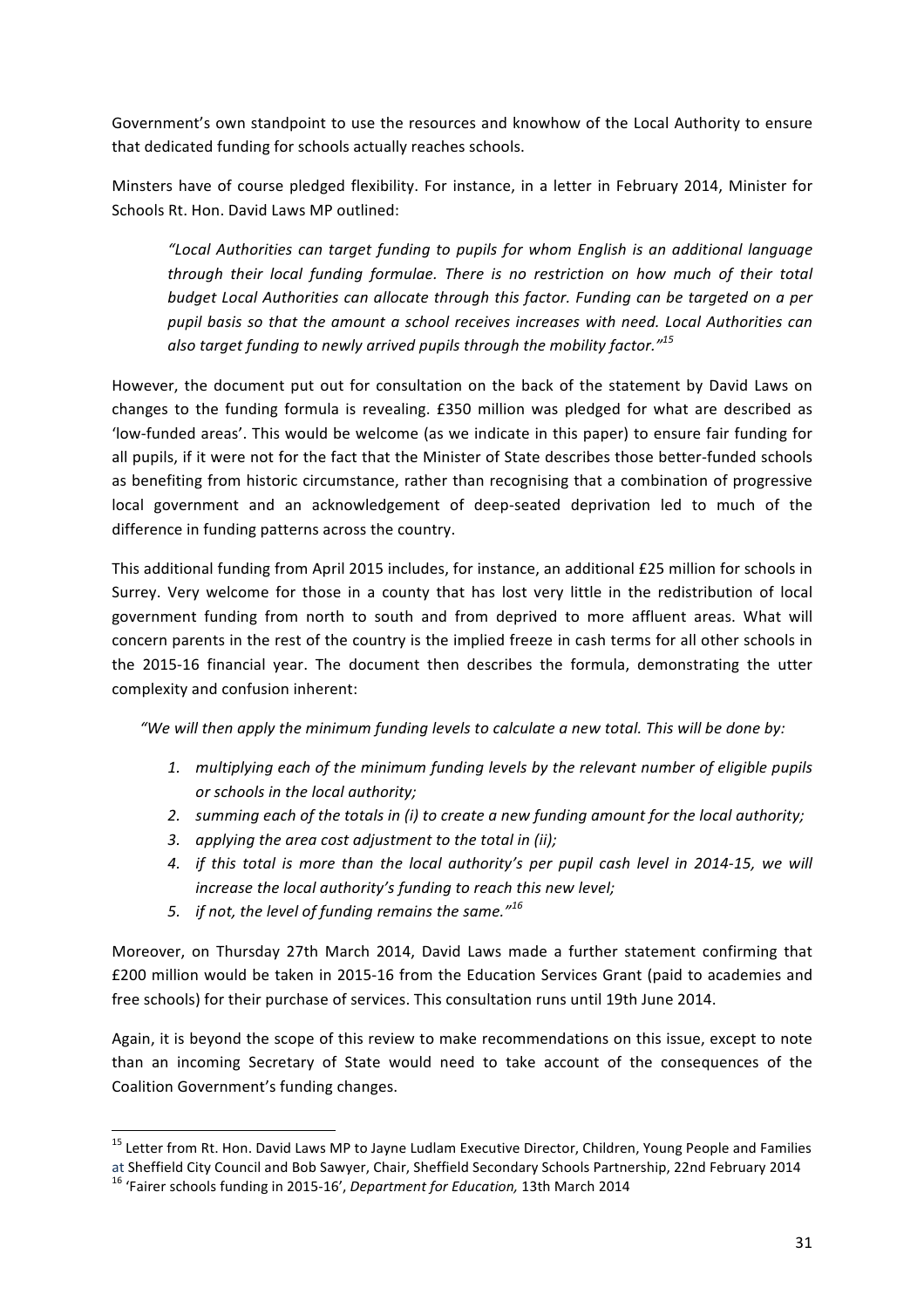It is clear that young people have an entitlement to be taught in buildings suitable for learning; with high quality provision and access to cutting-edge new technology, to outdoor space and to pride in the place they call school.

But high quality education is about what takes place inside buildings. That means classrooms overseen by first class, qualified teachers – those who not only know their subject, but know how to teach that subject. Head teachers with leadership and management skills, but also with a grasp of  $pedagogy - an understanding of how children learn and what constitutes good and bad teaching.$ 

The greater autonomy offered to institutions, the more important the requirement to the highest possible quality and professional expertise. That means those who know what they are doing  $-$  those who have bothered to train, to learn how best to do the job, and can persuade their students that obtaining professional qualifications does matter.

Supervision of others with expertise to offer is part of the professional role of the qualified teacher. So instructors, visiting academics, peripatetic teachers, or those with business experience would be welcome. Equally, those committed to qualifying but have not yet attained teacher status would be able to practice, as is the case with Teach First, which was introduced by the Labour Government (and latterly in the case of School Direct, introduced by the Coalition). This is all about quality, not bureaucracy.

It is perverse that the Government should on the one hand deny children the right to their learning overseen by qualified teachers, whilst asking those very teachers to emphasise to children the importance of qualifications for their future success.

### This review concurs on the need to ensure that properly qualified teachers oversee the learning process in publicly-funded institutions.

Urgent steps are also required to offer independent advice that does not result in youngsters taking the wrong courses offered by the wrong providers. Lord Andrew Adonis has found in his review<sup>17</sup> that more than half of the businesses surveyed cited skills as their main barrier to growth. 920,000 young people are still out of work, of which more than a quarter have been looking for work for more than a year – far better information and guidance on careers is required, alongside a major expansion in the opportunities young people have to engage with employers and gain experience of the workplace. Meaningful progression routes should be offered, with the chance to gain qualifications and apprenticeships, which are valued in the market place.

This is why appropriate links are needed that pull together all the initiatives now taking place for young people aged 14-19. A much more joined-up system is vital in relation to schools, sixth form colleges, further education and of course the work going on in many areas in promoting apprenticeships.

City deals that specifically focus on the development of skills could lead the way in demonstrating a holistic and linear approach that links what is happening in schools (careers and information) to the world of post-16, of work and continuing learning.

 $^{17}$  Adonis Growth Review, jointly supported by the Institute of Public Policy Research (IPPR) and Policy Network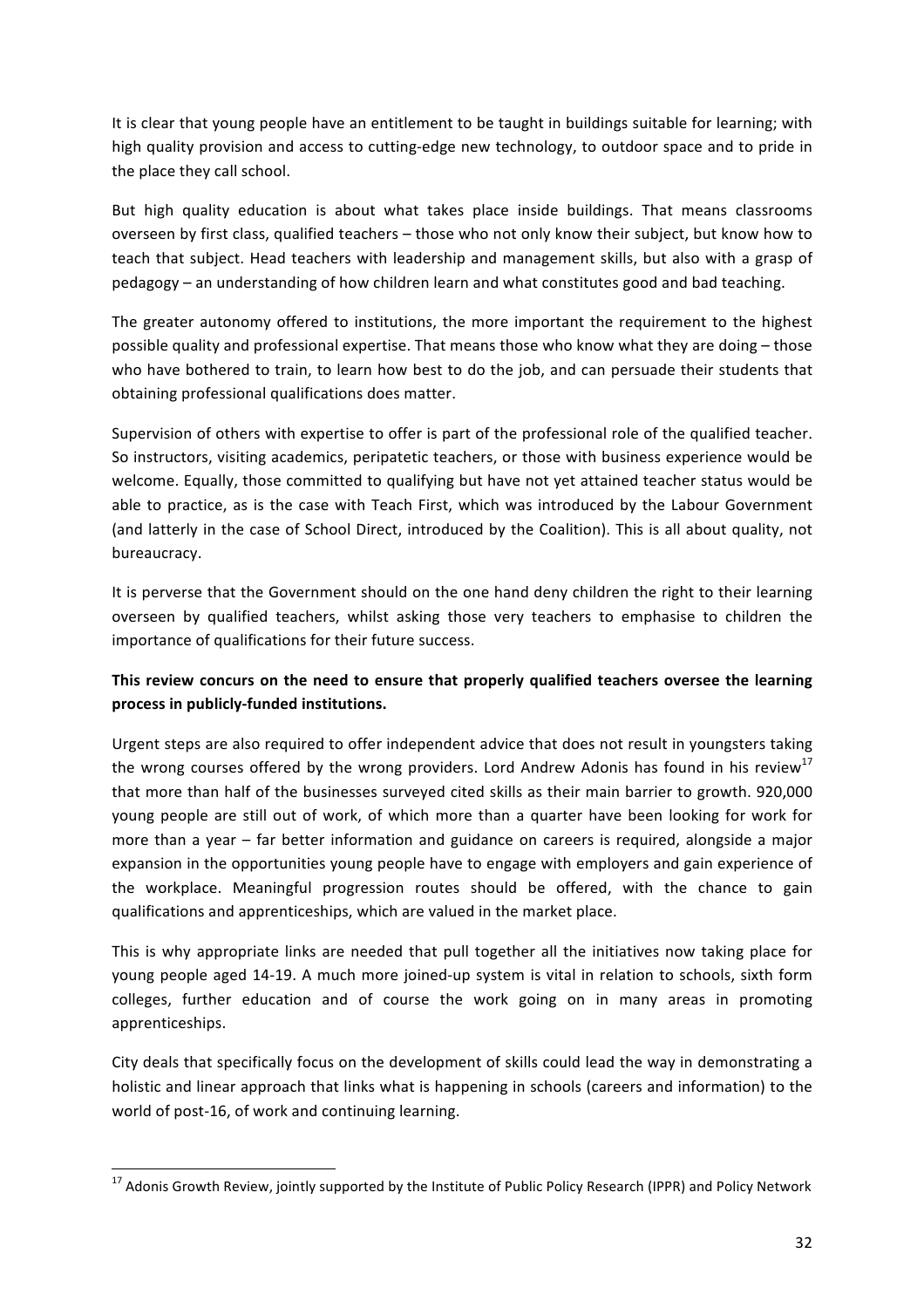Although the 'guidance' relating to careers advice published by the Department of Business, Innovation and Skills in April 2014<sup>18</sup> was the usual vague expansive statement, there was at least an acknowledgement of the critical role of local government working in collaboration with schools and colleges in respect of the challenges ahead as the leaving age is raised still further.

Careers advice and the development of meaningful work experience and placements for young people, far from being encouraged, has been substantially curtailed.

Whilst there is a requirement on schools to provide independent careers advice, recent changes have all but demolished any coherence in relation to developing programmes for social mobility, careers and life choices. Much evidence has been provided of the disintegration of independent careers advice and the importance of not simply providing information in a vacuum, but tailoring it to the needs of individual young people. It will be necessary for an incoming government to draw on existing evidence to determine how and by whom careers advice and progression into post-16 education should be provided. This would build on existing best practice and on plans laid out in the third report of the Labour Party Policy Review's independent Skills Taskforce, which recommended that Local Enterprise Partnerships (LEPs), were they to be expanded and provided with greater core resources, should play a lead role in brokering workplace learning by helping to build relationships between employers and schools.

Entitlement to access a suitable and appropriate place for any child, at whatever stage of their education, is fundamental. The school admissions system should be an engine for equity and social cohesion. In this way it is possible to ensure as far as any system  $can -$  dealing with the background of history, geography and economic inequality – that all children have a fair and equal chance of a place in an accessible and welcoming, high quality school.

The previous Labour government made good progress by creating the national Admissions Code and the Office of the Schools Adjudicator to enforce it. But these fundamental reforms have been undermined by Coalition policies.

The next Labour government should recover lost ground and make further improvements by providing a strong statement that fair admissions are crucial to the wider success of the education system, that complaints to the Office of the Schools Adjudicator will be dealt with effectively and above all, that the regulations will be consistently enforced. Therefore, reforms will need regulatory changes even though improvements can be achieved by simple direction and support from the centre. As we indicate elsewhere it is important to have rights of redress and proper appeals procedures.

It is right to revise the role of the Local Government Ombudsman so that it is much clearer which aspect of review and redress falls to the Adjudicator and the new DSS, and which should remain with the LGO (where there are claims of maladministration that are clearly within that remit). This review recommends that all schools would be subject to the Adjudicator in relation to admissions, and where the LGO (taking on claims of maladministration) currently acts only for some schools, it would be sensible to extend this role to all schools whatever their status. As indicated above, the **DSS** would focus on school standards.

 $^{18}$  Published on the Department for Business, Innovation and Skills website, 10th April 2014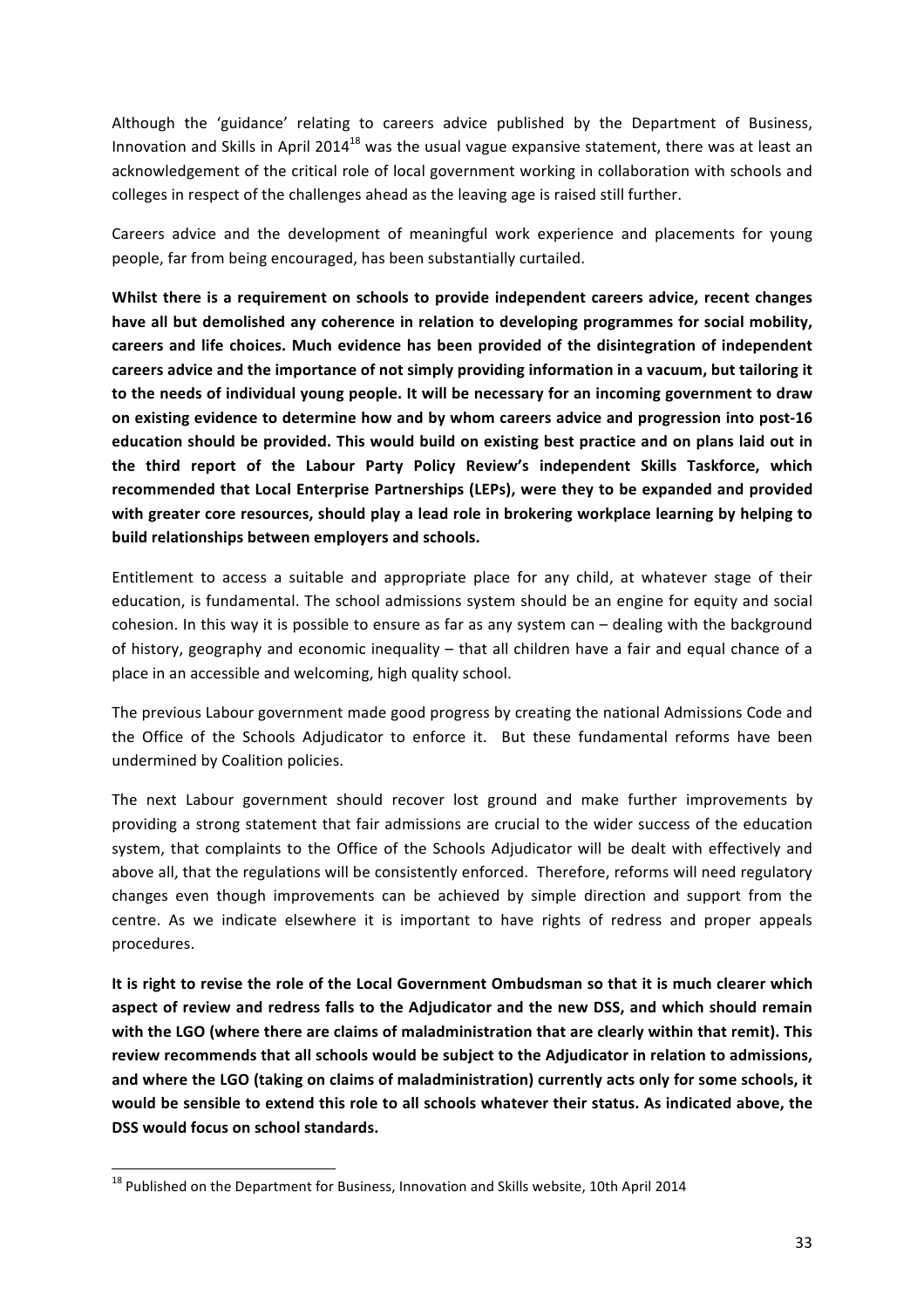Few local authorities now have the luxury of retaining officers with sufficient capacity and seniority to take on the extra work involved in initiating and carrying through an objection to the arrangements of an own-admission authority school.

Guidance from the Department for Education appears to reinforce fair admissions, "Academies are required through their funding agreements to participate in the local authority's co-ordinated admission arrangements.<sup>"19</sup> However, whilst the Office of the Schools Adjudicator (OSA) annual report<sup>20</sup> noted that only 10% of Local Authorities objected to the arrangements of other admission authorities in their area, the OSA has separate evidence of much more widespread noncompliance. This review recommends that the School Admissions Code is strengthened by removing the possibility of individual schools 'opting-out' of the locally agreed admissions framework. This would not prevent changes to arrangements locally or agreed experimentation by Admissions Authorities, but would avoid the detrimental impact of rogue action with one school damaging the admissions of other schools in the locality. This recommendation does not interfere with the role of diocesan authorities, academies or schools as their own 'Admissions Authority', but reinforces the necessity of agreed and coherent arrangements within the relevant local area. It would also be helpful to clarify post-16 admissions policy and therefore the choices available to young people into sixth forms, sixth form and further education colleges.

It will be important to strengthen local monitoring of the Code. In relation to the role of the Adjudicator, reporting mechanisms should be clear so that breaches can be dealt with simply and quickly. A common admissions framework is perfectly compatible with responsibility by schools for determining admissions, and there need not be any conflict of interest when Local Authorities carry out the facilitating role.

It will be necessary to strengthen the OSA and re-instate its power to change admission arrangements directly on upholding an objection (rather than merely issue a ruling). This review also recommends supporting better arrangements for in-year admissions by improving **coordination, strengthening Fair Access Protocols (FAPs) and adjusting powers of direction to**  secure school places for vulnerable pupils. The aim is fairness – so that some schools do not find themselves having to deal with a large influx of children during the course of the academic year, sometimes simply because of temporary spare capacity. Schools already facing the greatest challenges should not have their plans for raising standards severely undermined by a lack of agreed and reciprocal admissions policies.

The long term aim must be to have an external independent appeals system covering all schools, and simplification of the law relating to selection by aptitude and ability. However, given the current caseload that exists in dealing with appeals, it will take time to move to such a scenario, and in the meantime it will be important to recognise and to build on procedures already established within schools (and within multi-academy trusts), and ensure that they are clear and fully exhausted before access to external processes becomes available.

 $^\mathrm{19}$  "Academies are required through their funding agreements to participate in the local authority's co*ordinated admission arrangements."*

<sup>&</sup>lt;sup>20</sup> 29<sup>th</sup> November 2013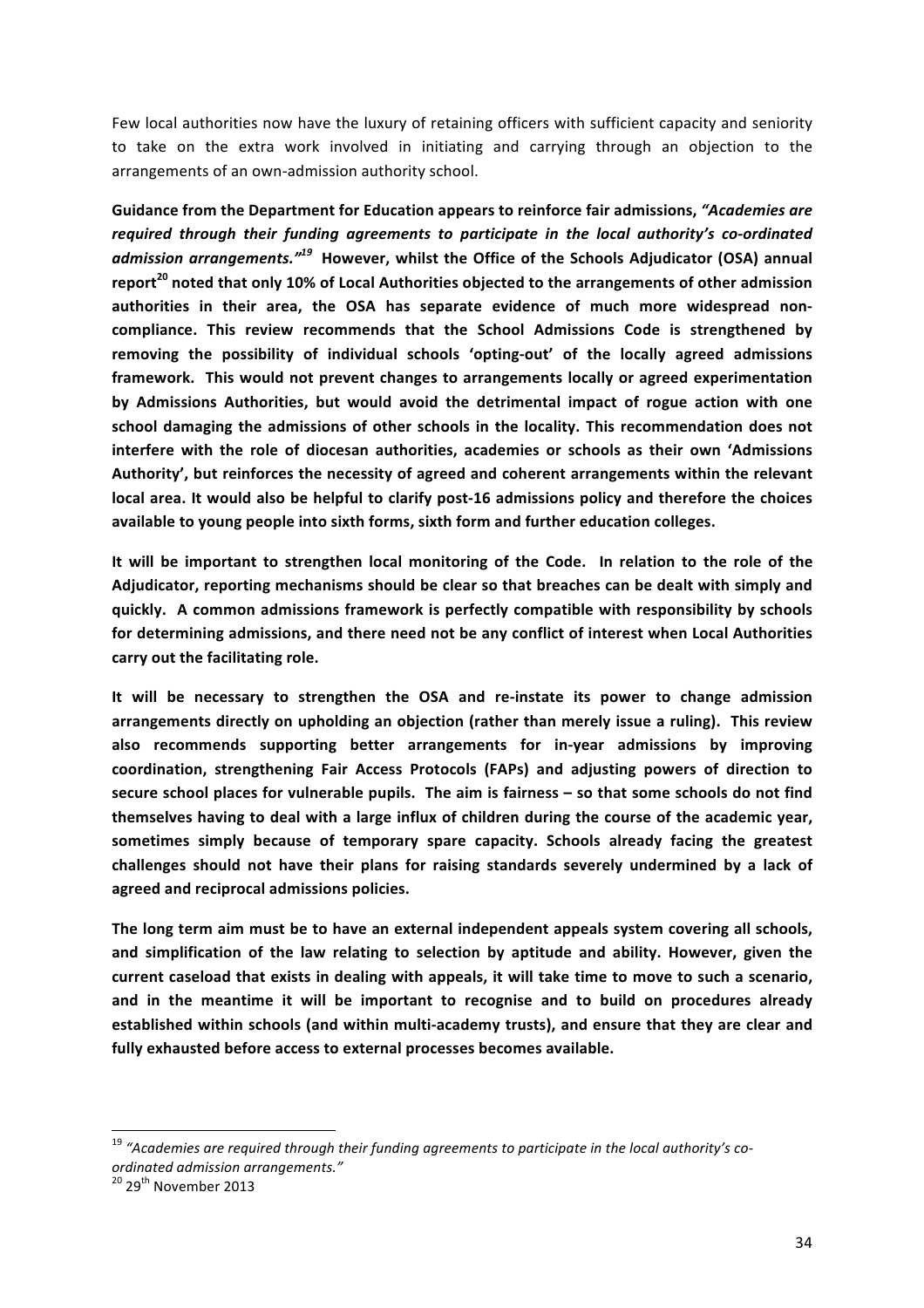# **Fiduciary duty**

'Fiduciary duty', a quaint phrase, was used historically to sum up the requirement that expenditure of public money should be used not just wisely, but with proper weight given to considering different priorities. In other words, that outcomes resulting from policy decisions were informed by evidence, justified by transparent public policy decisions and fair to all those with competing demands.

The changed role and responsibilities of Local Authorities and the abolition of the Audit Commission have transformed the level of scrutiny over how decisions are taken. One example of changes that have led to such poor decision-making and confusion about where responsibility lies is the unworkable capital funding mechanism put in place by the Department for Education. As the Public Accounts Committee (PAC) reported in June 2013:

*"The Department's funding allocation did not take into account the challenges that some of the authorities with most pressure will face in obtaining suitable land on which to build or* expand schools. For example, the funding mechanism reflects the costs of building schools, *but not the costs of buying and clearing land, which can be particularly significant in urban areas such as London."*

Indeed the report identifies wider financial issues:

"94% of authorities reported that uncertainty over future funding levels is a major constraint to the way they can deliver new primary places and we are concerned that this uncertainty has resulted in a piecemeal approach to planning."

Sensible allocation of funding is required immediately, as the number of children in infant classes with over 30 pupils has more than doubled in the last five years. 20% of primary schools were full or over capacity in the spring of 2012. The PAC report states:

*"The Department told us that it believes that Local Authorities are on track to deliver the additional places required by the end of the spending period and that no Local Authority is currently failing to deliver sufficient school places".* 

Interestingly, the emphasis is on the 'Local Authority', despite the fact that their job is made especially difficult when the Department choose to enforce their particular preference for school status. Whilst the Department for Education has claimed that Local Authorities will be able to create an extra 110,000 additional primary places, this will fall 120,000 short of the 230,000 primary places that the National Audit Office predict will be needed by 2015.

As Margaret Hodge, the chair of the Public Accounts Committee, noted at meeting in January 2014, their report found that only 30% of free schools achieved their planned admission numbers in  $2013.<sup>21</sup>$  One in Durham attracted just 34 pupils.

<sup>&</sup>lt;sup>21</sup> *Establishing Free Schools,* National Audit Office, 11th December 2013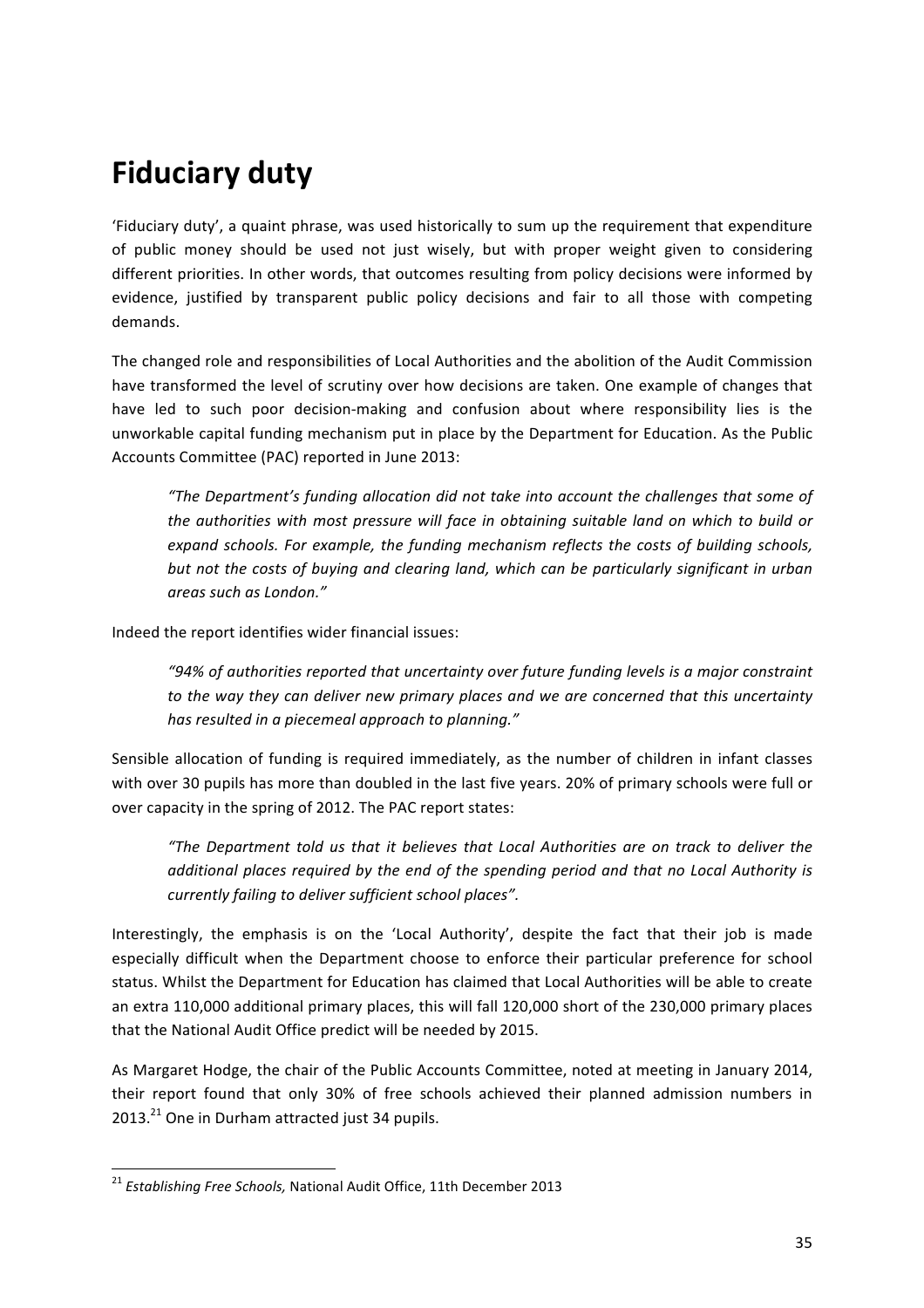The Liberal Democrat Minister of State at the Department for Education David Laws said in a written statement to the House on  $18<sup>th</sup>$  July 2013:

"We will continue to set up free schools where there is both demand from parents and where *they* can make the biggest difference to local provision through addressing basic need and *improving the quality of local schools."* 

But this is patently untrue. Schools are being developed where there is a substantial surplus of places, whilst those areas facing major pressure find themselves denied the capital funding necessary to meet basic need.

Far from nurturing local solutions and giving parents a preference, the Government have chosen to impose decisions even when there is substantial local opposition. Even the Conservative Attorney General Rt. Hon. Dominic Grieve MP joined with his constituents in presenting a petition of 5,000 signatures to Downing Street in June 2013 protesting the opening of a free school in South Bucks. Despite this opposition, the plans to open the school were given the go-ahead – with only 6 pupils at the time of opening.

As the Public Accounts Committee observed in January 2014, this was an example of top-down imposition from the Department, rather than bottom-up choice.

The historic settlement with faith groups, diocesan authorities and foundations has stood the test of time. Indeed, we were encouraged to learn from the Church of England their commitment to local direction and accountability:

*"The Government has stated that it wishes the decision making to be at a much more local level than is possible when academies are controlled by central government, but our experience is that, even though an LA and local parents would like one solution, the DfE has imposed another one without any justification for the process.*"<sup>22</sup>

A full extract from the Church of England's submission to this review is set out in Appendix II.

In September 2013, the Conservative-led Local Government Association published their own survey. They called for a freeze on all new free schools in areas where there was a surplus and criticised existing policy, which placed the decisions in the hands of the Secretary of State, but the problem at the door of Local Government. Peterborough, Redbridge, Ealing, Bristol, Lewisham, Slough, Maidenhead, Sutton, and Barking and Dagenham all predicted a shortfall of at least 20% in number of primary places available developing in 2014.

In April 2013, the Public Accounts Committee found that the Department for Education had overspent on the Academies programme and Free Schools by a staggering £1 billion. Some of this overspend was a direct consequence of overpayment errors made by the Department. 90% of converter academies had been overpaid, costing a total of £350 million since 2010.

As the National Audit Office reported in December 2013, at £1.5 billion, the Free Schools programme will cost at least three times the sum originally allocated.<sup>23</sup> Nearly a third of the free schools

<sup>&</sup>lt;sup>22</sup> Extract from the Church of England's submission to this review

<sup>&</sup>lt;sup>23</sup> Establishing Free Schools, National Audit Office, 11th December 2013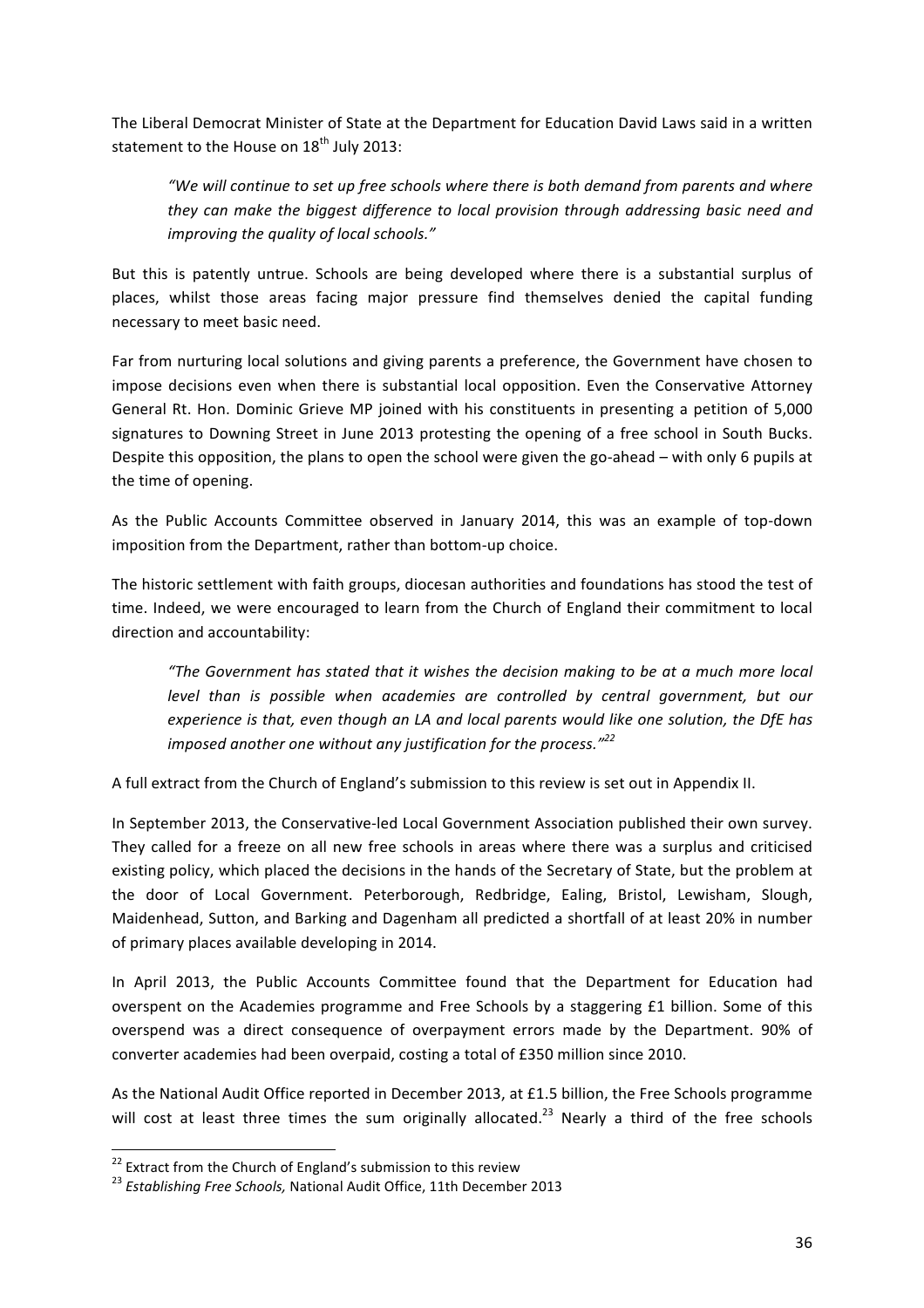approved by the Government plan to set up in areas where there are considerable surplus places and the average cost per school is currently at  $£6.6m -$  twice the Department for Education's assumption.<sup>24</sup>

An official parliamentary answer in October 2013 (Hansard, 21st October 2013) indicated the Department for Education held no statistics on, or apparent interest in, the issue of the breakdown between the money available to be spent in the classroom and resources applied to the administration of this new superstructure  $-$  "The Department does not hold information on the amount of overhead costs per pupil of each major academy chain".<sup>25</sup>

At academy level, it was claimed by the Observer in July 2013 that the Academies Enterprise Trust "paid nearly £500,000 into the private business interests of its trustees and executives".<sup>26</sup> The Guardian claimed in January 2014 that "Grace Academy, which runs three schools in the Midlands and was set up by the Tory donor Lord Edmiston, has paid more than £1m either directly to or through companies owned or controlled by Edmiston, trustees' relatives and to members of the board of trustees."<sup>27</sup>

Where there is a need for additional school places, and where this cannot be met through investment in existing schools (or if local people do not wish them to be met through the existing schools), it is perfectly reasonable to support parents in coming together, not only to demand but to help plan and play a key role in running a new school. This approach predates the current obsession with free schools. In fact such agreed parental initiative was approved in 2000 with the Elmgreen School in Lambeth after approaches from parents represented by the local Member of Parliament in Dulwich Rt. Hon. Dame Tessa Jowell. Clearly, Tristram Hunt had this in mind when he said Labour was on the side of "parents, social entrepreneurs and teachers interested in setting up a school in areas where you need new school places."

Local Authorities (as agreed by everyone consulted in this review) would remain responsible for identifying the shortfall in places for children in their locality, and for recommending where such additional places should be established. Clearly, Local Authorities have both the knowledge and the broader intelligence (and appropriate data) to identify where there is need, and to make recommendations to the DSS in relation to whether this should be met by expansion of existing provision or new schools. Whenever change is mooted, it goes without saying that there should be meaningful and full consultation with local stakeholders.

Using data and intelligence supplied by the relevant Local Authority, the DSS would initiate a process of consultation on the opening of new schools, or where there is the need, for substantial

<sup>&</sup>lt;sup>24</sup> Establishing Free Schools, National Audit Office/ http://www.theguardian.com/education/2013/dec/11/free-

schools-costs-double-nao-report-michael-gove<br><sup>25</sup> Mr Blunkett: To ask the Secretary of State for Education whether his Department holds information on the overhead cost per pupil of each major academy chain. [171175] Mr Timpson: The Department does not hold information on the amount of overhead costs per pupil of each major academy chain (Hansard, 21 October 2013)

<sup>&</sup>lt;sup>26</sup> 'Academy chain under fire following revelations of payments made to bosses', *The Observer*, 20th July 2013 http://www.theguardian.com/education/2013/jul/20/education-school-academies-michael-gove<br><sup>27</sup> 'Revealed: tax-payer funded academies paying millions to private firms', *The Guardian*, Sunday 12th January

<sup>2014</sup> http://www.theguardian.com/education/2014/jan/12/taxpayer-funded-academy-paying-millionsprivate-firms-schools-education-revealed-education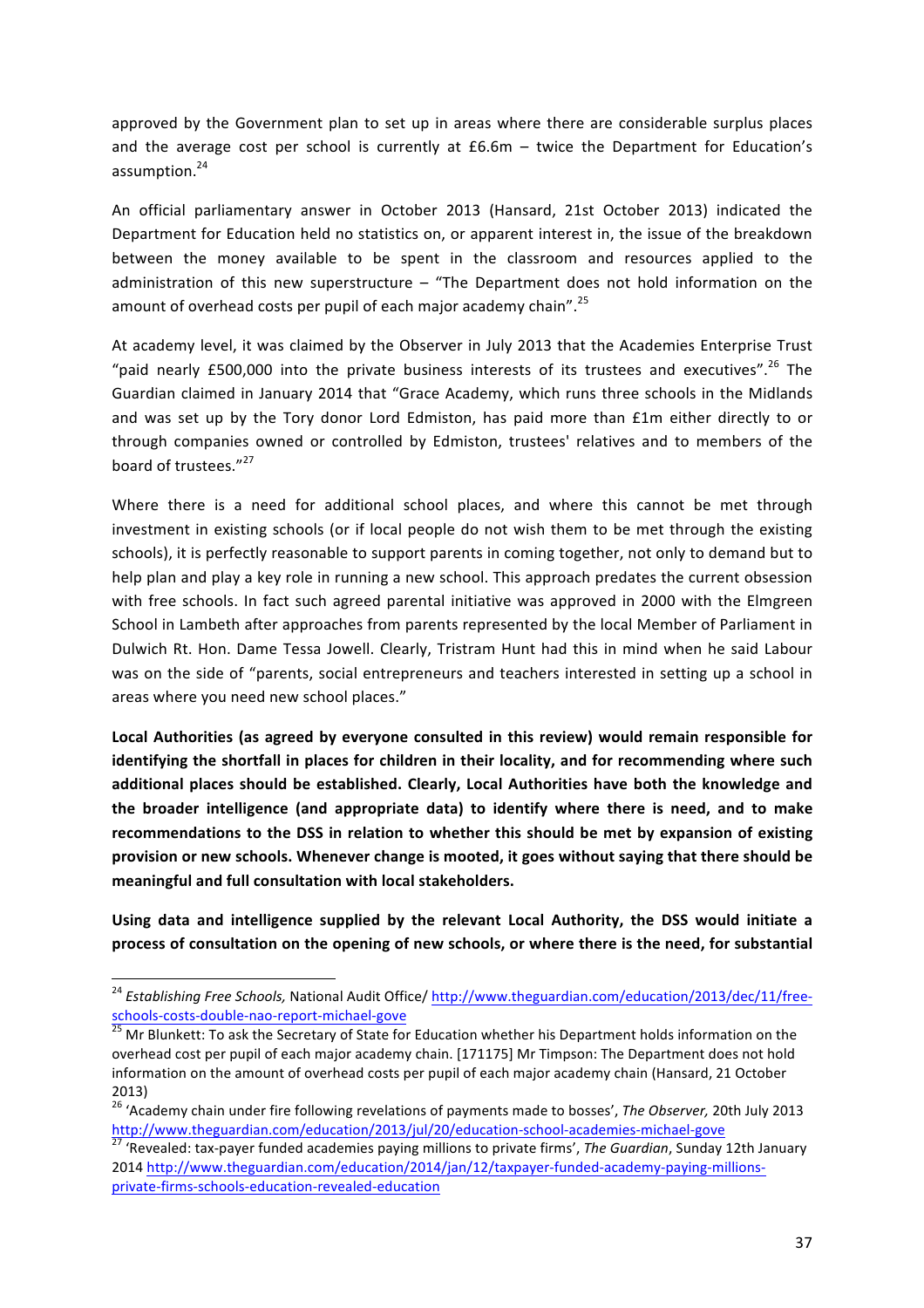additional expansion of schools. He or she would draw together all relevant heads and other local partners in a light-touch consultation on the nature of the new school/school places required, to **identify potential solutions in line with the strategic plan for education in the area. Once notice** was given, the DSS would invite proposals from those with an interest in providing a new facility. Where a popular school wished to expand to meet such need, it would be presumed that this option would be supported. The national Office of the Schools Commissioner would set out the framework for running these competitions fairly and transparently and all DSS' would be expected to follow these criteria, within which they would take decisions about new schools. The education panel would have oversight of the process on commissioning decisions ensuring that the DSS follows due process when running school competitions and that decisions on new schools meet the long-term education objectives, set out in the strategic plan for the area.

Where there was a challenge to the process or decision, the Adjudicator would be able to broker agreement or to 'adjudicate'. The DSS would require access to high quality data, and would need to take account of the existing quality and performance by bidders (including financial and governance considerations). The views of parents would be taken into account and a proper process identified for achieving this.

All trusts (including Community Trusts), partnerships, chains, parent groups, diocesan authorities and social entrepreneurs would be able to put forward proposals. If sufficient parents are dissatisfied with the general standard of education and the choice available within a locality, it would not be ruled out that, through the office of the DSS, new sponsors would be invited to make proposals for the regeneration of one or more schools in the area as an alternative to enforced academy status. This aspect needs to be explored further in terms of practical ways of ensuring that high quality education does not entail wasteful expenditure of duplicate provision, so **evidenced with a number of Free School developments.**

A continuing and relentless drive to raise standards and to provide opportunity for all children to flourish is paramount. Whatever the status of the school, therefore, an entitlement should include the school 'having regard to' a basic national curriculum. This framework should not simply reinforce consistent standards (after all, children are taking nationally set and assessed qualifications) but a sense of national identity. This is crucial to reinforcing the glue that holds any nation and society together.

In this vein, Citizen Schools, a report published by the Institute for Public Policy Research (IPPR) in September 2013, looked in particular at the role of a school as a civic institution  $-$  something that is rarely prioritised, yet must be essential to the raising of standards. The aim is to encourage extensive participation in the community and public life, ensuring that young people have the opportunity to become part of  $-$  not grow apart from  $-$  the community in which their learning takes place.

Space needs to be available to schools outside the core curriculum to use professional judgement and to adapt to local circumstances. One example is the Sheffield curriculum ('Passport to Employment'), which has been developed with the Cutlers' Company and local business, and demonstrates collaborative yet creative approaches to drawing on the strengths of the locality.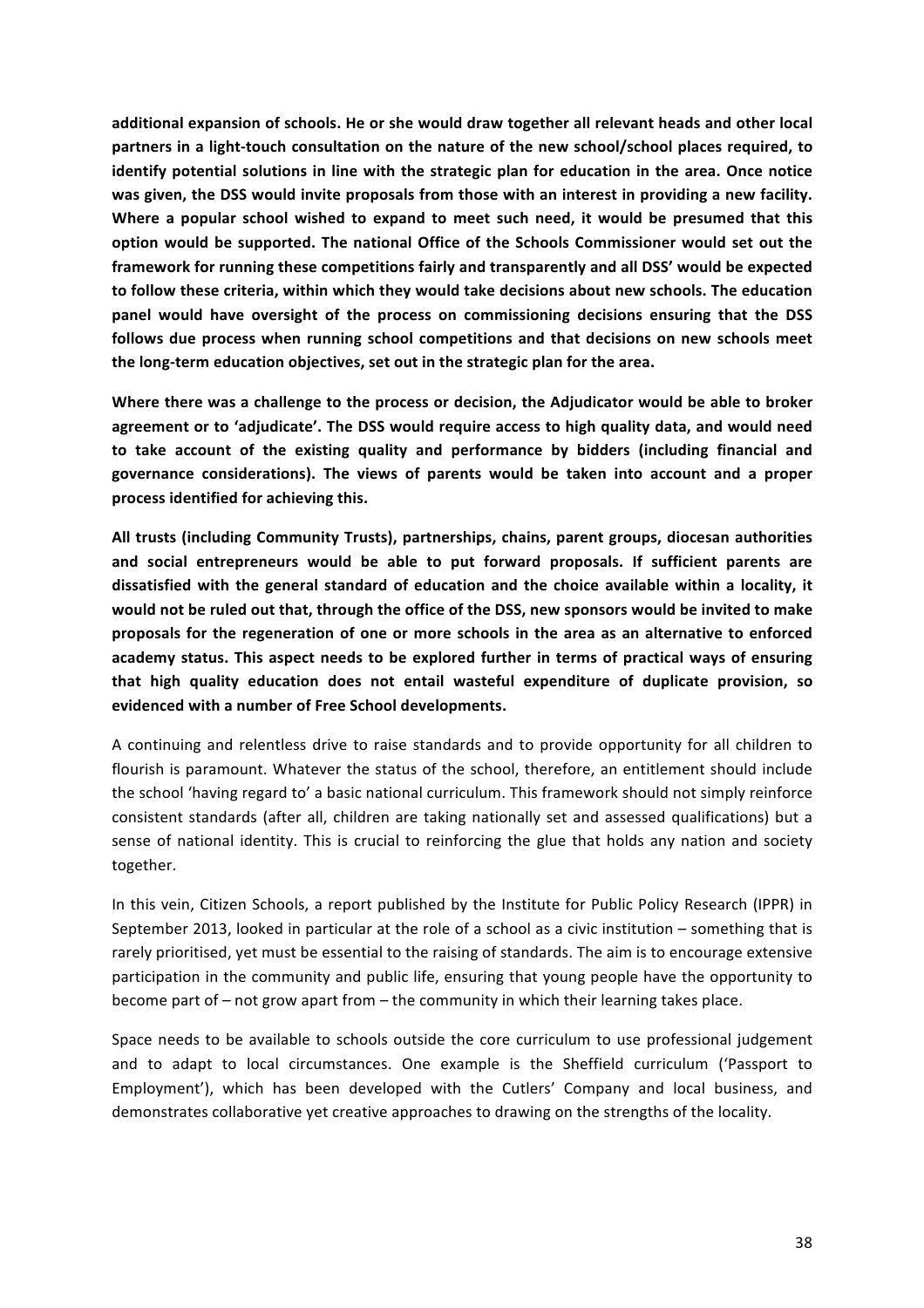This echoes the recommendations of Labour's Skills Taskforce for a new 'National Baccalaureate' for all 14-19 year olds to ensure they receive the mix of academic and vocational learning and skills that they need to excel in the future and play their part in society.

All schools, whatever their status, should be permitted the same freedoms in key areas. Firstly, a light-touch curriculum framework delivered in a flexible and innovative manner. Clearly Ofsted would be required to undertake a judgement during normal inspection procedures in respect of the breadth and depth of the curriculum framework on offer. Going beyond what is required will not be a problem and, in fact, would be welcomed in reflecting local approaches to curriculum development. Secondly, freedom for all schools to adapt the school day and the school week in consultation with parents. Thirdly, subject to consultation, freedom to buy in appropriate services, in a manner that combines the necessary collaborative responsibilities reflected in the current Dedicated Schools Grant and the devolved Education Services Grant. It is expected that the bulk of schools currently collaborating through the use of the Dedicated Schools Grant would continue to do so.

In taking evidence for this review, it became clear that where there was an absolute focus on improving standards, support to head teachers in achieving their goals and the ability to bring in expertise, the best of academy chains were doing an excellent job. This applied particularly to those geographically close, with a relatively small number of schools adopting a partnership approach. Harris and Ark academy chains were mentioned as examples, but there are clearly many others. At the other end of the spectrum, all the evidence we received was that very large chains could easily lose the necessary focus and adopt a top-down, rather than bottom-up, approach – the very opposite of autonomy.

For instance, E-Act were, until intervention in late February 2014, in control of 34 schools. A third of these schools are now to be reassigned to other sponsors.

It is not hard to see how a dominant position could be achieved with a particular structure that would allow a future Conservative government, if minded to do so, to move to privatising not just the ancillary and support services, but the schools themselves who, in academy chains, possess no legal identity of their own.

With the demise of the Audit Commission, therefore, it will be necessary to ensure there are appropriate audit arrangements for every school and oversight body, together with appropriate levels of transparency and scrutiny. The Freedom of Information Act should apply equally to all elements of the education service that are publically funded.

Rarely are the substantial legal issues surrounding ownership of land and property debated, and therefore the right of future generations to retain or regain the commercial value that accrues.

Obvious as it may seem, we need to ensure all pecuniary interests, at whatever level, should be properly declared and accounted for.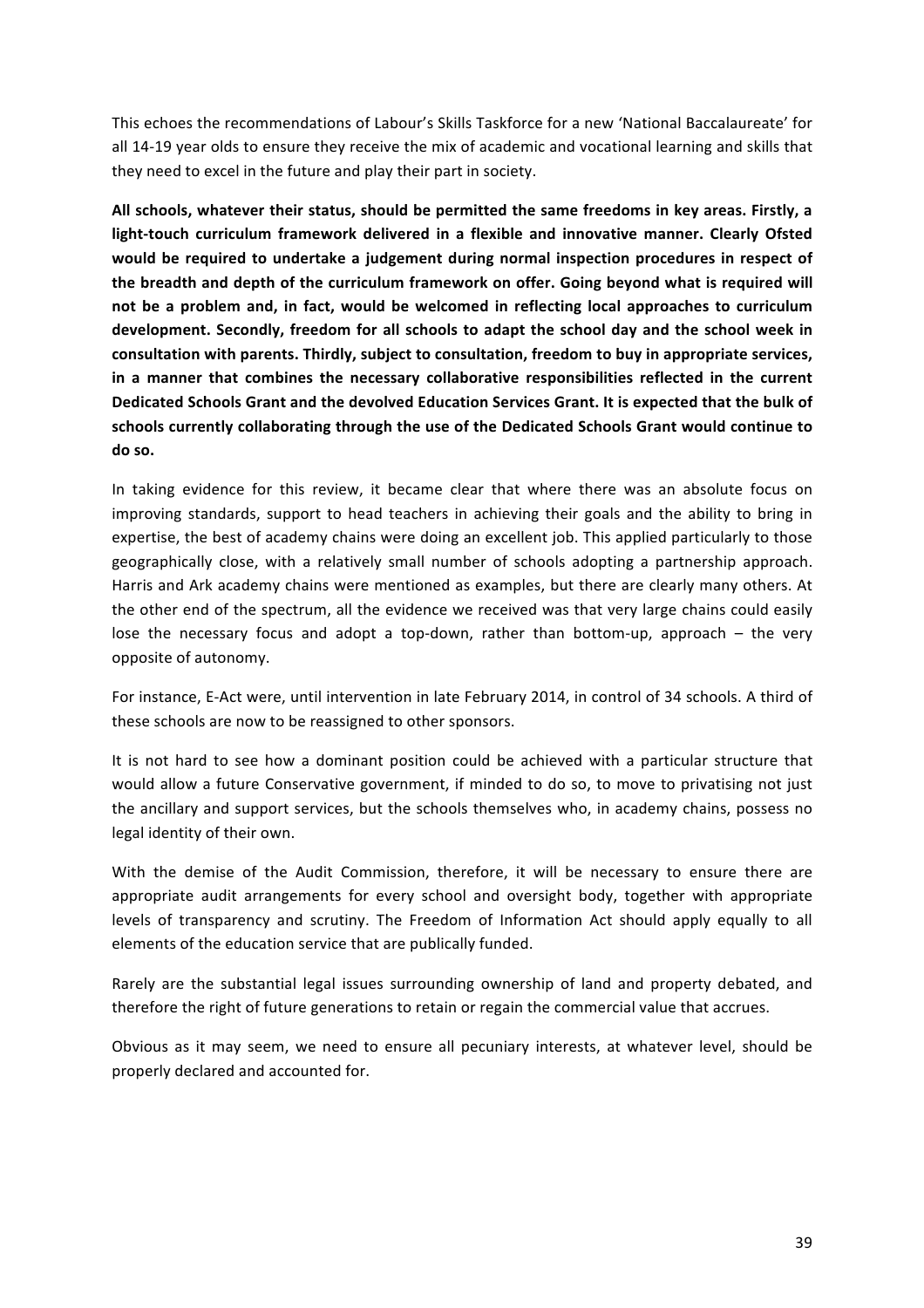We are very grateful to David Wolfe  $QC^{28}$  for his agreement to print an extract from his opinion on the complexity of the legal situation that now faces an incoming government, given the multiplicity of legal identities that exist for different schools (and school statuses) across England. This submission has been appended to this review (see Appendix III).

David Wolfe wrote in an article for the Education Law Journal in May 2013:

*"The current structure, which depends on the particular academy, the time it was created*  and the reason it was created, offers a real opportunity and challenge to an incoming *Secretary* of *State: namely to identify exactly what it is (in terms of legal and governance arrangements)* that should be common across all schools and then to give effect to that *principled assessment."* 

Successive governments have introduced primary legislation regarding the legal status of state schools in this country. A complex picture has been created, with the application of legal duties differing across different types of schools. For a school, of any status, to have the freedom to hold their sponsor to account in cases of poor performance, join new partnerships and move between chains, it is important to ensure such a school has the necessary legal status. More than this, when a school ceases to be a school, it is important that commercial benefit is returned to the public purse, which makes a legal foundation important. The incoming Secretary of State should therefore immediately take cognisance of the confusion, contradictions and complexity that exists over the legal situation of schools in England to find a coherent way forward (see extract from an **opinion of David Wolfe QC, which he has generously agreed we can reproduce in Appendix III).** 

Obviously where such legal entity already exists, there would be no need for change. Any change should be subject to further discussion with diocesan authorities, sponsors/multi-academy trusts and Local Authorities. In order to ensure flexibility, agreement should be sought on the nature of the 'identity' arising from small schools combining into foundations and trusts with common staffing, resourcing and property management. Much will depend on the size, geographic proximity and circumstances of the schools.

Similarly, it is recommended that complete transparency should exist within the system, in line with other publicly funded services. This should include access to information through the Freedom of Information Act, as well as satisfactory audit arrangements. This should apply to all those engaged in the expenditure of public funding, including privatised support services as well as those directly delivering the education service. Schools must follow through on having their own accounts audited and publish appropriate information online, including the cost of contracts over £10,000 and the beneficiary of such contracts. Foundations, trusts and sponsors should be subject to the same rules of accounting and transparency.

Equally it is important that there should be completely transparency about the growing trend of 'joint venture companies', which involve a major outside enterprise joining in one form or another with the Local Authority in the provision of services. It is, as we indicate below, somewhat more sophisticated than simple outsourcing, as it involves the Local Authority having some equity share

 $^{28}$  Matrix Chambers, London, practices in public law and author of blog www.acanofworms.org.uk on academies and the law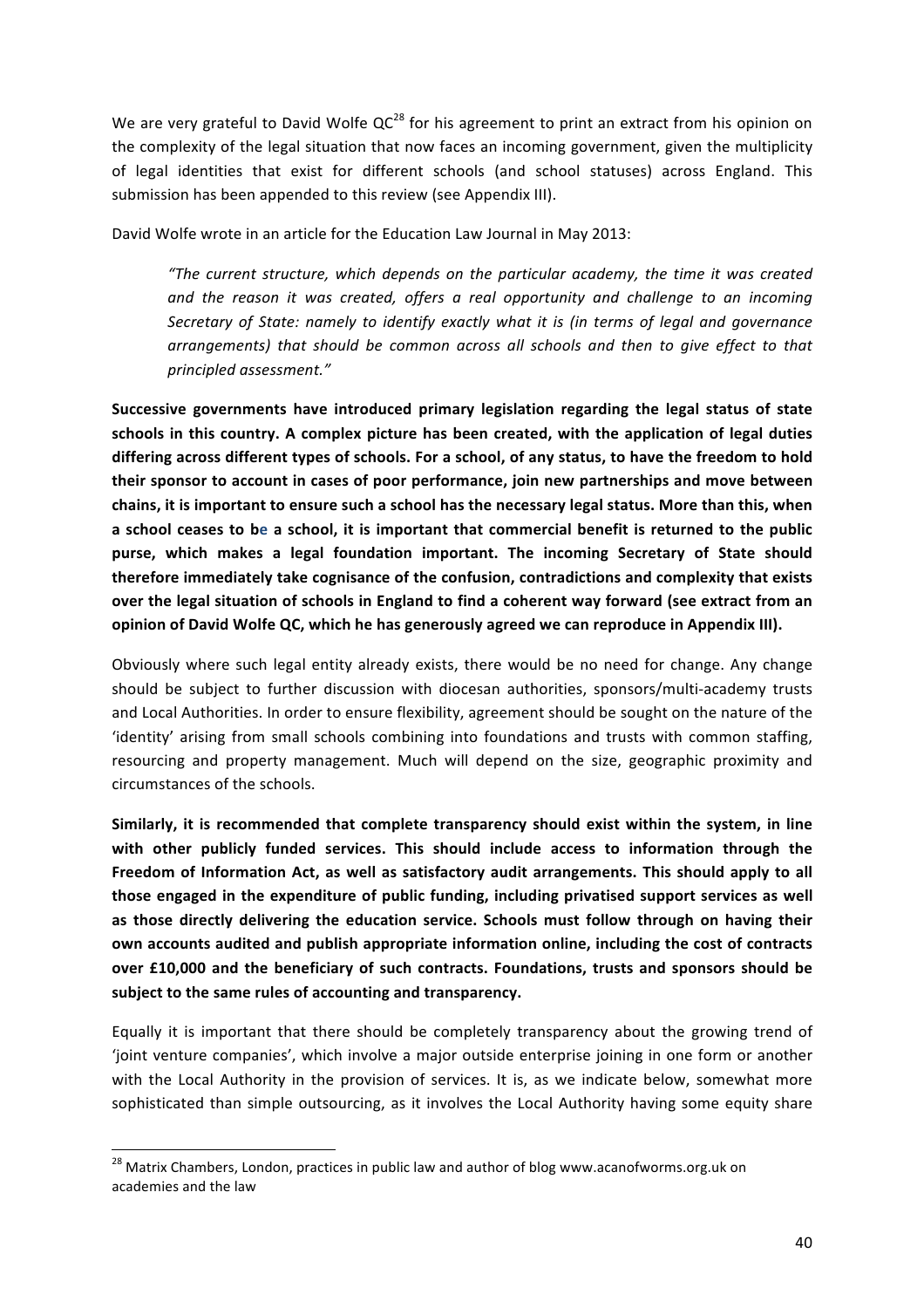and therefore being offered both investment in and the ability to receive part of any profit/surplus. As this trend grows, there will need to be safeguards to avoid near-monopoly situations arising. At present it appears that schools can choose whether to procure such services, although in the case of small schools, support in partnering other schools and therefore drawing down on expertise in procurement as well as achieving savings, will be necessary. The Director of School Standards would be in a position to broker such collaborative approaches where they do not exist.

Examples of current pilots in this outsourced field are Capita in Staffordshire County Council and Babcock in Devon and Surrey County Councils. Varying services previously on offer from the Local Authority, such as school improvement, leadership and governance support, curriculum and similar oversight, quality assurance and provision of early years, have been reassigned.

More significantly, in February 2014 the Academies Enterprise Trust (AET) announced that it intended to 'externalise' an unprecedented range of front line education services in its schools across England. The proposition is to establish a joint venture company to take over learning support, library, technician and other similar services. Whilst there has of course been commercial expertise brought in (and bought in) for things like information technology and building and landscape work, it has always been assumed that head teachers would be responsible for, appoint and hold to account the team that makes up a holistic approach to the running of a school, and therefore the learning environment in which young people do more than simply sit in a classroom.

It is recommended that all private sector operations purchased by either sponsor or school management should be subject to accountability and to a full evaluation of both the educational and financial benefits and drawbacks, and therefore brought into a framework of supervision. Under the principle that 'schools control schools', the test should be what is considered best by the leadership team and governors, rather than those in charge of the superstructure. Schools would have a clear say in which of their services and support systems should be drawn from outside the school and which should be employed directly. A Community Trust model has worked in many areas effectively, in both providing the right services to raise standards, conducted in line with the best possible procurement practice. Logically, the same tests should be applied to large scale sponsors like AET as they are to publicly accountable bodies at local level.

Many authorities have or are considering (perhaps in conjunction with not-for-profit or social enterprise providers) how support and procurement services could be secured at much lower cost and more effectively than in the past (and certainly by schools diverting resources to develop their own capacity). There is much further work to be done in this area collaboratively (and consensually) at local level, and we set out in Appendix IV the kind of areas this might encompass.

### **The Local Area**

The statutory requirements on Local Government are substantial, from the role they play providing special educational needs and looked-after children provision, through to their requirement to ensure that children attend school. Indeed, a range of ad hoc duties have emerged over the last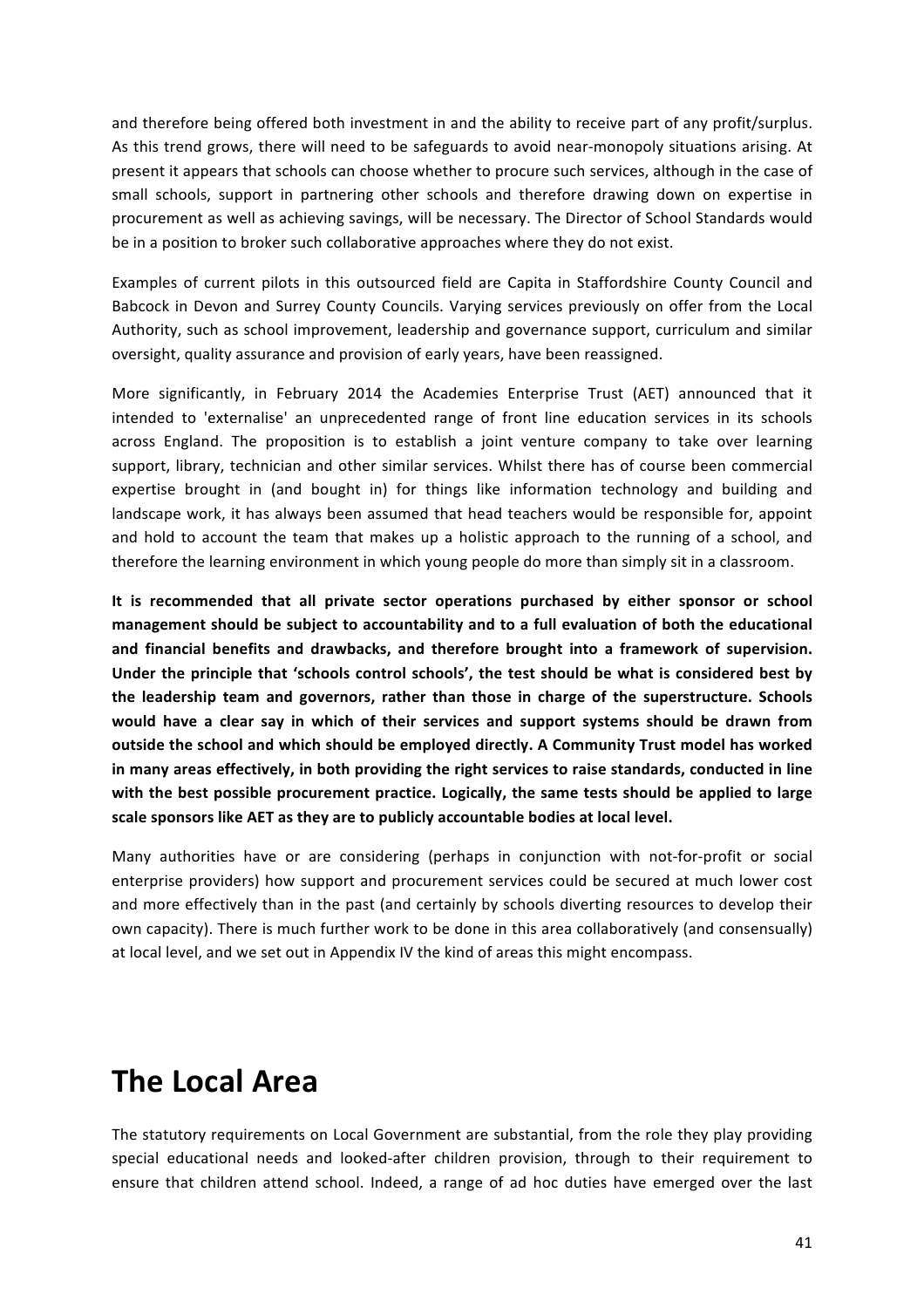century, such as the provision of school transport (where necessary) and supply of support services to schools, from personnel to finance and legal advice.

Together with the joint approach to skills, training, apprenticeships and employability, the main uncontested powers currently exercised are considerable (see Appendix V). Further erosion of these responsibilities should not be sought.

A good start in the early years of life is acknowledged by everyone to be essential for a child's future well being and progress at school. Parents and young children have the right to expect high quality integrated support across education, health and care, as was pioneered by the Sure Start programme.

Long before the first ever national strategy for the development of early years provision and universal nursery education (which began in 1997), Local Authorities had been involved in the provision of old style day nurseries, specialist support and assessment, and the delivery of special needs in these early years. Over the last 17 years, substantial changes have taken place in both the extent and range of childcare and early years provision, with local government taking the lead in ensuring high quality and accessible childcare, in what has emerged as the 'market'. This was partly funded through Child Tax Credits and through to its abolition, the Early Years Intervention Grant.

Local Authorities should have the responsibility to coordinate provision, including childcare, so that a comprehensive service is available to all parents with young children. They should champion the economic benefits of childcare provision, and identify and reach the families whose children need and would benefit most from additional support.

In some areas facing great deprivation, the provision of both breakfast clubs and the extended day through to 6pm has survived austerity measures, but in many others it has fallen away. A key part of the Local Authority's delivery role will be working with schools to ensure that Labour's Primary Childcare Guarantee of before and after school care for parents who want it is available to them.

The wider role of local government has clearly changed over the last quarter of a century, as indicated earlier in this review. The very different landscape requires a different approach. Many Local Authorities have taken on this challenge, but not all.

Some innovative moves have been made by Local Government to become the 'voice' of parents and pupils, providing information and advice, including to governors and trust members of local schools and developing their own scrutiny function. In this way, light can be shed on comparative performance and stimulus given to improvement.

It will be necessary to ensure adequate training of both officers and elected members undertaking this part of their scrutiny role (and in some authorities there is already an effective unit supporting existing activity in this area).

Equally, supporting substantial change in the way in which governors and trustees undertake their role has been identified by some (including Ofsted) as a key task.

Lip service is often paid to the critical importance of active citizenship, participation and engagement in the community and society. Hundreds of thousands, if not millions, of people in this country give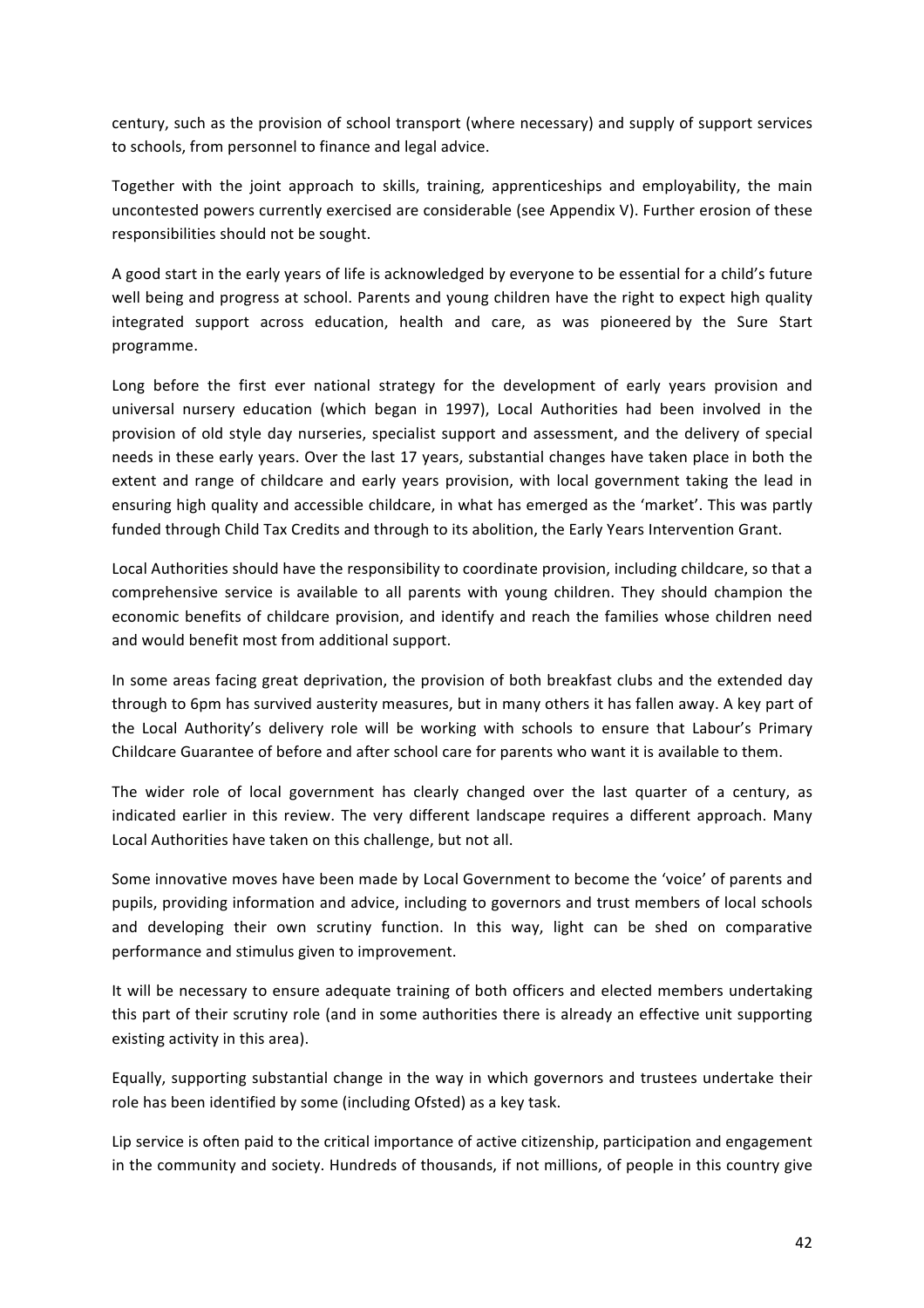some time as volunteers in one way or another. Being a member of a school governing body or trust is just one of those avenues for giving of time and commitment, and of caring. We should value this. Not simply for its own sake but because it is a critical part of a genuinely participative democracy.

Instead of believing that we have to do our 'politics' from the top-down, we can engage people in making a difference themselves in their immediate connection with decision-taking. That is why we should encourage and embrace those who are involved in the education service at school and at local level.

In this way, we can ensure that the tide of change is not just driven from the Secretary of State or from technocrats appointed to do the job, but by local people themselves in their own lives. To persuade, to inform, to provide the adequate and reliable  $data - but$  also to debate, to discuss and to liberate people to start challenging, questioning as well as supporting at local level.

The 'we know best and this is how you should do it' may be a speedy way of bringing about change but it does not embed, convince or carry people forward. That is why at this level, genuine engagement is part of a movement for change, embracing parents and family members, the wider community and representing (not just themselves but wider interests) governors and trust members

In 2012 the College of School Leadership commissioned from head teachers their own view of the role of governors. Whilst this was clearly driven by the experience of heads, it provided a very useful insight into the use of experience and expertise, and the challenge that governors face in holding heads to account whilst providing a supportive role across a range of key elements of the life of a school. 

It is our intention to work with heads and the National Governors Association to build on work that has already been undertaken and to give support and (where necessary) access to training for chairs of governing bodies, and governors and trustees themselves.

Those taking on this voluntary role deserve substantial commendation but also to be provided with the wherewithal that makes it possible for them to do this challenging job.

Best practice in training of governors and trustees should be identified, developed and disseminated, as well as regularly updated. This should be in conjunction with, and on the advice of, the National Governors Association, and drawing on the work of the National College. There is a great deal more work to be done on training and preparation, including ensuring each Governing Body is equipped with a competent lead on finance. It is accepted that the whole governing body have responsibility to develop a positive relationship with parents and external partners. However, it is considered to be helpful to both parents and to the school itself if there is a coherent complaints procedure and a nominated governor/trust member whose task it is to **oversee such accountability mechanisms. It is recommended that proposals are taken forward on** how best to ensure that the two-way exchange of information and meaningful accountability to parents, including (where it does not already exist) an annual forum. As is the case with other areas of public funding, Freedom of Information requirements would apply where other applications for information had been unsuccessful.

Greater support should be given to governors/trustees in enabling them not only to be better supported and informed, but also to have paid time off work to undertake their important role. A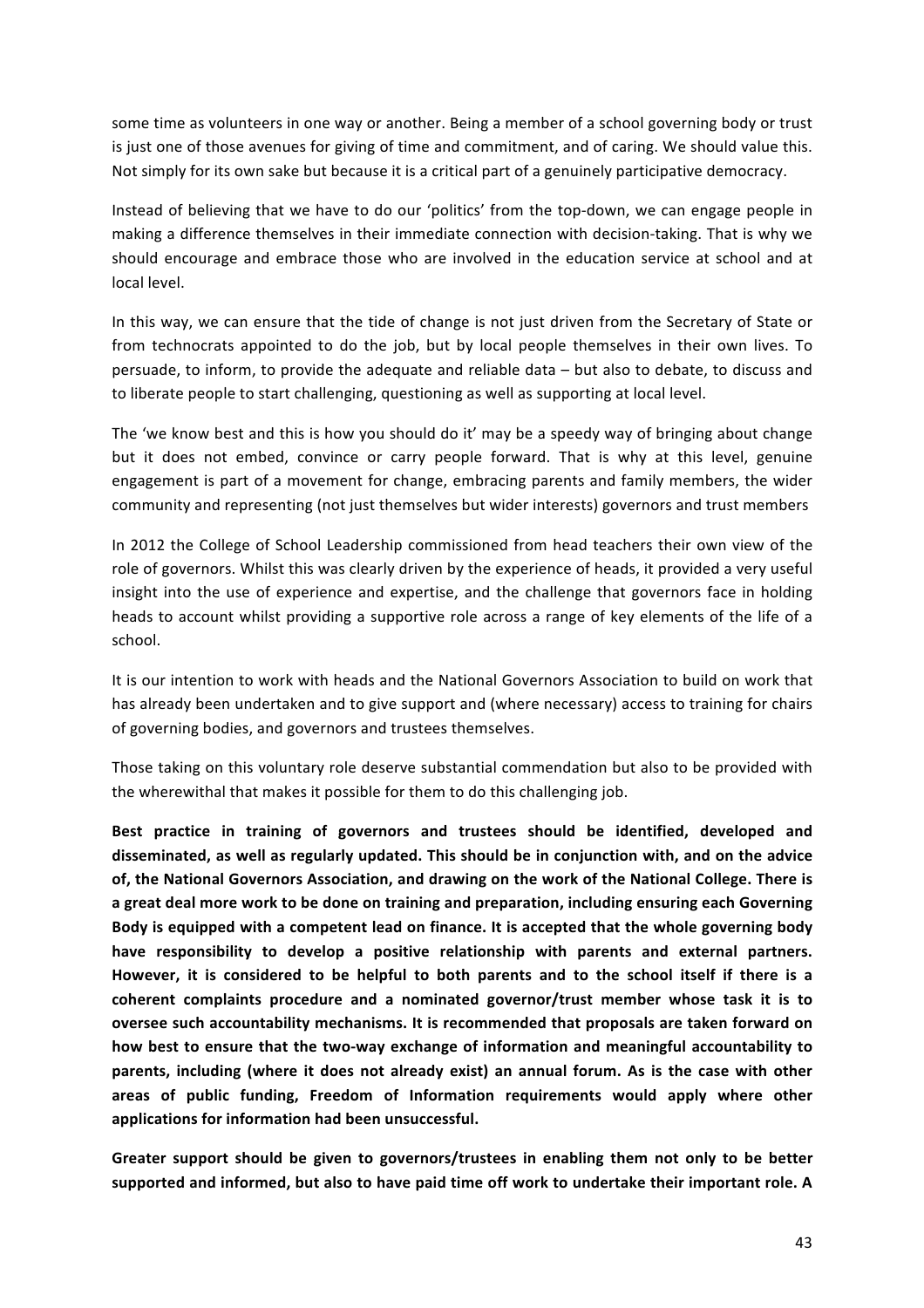Labour Government should explore with employers organisations how best to achieve this goal, in giving time and specific support to chairs of governing bodies in particular. As with so many requirements in undertaking public duty, cognisance will have to be taken of the size and capacity of the employer, as well as the size and range of duties demanded by the institution concerned. It would also be appropriate to consult on the possibility of moving to a model of remuneration for chairs of large trusts (or in extremely large schools with their own independent governing body).

This review recommends that dashboards should be proactively made available to all those involved in the governance function, as well as to those undertaking the scrutiny role. There are a number of dashboard models already in existence. The office of the DSS should draw them together into a coherent source of information and ensure school governors utilise this resource. This would help with early identification of where problems might arise as well as rapid spread of **best practice, and would inform both governors and parents of relevant information.** 

The private sector has already moved into this field, providing rapid response (answers by text) to queries from governors, trustees and parents. Whilst this is a valuable expansion of access to readily available information, a more coherent and proactive approach at local level would be to automatically provide such data in order to compare like-with-like and to ensure all those involved had the knowledge and information necessary to do the iob.

Proper procedures should exist within all schools or provider institutions to offer redress where issues are raised or challenges are made by parents. We are aware that the vast majority of schools handle such issues with both professionalism and sensitivity. Where this does not exist, the Local Authority should highlight the failure to do so as part of their scrutiny function. Where on this or on wider issues of the running of the school, the improvement plan or response to Ofsted reports is unsatisfactory, further action should be available.

There are already a number of arrangements and procedures for taking the views of parents into account, but they are very little known and utilised. As set out by the Leader of the Labour Party Ed Miliband in February 2014, it is proposed that in extremis, a trigger mechanism should exist for parents to be able to call in help or to draw on processes for redress where problems arise in a school. Where an Ofsted report has not taken place recently (this would apply to coasting schools, not just those who have a requirement for improvement), the DSS would be empowered to bring in Ofsted or to broker direct improvement support. Any such trigger mechanism should be substantial enough to avoid vexatious complaints. The head and leadership team have responsibility for running the school and for responding to the school community, but accountability, both to parents and the wider community, has to be established in a way that provides both a response to and elicits support from, those whose interests lie in the success of the school. It would also be appropriate for the DSS, with the relevant Local Authority, to encourage the development of Parent Teacher Associations. Such important methods of encouraging participation in supporting the work of schools, and being engaged in and wellinformed about the life of schools, could work alongside local governor associations to facilitate participation in Citywide Learning Bodies, assessment panels and the like. Whilst further consideration needs to be given to this, not least in ensuring that those engaged more widely in decision-making procedures are truly representative, enhanced democracy at local level does entail finding ways of encouraging civic participation.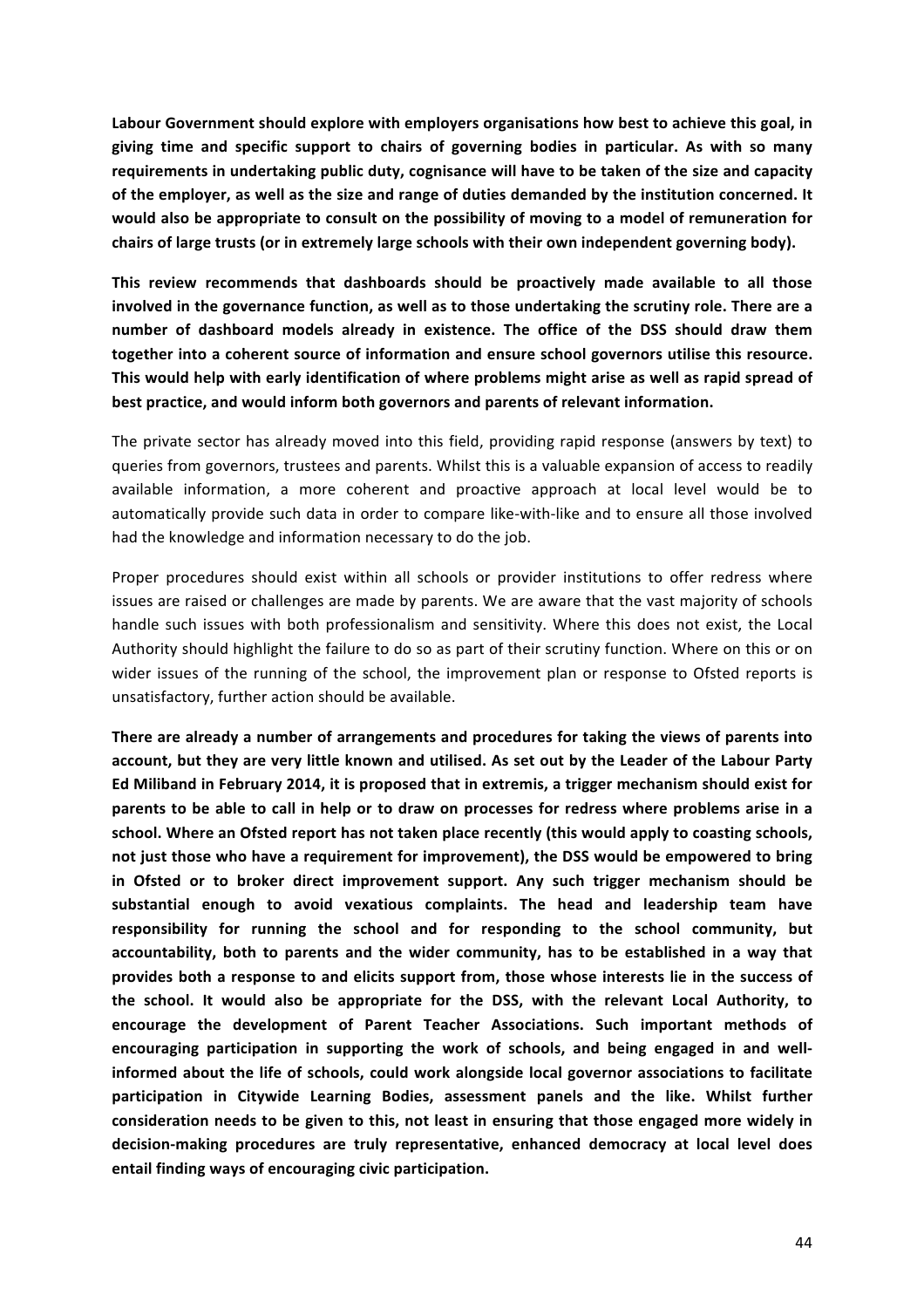Alongside this, Local Authorities have a key role in reducing the number of young people who drop out of the system altogether. Those sometimes described as NEETs, who drop out of employment, education or training at the age of 16. Many have dropped out of the system earlier in their secondary school education. By helping to coordinate the work of sixth forms, sixth form colleges and further education (with alternative providers), it would be possible for the Local Authority to help both the individuals concerned and to play a key role in the economic and social regeneration of the locality.

However, since 2010 and the abolition of the Connexions service, the quality of support available to young people has rapidly deteriorated. Careers guidance is now almost entirely left to the school, and in many parts of the country work experience has fallen away.

Data on the number of young people accessing no education or training is now clearly unreliable and therefore intervention is made more difficult.

Local Authorities have a duty to ensure that this data is accurately collected, but in many instances the status of young people is reported as 'unknown', indicating how poorly the present system is working in some areas. If young people are to secure the skills and therefore the qualifications needed to sustain them into meaningful employment, the situation will have to be drastically improved. Again, the scrutiny function of councillors here is important but so is a vision of the proactive role which can be played.

In some parts of the country (particularly where skills have been included in the Government's City Deal programme with groups of Local Authorities) the situation is beginning to improve. City Deals are developed between those Local Authorities signing up to City Regions and Government departments. However, Local Authorities across the board (working with their Local Economic Partnerships) could develop this role proactively.

On 3<sup>rd</sup> March 2014, Labour's independent Skills Taskforce published its third report. Tristram Hunt welcomed the report and the four recommendations it made, saying:

"Labour will deliver for the Forgotten 50% through a Technical Baccalaureate with rigorous vocational qualifications, requiring schools and colleges to collaborate to reduce NEETs and transforming careers advice by working with local employers so young people have the best *chance of succeeding in the job market."* 

Local Authorities should be supported to scrutinise training providers and further education provision, with a clearer role in their scrutiny functions relating to young people who are not in employment, education, or training. There should be, in every area, proper mechanisms for the collection and collation of information as a valuable resource for ensuring young people get the support they need, the essential advice for securing skills, and the right qualifications for sustainable employment. Local Authorities are best placed to use data to work in collaboration with training and post-16 providers, to ensure that there are not gaps in provision and that young people do not fall through the net.

One of the most controversial areas that has emerged as part of this review is that of how best to identify, root out and therefore deal with failure that can occur when young people access Alternative Providers. Much of this provision is unregistered, unregulated and, until recently, had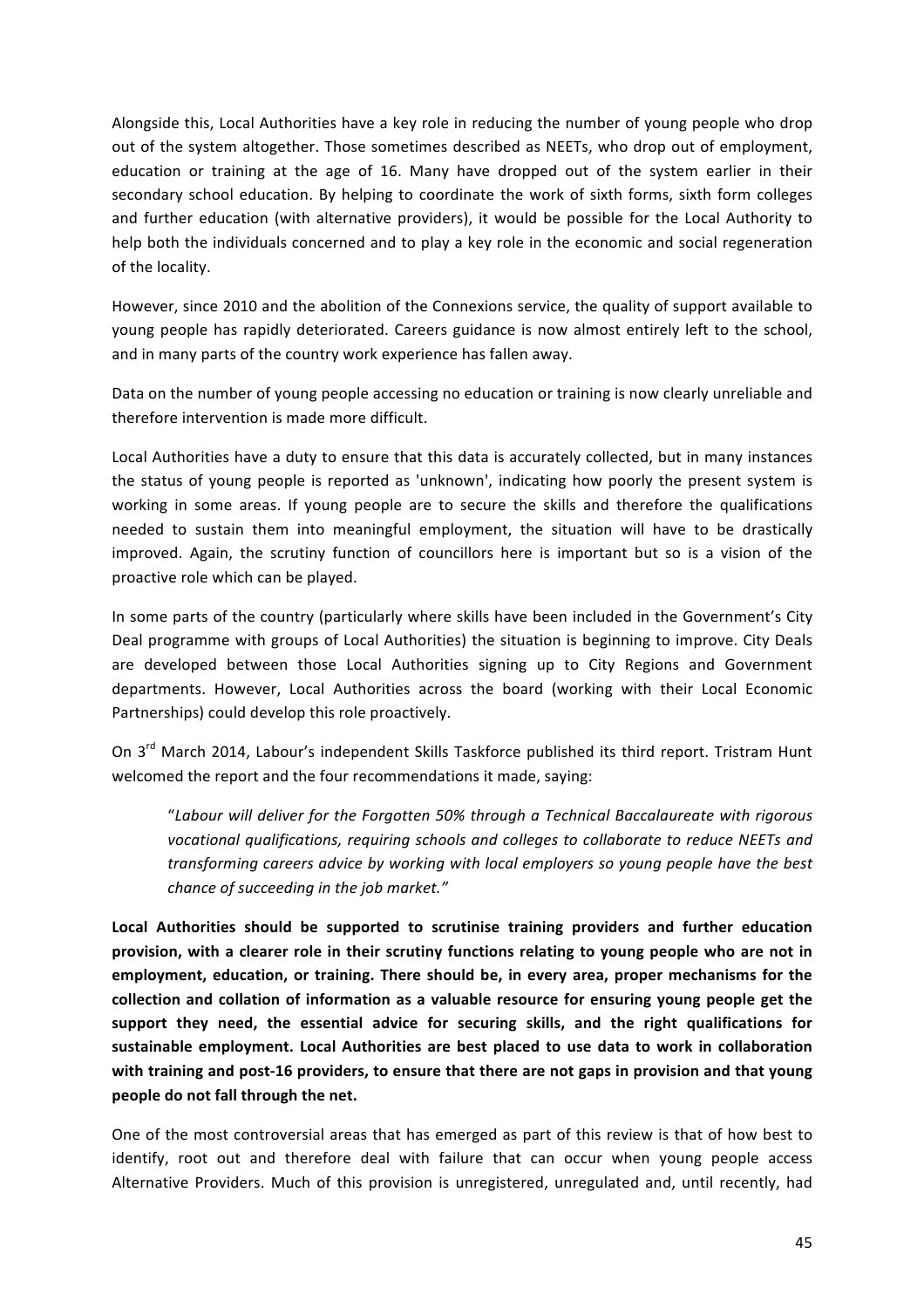not been regularly inspected. Schools refer their own pupils to such alternative providers, often those who for a variety of reasons have been doing badly in school, have special needs or are displaying poor outcomes.

Ofsted are currently undertaking a three year programme to inspect provision, but early evidence is not encouraging. In addition to young people (14-plus) being able to access legitimate further education providers (and, where appropriate, placement with employers), there are now a large number of alternative providers, both commercial and not-for-profit in this field.

Registration of alternative provision was considered but ultimately rejected by the Coalition Government when the Taylor Committee reported.

Whilst Pupil Referral Units (for those excluded from school) are properly inspected, this basic requirement should be a clear duty for all alternative providers. Labour should review this whole area of need, drawing down on the evidence so far adduced by Ofsted and give priority to **immediate improvement.** 

There has over recent years been a considerable restructuring of Children and Young People's Services at local level. The creation of Children and Young People's Directorates sought to bring together the provision of support to schools with the social work and early intervention functions, combining the former Local Education Authority with what had previously been the social services element for young people in the area. The commendable objective was to create a holistic approach to the needs of young people, both in and out of school. Whilst this has undoubtedly strengthened multiagency working, it has also increasingly resulted in an emphasis on 'safeguarding' and therefore the management of risk.

It would be important not to lose this combined approach, including drawing in the health service. This is particularly important in areas such as Child and Adolescent Mental Health Services for children with special needs, emotional or behavioural problems. They are often talked about but much neglected in practice. The implementation of the Children and Families Act 2014 will provide even more of a challenge to Local Authorities (particularly where they take on funding responsibilities from other agencies) and where the role of schools in supporting young people with special needs (including physical disabilities) will become even more critical.

It is recommended that further work should be undertaken into how the original objectives set out in the Every Child Matters agenda are being met and how they might be updated to meet the modern challenges young people face. A wholesale upheaval is clearly not in the interests of anyone, so it is not recommended that we immediately move to deconstruct the existing landscape. Nevertheless we believe that a re-evaluation should be undertaken in thorough consultation with practitioners to find a way to proceed. This should reflect what is functioning best and, include the developing role of the Director of School Standards.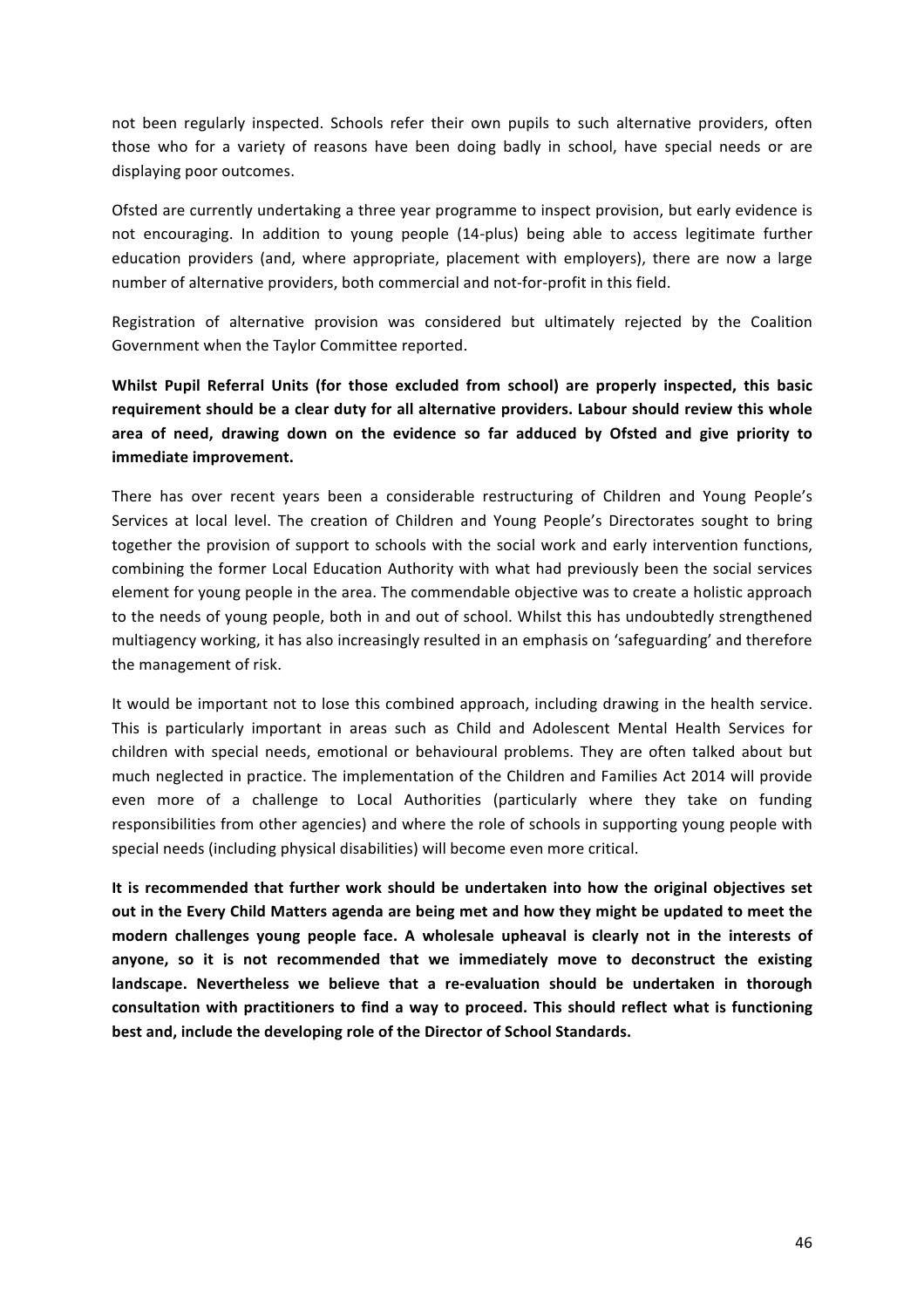# **The Centre**

The Secretary of State's ideological penchant for Academies and Free Schools has led to an incoherent approach to the planning and provision of places (as outlined in the chapter on 'Fiduciary Duty'). Considerable contradictions about what is meant by 'localism' have arisen under the Coalition Government.

The inconsistency and contradictions run much deeper. New freestanding academies (and those schools converting to academy status) have a direct contractual arrangement with the Secretary of State. This involves an annual funding agreement and oversight by the Secretary of State – though this is more theoretical than real as the much slimmed down Department for Education is struggling to carry out the most basic functions.

A 73-page contract between the Secretary of State and an academy<sup>29</sup> not only makes a mockery of any claim to 'localism', but drives a coach and horses through practical and meaningful accountability. Taken together, the top-down approach of the Secretary of State and the operation of the Education Funding Agency would, carried to its logical conclusion with over 20,000 'autonomous' schools, result in an unmanageable Kafkaesque caricature, freeing schools from everything except of course the Secretary of State.

The reflection by Gillian Shephard, when bemoaning in her book Shephard's Watch: Illusions of *Power in British Politics* (p.153) that there were no 'levers to pull' as Education and Employment Secretary in the 1990s, has been literally turned on its head.

As we've demonstrated throughout this paper, the top-down approach pervades all government policy. From the Department, the Education Funding Agency and academy chains - with greater power over schools than local authorities – through to arrangements for funding that are to say the least, contradictory.

Even on occasions where Local Authorities have identified serious weakness, the Department has failed to act. In March 2013, one Local Authority met with the Department and then separately with a school's Chair of Governors and Head about concerns Officers had over the quality of education at a converter academy. Since the Local Authority have no powers of intervention in an academy, they asked the Department to intervene to improve the school's leadership and improve outcomes for students. The Department declined, following a visit of one of their Advisers. Outcomes in August 2013 placed the school below the Government's floor standard. In September 2013, Officers again asked the Department to intervene and improve the school's leadership to benefit the provision for students. It was only at this time that the Department considered issuing the school with a Warning Notice if the school did not agree to be sponsored by a high quality academy sponsor. Governors rightly agreed to this and sponsorship should formally happen in April or May 2014. However, this set of circumstances indicates the peril a school must find itself in before a vastly cut-down Department will act.

<sup>&</sup>lt;sup>29</sup> Model Funding Agreement, Department for Education website, updated May 2013 http://education.gov.uk/schools/leadership/typesofschools/freeschools/b00222077/pre-opening/fundingagreement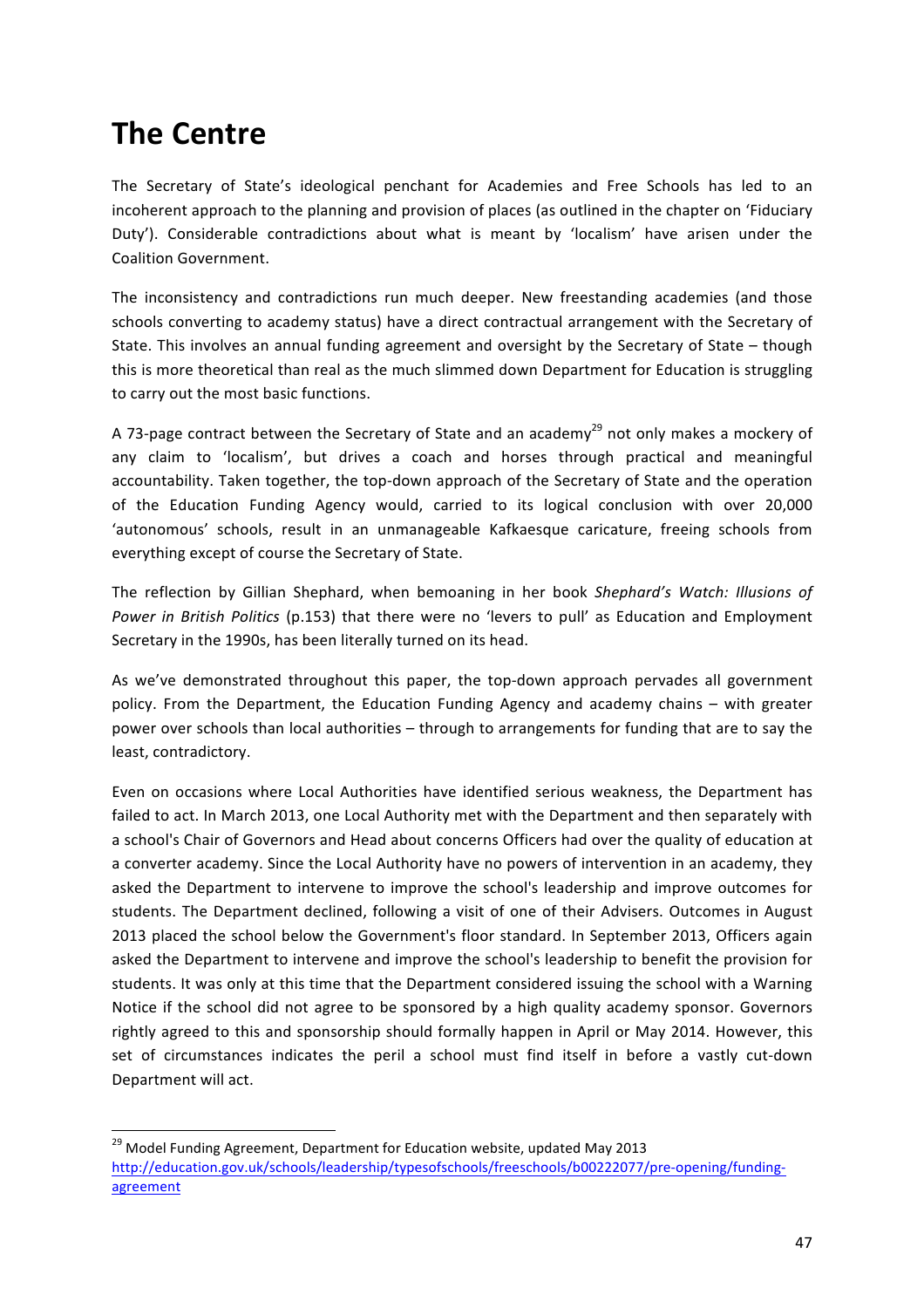Similarly, there are concerns that many governing bodies of academies will no longer have a say over who their Headteacher will be, though this has not been fully understood as it is embedded within the small print of extensive contracts. This point was reinforced by Emma Knights, Chief Executive of the National Governors Association, when giving evidence to the Education Select Committee in the House of Commons on 9th April 2014.

There are good and bad academy chains, just as there are good and bad Local Authorities. What matters, therefore, is not a particular political preference, but whether there is good leadership and teaching, with a high level of aspiration. Labour will support effective chains, Local Authorities, trusts and federations, but act decisively where they are going wrong.

As noted earlier, without a coherent policy and prudent planning, a free-for-all can lead not just to the waste of public money, but also to unfairness.

One particular area to consider is the growth of 16-19 free schools/colleges. There are currently just seven open, $30$  but the implications of their freedom to select students by ability could be significant as the raising of the participation age vastly age could vastly increases the number of such 'academic-only' institutions. The Government's pretence of giving vocational study the same parity as academic (and importantly allowing a mix of the two) has been exposed, as many of these sponsors are now coming forward seeking only to recruit to very specific A level subjects.

If they were working alongside and in tandem with other schools and colleges, there would be some argument for their creation  $-$  but they are not. By contrast, the University Technology Colleges (which do act collaboratively and work with both other schools and the Local Authorities concerned) offer real diversity, which we welcome. Labour's plans to raise standards in further education will also do much to raise standards in vocational education and encourage a more collaborative approach. Deep concern exists in the sector about reductions in per pupil funding at a time when very substantial sums of money are being offered to new 'free school' entrants into this area of provision, including where numbers are falling and comprehensive provision already exists.

Meanwhile in the schools sector more widely, we see the developing dangers where there is a lack of oversight and when policy is driven purely by dogma.

The Al-Madinah School, Discovery New School and King's Science Academy (and possibly others not yet revealed) are examples of what can happen when proper monitoring and oversight do not exist.

In October 2013, the Al-Madinah School was described by Ofsted inspectors as 'dysfunctional' and rated inadequate in every category  $-$  within a year of its opening.

In April 2014, the alleged Operation Trojan Horse in Birmingham demonstrated the difficulties that have arisen from this over-centralisation of control of schools.

This architecture which leads schools to be contractually bound to the Secretary of State and freefloating from the communities they serve is not only undemocratic and lacking in any meaningful accountability, but is also clearly unsustainable. Policy will therefore, by necessity, have to take into account a reassessment of how to retain the innovation and autonomy to drive standards from the

 $30$  Hansard, Official Report, 6th January 2014, Column 71W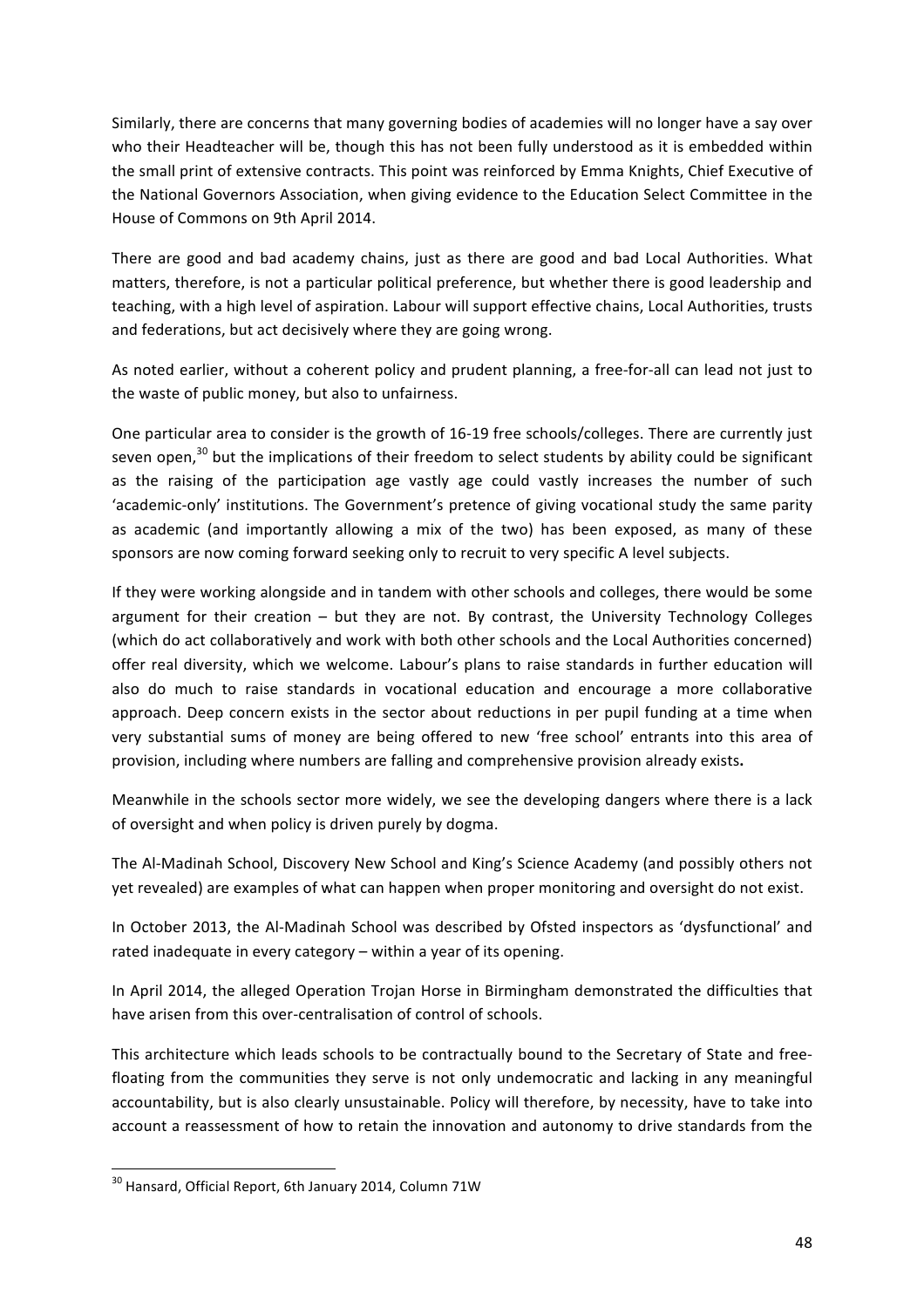bottom-up, whilst providing a coherent role for the Department. This will require an effective intermediate tier able to bring some common sense to the currently fragmented landscape, as set out earlier in this paper with the independent role of the Director of School Standards.

The Coalition have recognised this by advertising for and seeking to appoint Regional Schools Commissioners. Ironically, the Government as a whole have set aside all the previous regional structures in a bonfire of 'regional planning', only to reinvent, at least in part, a structure based on those regions.

This represents clear recognition by central government of the need to devolve and decentralise. However, putting a structure in place without report to or oversight by Parliament demonstrates both a reluctance to face up to the consequences of piecemeal change but also a deep unwillingness to engage in a meaningful debate about how a genuinely accountable intermediate function might be fashioned. The Government has also missed the point - a regional tier overseeing only academies and Free Schools fails to deliver the local oversight necessary to ensure standards stay high in all schools or to deal with the divided system we have at present whereby schools of different structures are accountable to and overseen by different bodies.

Academy governance arrangements themselves are opaque, particularly where there is a sponsor responsible for a large number of schools constituting a chain, providing little opportunity for parents or the host community to either support or challenge the decision-takers.

In relation to detailed and cumbersome contracts, it is understood that the Department for Education is considering changes to the funding agreement with freestanding academies, which would allow for greater intervention from the centre or the new Regional Schools Commissioner. However, it is not clear how, with the continuing reduction in the capacity of the Department and the separate role of the Education Funding Agency, such powers might be used more effectively under the auspices of Ministers.

As Conservative MP and Chair of the all-party House of Commons Education Select Committee, Graham Stuart, reflected in the House of Commons on 6th January 2014, we "have Ministers trying to run schools from a desk in Whitehall." The lack of transparency in such decision-making is nothing short of a scandal.

There is a paradox. On the one hand, the Conservative/Liberal Democrat Coalition eulogise about the 'independence' and autonomy of schools, yet on the other they celebrate the success of a sponsoring chain in taking over more and more schools, in circumstances where they quite reasonably do anything but leave the schools to get on with the job themselves. Many use their power to manage and intervene in a way not available to Local Authorities – positively in terms of overcoming failure, but negatively in terms of the false espousing of 'autonomy'.

In developing a way forward it will be important to learn from those academy chains and trusts that have managed to square this circle. Improvement must be driven from the school itself (as set out in 'Best Practice') whilst mechanisms must be put in place for supporting such creative leadership, sharing and spreading best practice.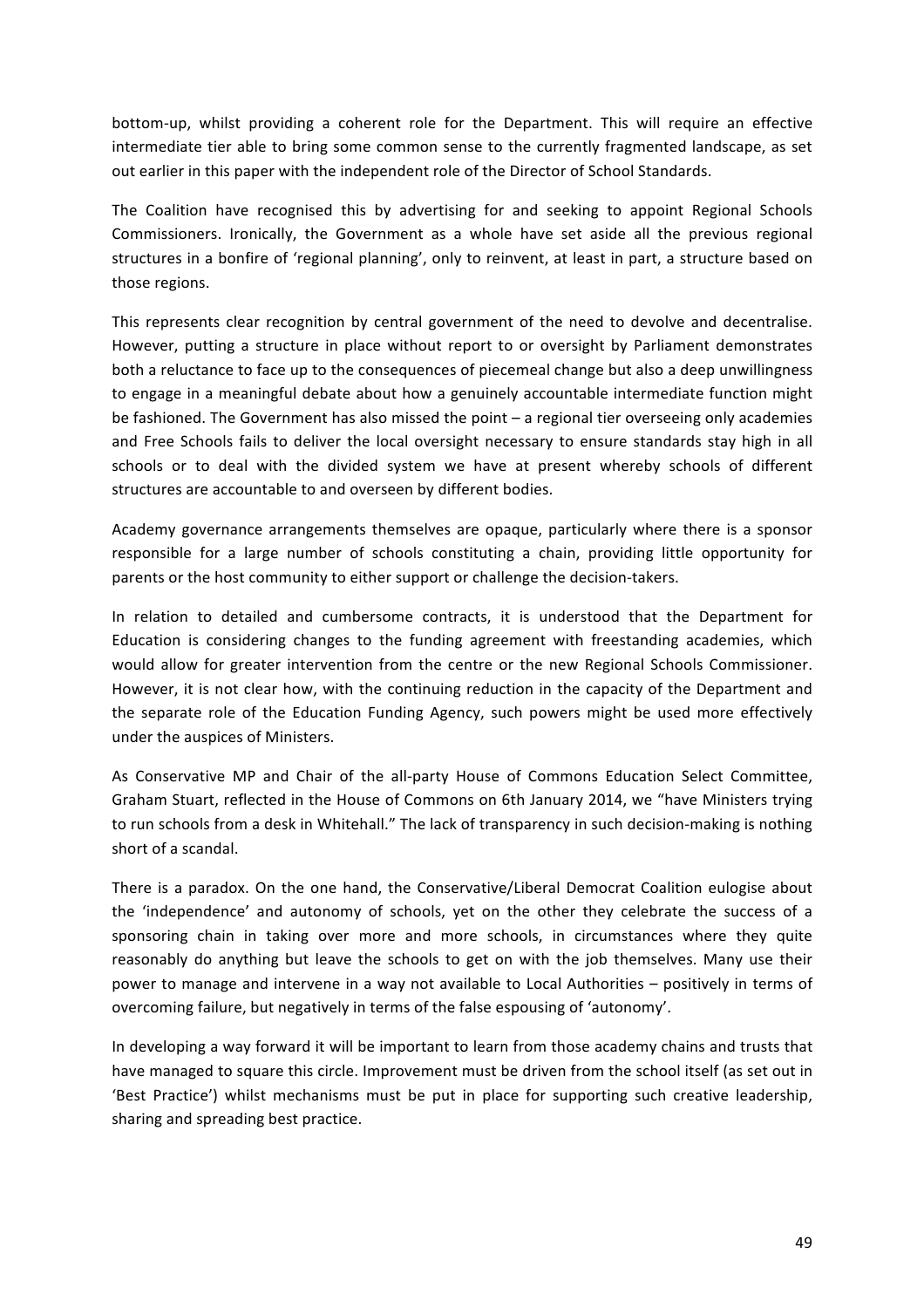Equally, the contract with the Secretary of State, particularly in the case of converter academies, represents major government 'interference' which, far from creating a 'free market' that many on the far right of the Conservative Party believe they are developing, is achieving the very opposite.

There is far too close a relationship between some ministers/advisers, non-executive directors and those close to the Secretary of State, and the creation of particular schools, chains and policy decisions. This is unhealthy. Ofsted can report on individual schools, but it is the Department which, in the case of these freestanding schools, has the responsibility to act.

Equally, it is important that more work should be undertaken on reviewing what formula is and is not working in relation to sponsoring chains. Existing evidence shows that those that have a very specific focus, a geographic reach and therefore a sense of identification, are doing best. There is no evidence that large sponsor chains with schools spread across the whole country are providing that focus and workable partnership approach from the bottom-up which vields best results.

Sir Michael Wilshaw, Head of Ofsted, is clear that in order to ensure standards are maintained in all schools, Ofsted should be able to inspect academy chains. Their oversight is crucial to the delivery of education in their sponsored schools, and it has already been agreed as party policy that sponsor chains and trusts should be inspected. Additionally, it might well be worth Ofsted undertaking a review directly into the effectiveness of different configurations of sponsor academies and trusts. If academies are using their size and scale in advertising their value, this assumption would be worth testing in practice.

As already indicated, it is our belief that best practice lies with smaller configurations, geographically-based and properly focused.

Currently, Ofsted inspects Local Authority looked after-children provision and safeguarding services on a regular cycle with graded judgements. Extending this model to the wider Local Authority education services and increasing its frequency could significantly strengthen accountability as well as helping to acknowledge and spread best practice.

It is not part of the remit of this review to comment on the role of Ofsted, which the Labour Party has vigorously supported over the last 20 years. It is however, worth noting, that when the Conservatives privatised inspection in the 1990s (previously the domain of Her Majesty's Inspectorate), around 120 small providers offered competition and therefore achieved the stated goal of breaking a 'monopoly'. Now, there are just 3 large providers. It would certainly be worth Ofsted examining how, with such a dominant position for so few providers, proper challenge and redress can be achieved where genuine concerns are thrown up by schools.

Another area of concern is the power taken by the Secretary of State in relation to those functions previously held by the Qualifications, Curriculum and Development Agency. This body, established with all party support in 1996, brought together the previous vocational and academic oversight of the curriculum and adopted a consensual approach to the development of both the curriculum itself and programmes of study.

When Ministers abolished this agency and took powers directly themselves, they were in effect politicising a very delicate process. Whilst we accept and respect their right to an opinion, no politician owns the right to determine personally the shape and content of what is taught in the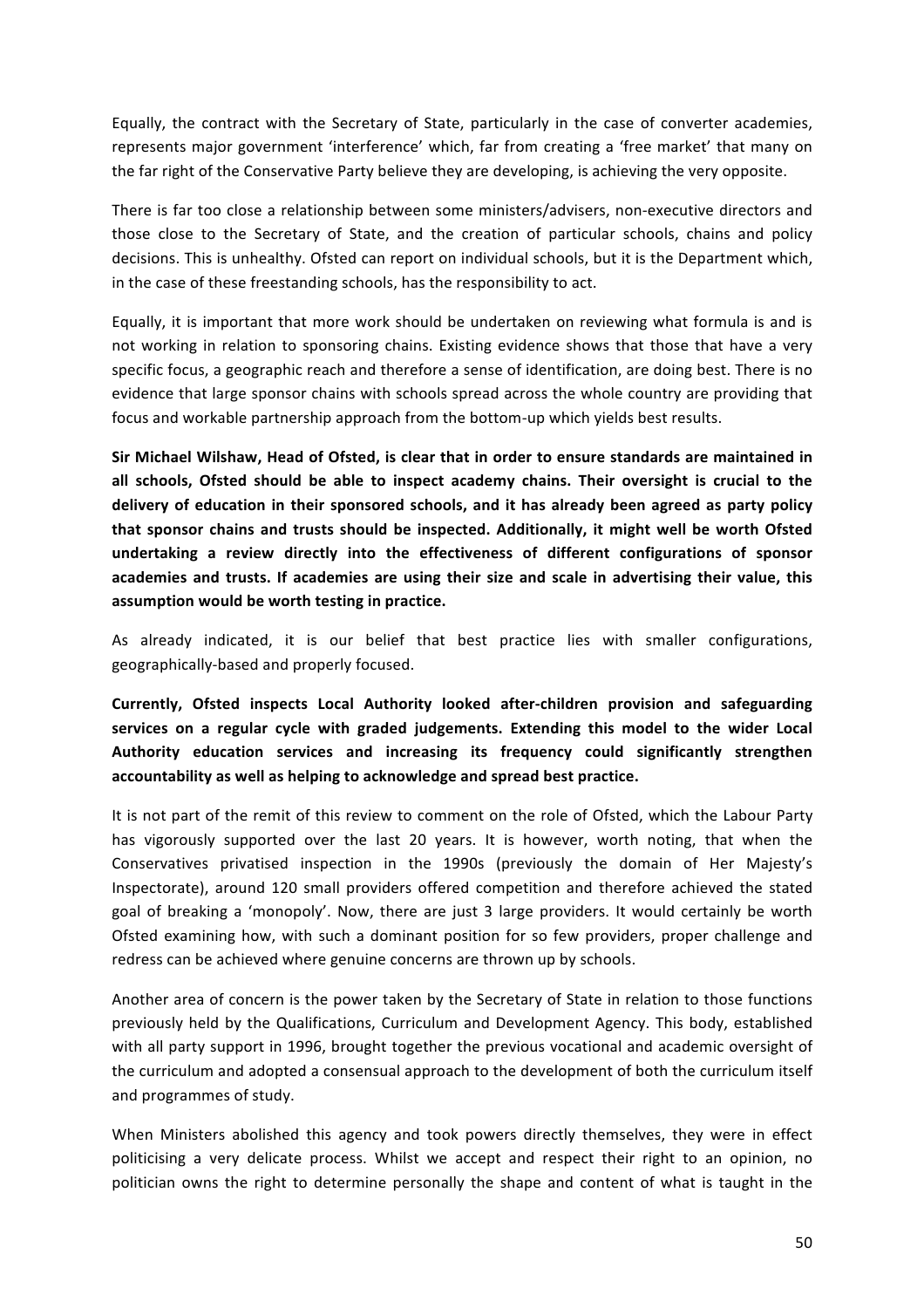classroom. However, this has evoked only a whimper from a national media, who are largely unfamiliar with the structures.

An advisory group, whose membership should be agreed through consensual processes across the political spectrum, should be established. It would make recommendations on keeping curricula up to date and comparable with the best performing systems internationally and aim to ensure all children access their entitlement to a basic programme of learning, wherever they live and whichever school they attend. The advisory group would make recommendations on a light-touch curriculum, retaining flexibility and scope for innovation at school level. This would ensure consistency and the avoidance of politicisation of the curriculum, which should not be down to one politician at one moment in time. All children, wherever they live in England, should have this entitlement, including the development of those aspects touching on personal development, citizenship and, therefore, a sense of identity and belonging.

Ofqual (set up initially to oversee the quality of examinations taken by students) has adopted a wider role, not least in respect of the particular standing and therefore credibility of examinations.

This review also recommends clarification of the role of the Office of Qualification and **Examinations Regulations (Ofqual). Given that examination companies designate the particular** programmes of study and that the syllabus determines what teachers are teaching, it is critically important to clarify who makes decisions about what is taught, what is examined and how, and ensure all schools have the same freedoms and duties over this. At the present moment, some parts of the system are subject to a curriculum, some are only subject to the examinations taken (under the auspices of Ofqual), and some aspects of the syllabus fall into neither category.

Similarly, an incoming Labour government would look to reverse the demolition of leadership and development work for teachers and leadership teams. As Andreas Schleicher, head of PISA tests at the OECD told the Education Select Committee in March 2014, the most successful school systems have invested heavily in teacher training and professional development:

"Many high performing education systems in Europe and also in Asia prioritise the quality of *teaching* ... You are much better off investing this in a) more attractive career structures including better salaries, or b) more opportunities for professional development, more non*teaching work off time for teachers."<sup>31</sup>*

It is time to stop 'passing the buck' between the Department for Education and schools as to who carries responsibility for CPD.

This review concludes, along with many submissions received, that the decision by the present Coalition Government to merge the National College for School Leadership (NCSL) and Teaching and Development Agency (TDA) was a mistake, and urgent action should be taken to identify a way forward to re-establish the standing of each organization. The restoration of the National College as an independent body is essential in ensuring the development of effective leadership within English education. Labour has also already expressed its support for the proposed new

 $31$  Andreas Schleicher, head of PISA tests at the OECD, addressing the Education Select Committee in the Houses of Parliament, 5th March 2014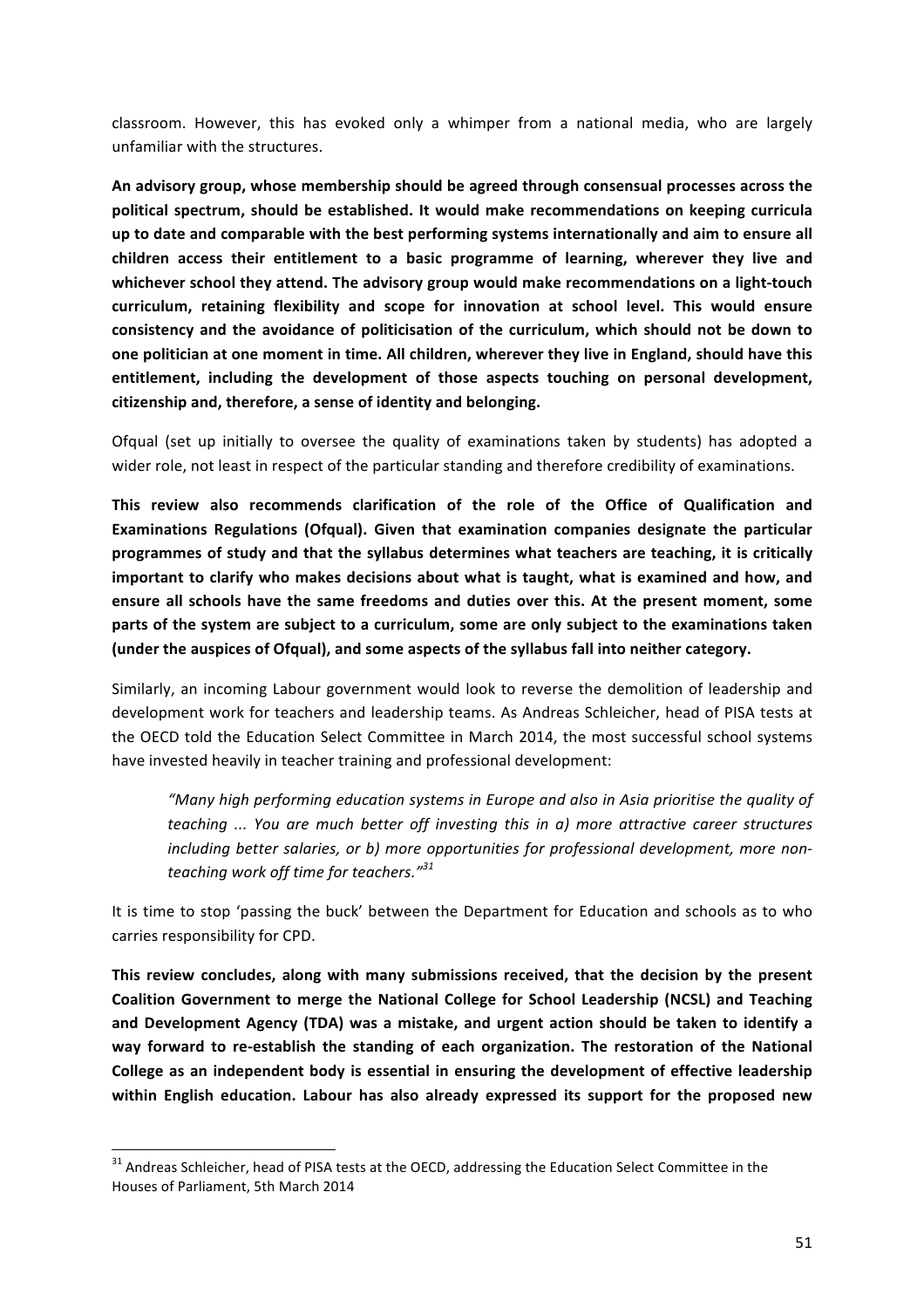### College of Teaching which has the potential to play a major role in driving up standards of continuing professional development – central to Labour's plans for raising standards in teaching.

Some of the work the Teaching and Development Agency had been doing has been incorporated into a new charity – the Teacher Development Trust (TDT) – set up to promote continuing professional development. We would hope that new initiatives would work with and learn from the experience of the TDT.

One idea already picked up by teachers themselves is to share best practice of lessons and lesson plans. Tinderbox, one idea in embryo, is a social enterprise that will allow teachers to search for and access case studies of lessons produced by highly effective teachers.

Evidence has also provided convincing proof of the current confusion about the role of the Office of the Schools Commissioner. Few people outside the education service have heard of this nondepartmental public body, know anything about those carrying out the role or, under the new proposals, have any idea about its relationship to Regional Schools Commissioners.

To illustrate this point, it is worth reflecting that the current role of the Office of the Schools Commissioner combines  $-$  although it does not appear to fulfil  $-$  the duty to both promote academy and free school status, and to get involved in school improvement.

It is clear that with our bottom-up approach, school improvement would be generated locally. Yet on supporting the Academies programme, there is clearly a need for clarity.

In April 2014 the House of Commons Education Select Committee received evidence that 25 out of 88 sponsor chains have had any expansion of their activities frozen. The role of the Schools Commissioner will be crucial in much earlier monitoring with the new Ofsted inspection procedure, so that intervention can take place wherever concerns arise.

At present the Department for Education intervenes to preclude academy chains from expanding or requiring the reassignment of schools. There needs to be much greater transparency around the process of decision-making and the criteria used by the Office of the Schools Commissioner to ensure coherence and consistency.

It is recommended that Labour should revise and strengthen the existing Office of the Schools Commissioner and determine its relationship and working arrangements with the new Independent Directors of School Standards. Whilst our proposals will ensure adequate and robust scrutiny of all providers of those proposing new schools, including educational experience and financial probity, the legacy of inadequate supervision and audit will need to be handled through **the Commissioner.**

This review recommends the abolition of the Regional School Commissioner post and structure. A regional structure will not provide the local oversight and support needed to ensure standards remain high. It would be inefficient to have different oversight structures for different types of schools (the Government's Regional Commissioners only oversee academies and Free Schools). It would be expected that all Directors of School Standards in a definable region would work together to establish sensible planning to enhance effectiveness of provision on a number of functions. First, brokering appropriate teacher training provision, such as full coverage of teaching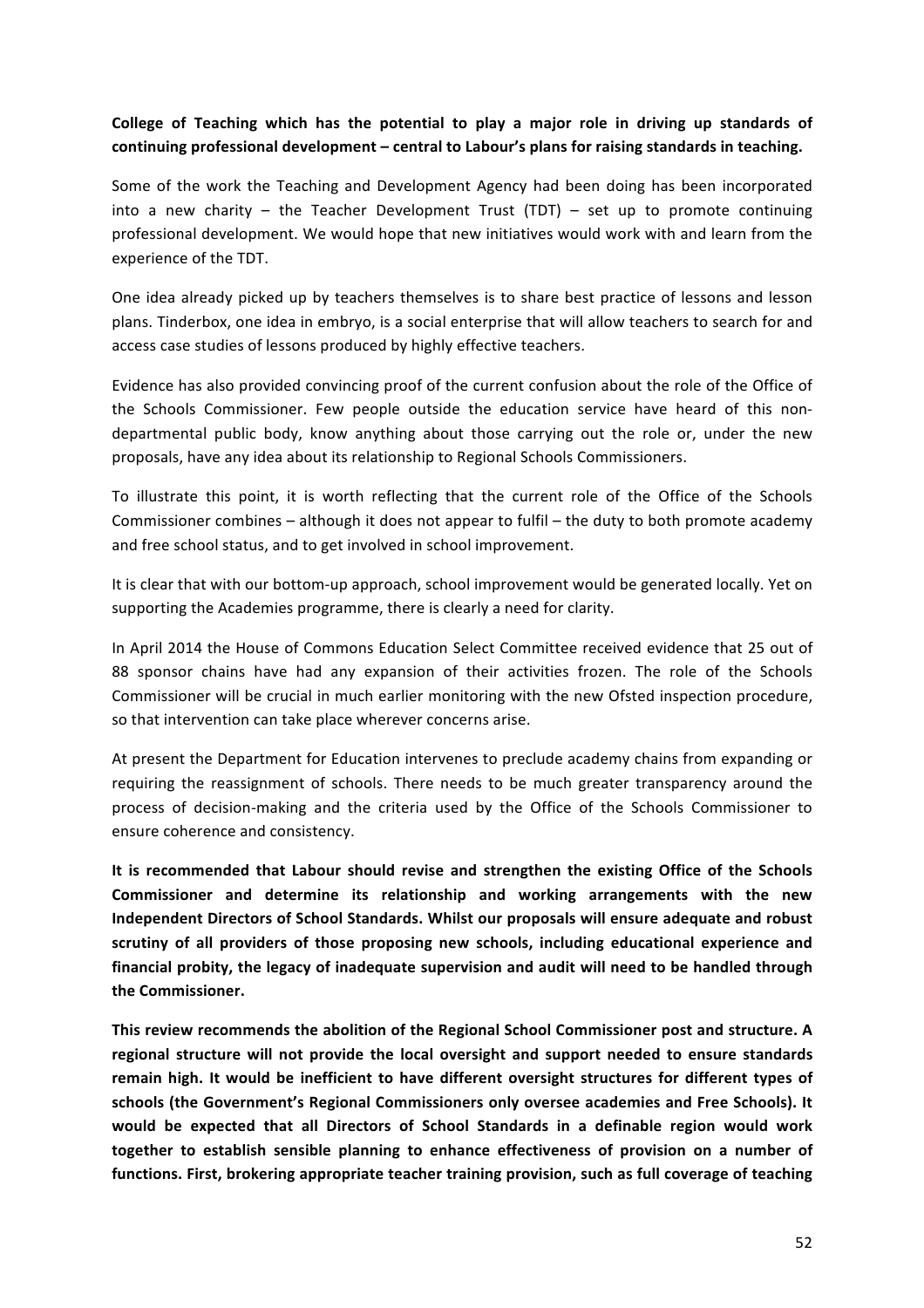schools alliances. Additionally, coherent and comprehensive provision for special needs, including responsibility for ensuring sufficient capacity to allow access to dedicated residential, day and peripatetic resource. This combined approach across Local Authority boundaries could ensure that specialisms (too costly for any one Authority) would be offered with high quality provision and the establishment of resource centres to support integrated education. Similarly, the Traveller Roma and Gypsy Education Support service has been decimated, and a regional cross boundary approach would help to restore essential provision in this area.

### **Conclusion**

In putting together a recommended framework to add both coherence and increased transparency to the system, we have at every stage sought to test recommendations against the criteria of whether they contribute to improved standards and fairness.

We believe that the landscape should reinforce the best of innovation and creativity, whilst acknowledging the critical role partnership can play in driving standards.

Reform and modernisation of the system, looking to provide the school and learning environment of the future and using technology imaginatively but effectively, all come together in providing a dynamic process of positive change.

Our objective has been to reinforce self improvement and to drive higher standards from within schools themselves.

Building on previous achievement and intervening only where necessary ("intervention in inverse proportion to success"<sup>32</sup>) underpins our approach.

There are, however, many areas of education policy not covered by the remit of this paper. They will continue to be developed by the frontbench Labour education team under the guidance of the Shadow Education Secretary Tristram Hunt.

It is hoped that the foundation laid here will complement work that is already underway and policies already announced by the Shadow Team, helping to ensure that we have a coherent local framework for how structures will aid progress on standards. This is turn should help maximise Labour's other key reforms of teaching quality and vocational education, allowing them to take root in the system.

We recognise the very difficult task that head teachers currently face and the pressures that exist on the service. Encouraging potential leaders of the future and reassuring them that the support necessary will be available to carry out the ever increasingly demanding and complex task, will be vital for success.

<sup>&</sup>lt;sup>32</sup> As said by Professor Sir Michael Barber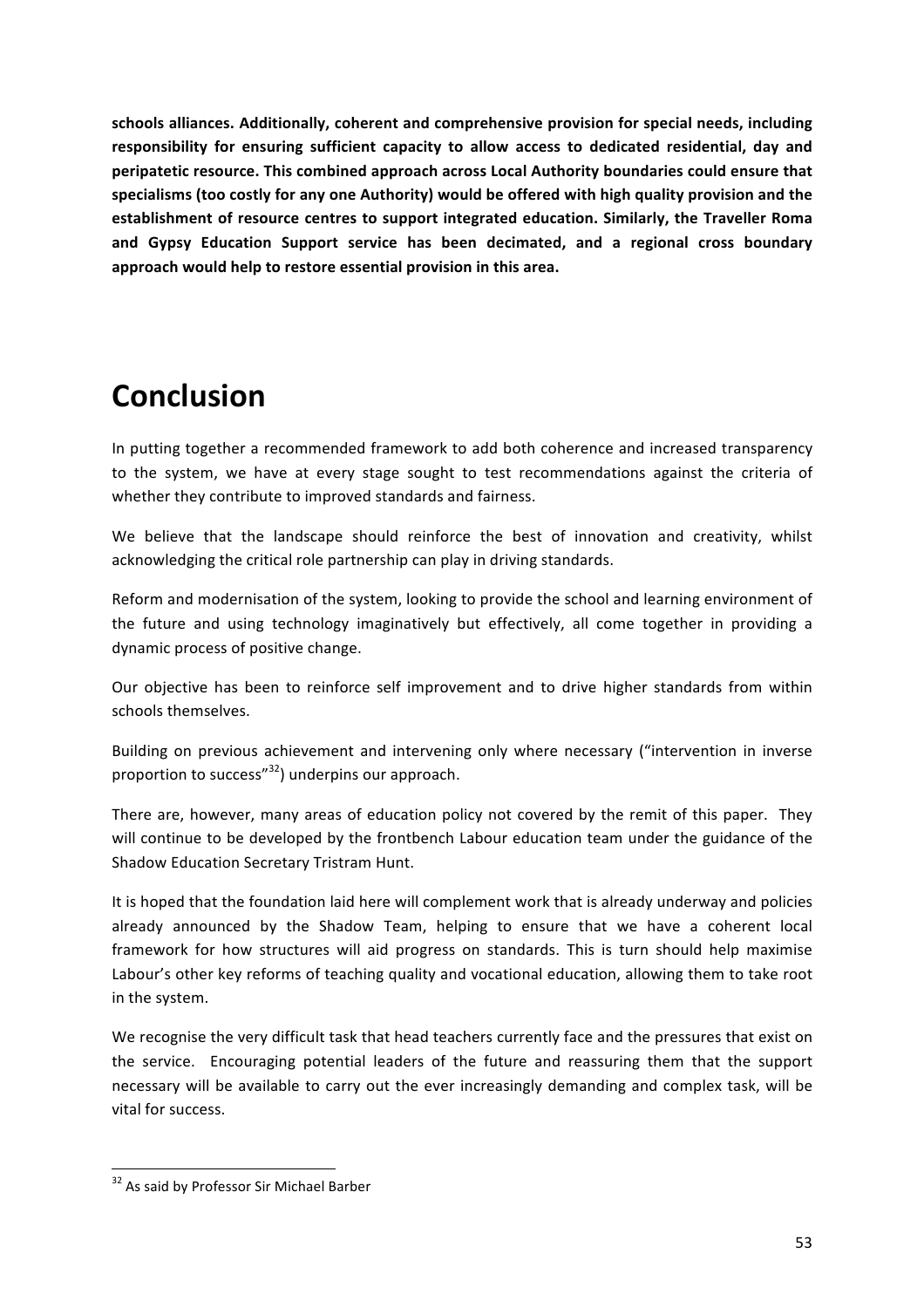It is recognised that an incoming Labour Government will provide that professional support to ensure that aspiration for youngsters, expectation of the delivery of schools and the continuing role of lifelong learning can be secured in this ever-changing and challenging global environment.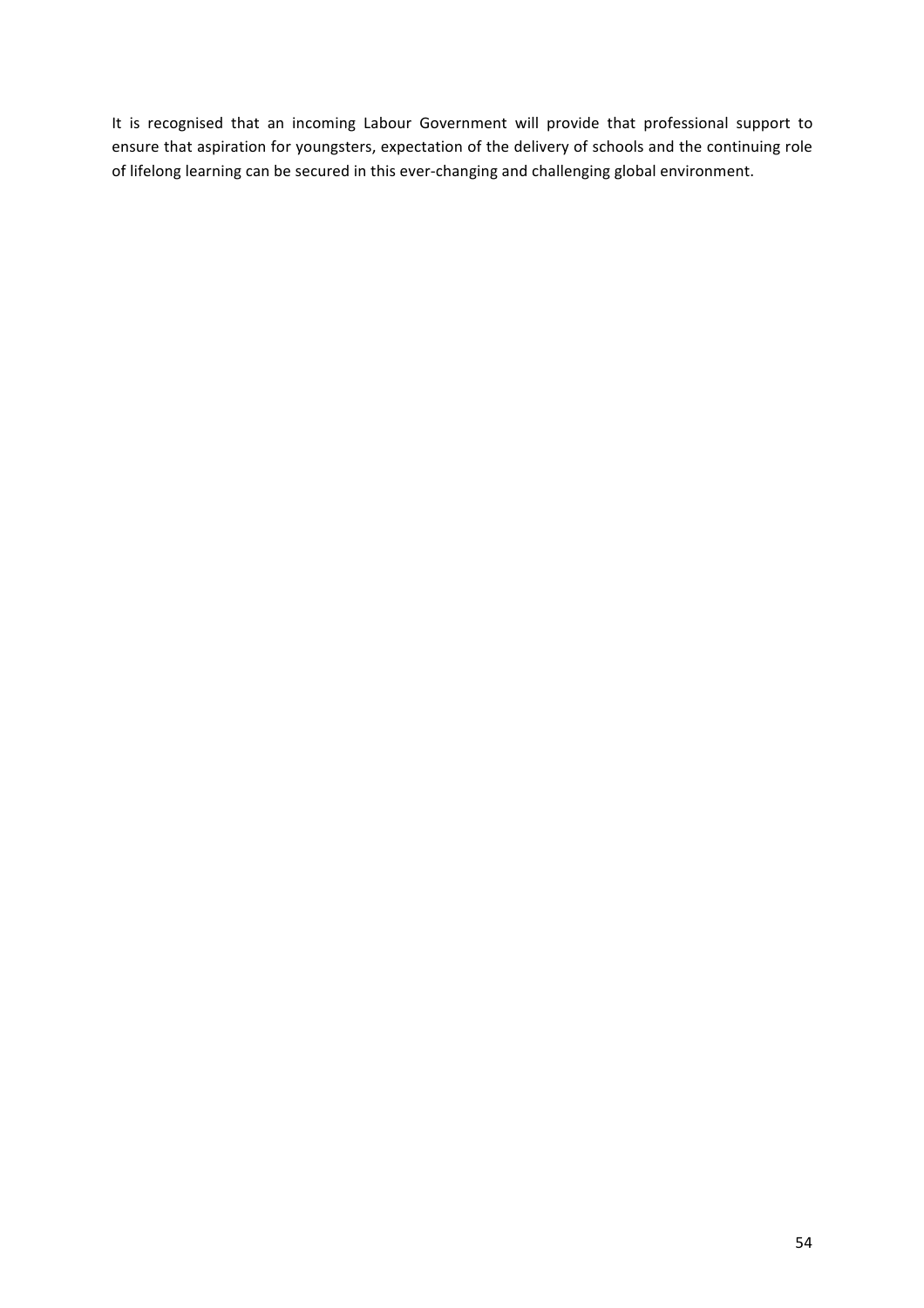# **Appendix I: London Challenge**

Labour created the London Challenge as a successor to Excellence in Cities. It started in 2003 focused on secondary schools and was launched by Estelle Morris and Stephen Twigg. Tim Brighouse was made the London Schools Commissioner. By 2006, Ofsted reported dramatic improvements. The programme continued to develop within London and began working with primary (from 2008) as well as secondary schools. The model was extended in 2008 to two additional 'City Challenge' programmes in Manchester and the Black Country. The more generalised 'National Challenge' programme was also introduced by the then Government in 2008 to all English secondary schools whose standards were below the floor target.

London Challenge used independent, experienced education experts, known as London Challenge advisers, to identify need and broker support for underperforming schools. The focus was on Hackney, Islington, Haringey, Lambeth and Southwark.

The advisers were supported by a small administrative team based in the Department for Education (DfE). The cost of the support and the services brokered comes directly from the DfE and was spent as the adviser directs. Many of these advisers were also National or Local Leaders of Education. Crucially, there was strong ministerial drive for the programme.

As a result of London Challenge, the average attainment of pupils in London secondary schools is above the national average. In its 2010 evaluation, Ofsted reported:

"After the summer examinations in 2010, only four London secondary schools (about 1%) now remain below the floor target. Primary schools that have become partners with London *Challenge are also improving rapidly, despite the relatively recent start to their programmes.* The contextual value-added measures of the participating schools, taken all together, have risen significantly from below average in 2008 to above average in 2010. This represents real *gains* in achievement for the pupils in these schools; they have not just narrowed this gap but, on average, their achievement on this measure now exceeds the average achievement nationally. Four factors have been common to both the primary and secondary schools."<sup>33</sup>

Ofsted identified the reasons they believed lay behind its success:

London schools received clear, consistent leadership from the team leaders appointed by the DfE about the pressing need to improve educational standards and the sense of professional duty incumbent on teachers to do this for London children. That message of commitment and encouragement was repeated consistently by the London Challenge leadership team. These endeavours have reinforced a clear sense of moral purpose among teachers and school leaders to close attainment gaps between London and the rest of the country. The staff in almost every school that contributed to this survey expressed their commitment to London children, not simply to those in their own school. Their sense of pride in being part of a city-wide education service, irrespective of whether they were receiving or providing support, was a fundamental characteristic of London City Challenge.

<sup>&</sup>lt;sup>33</sup> http://www.ofsted.gov.uk/resources/london-challenge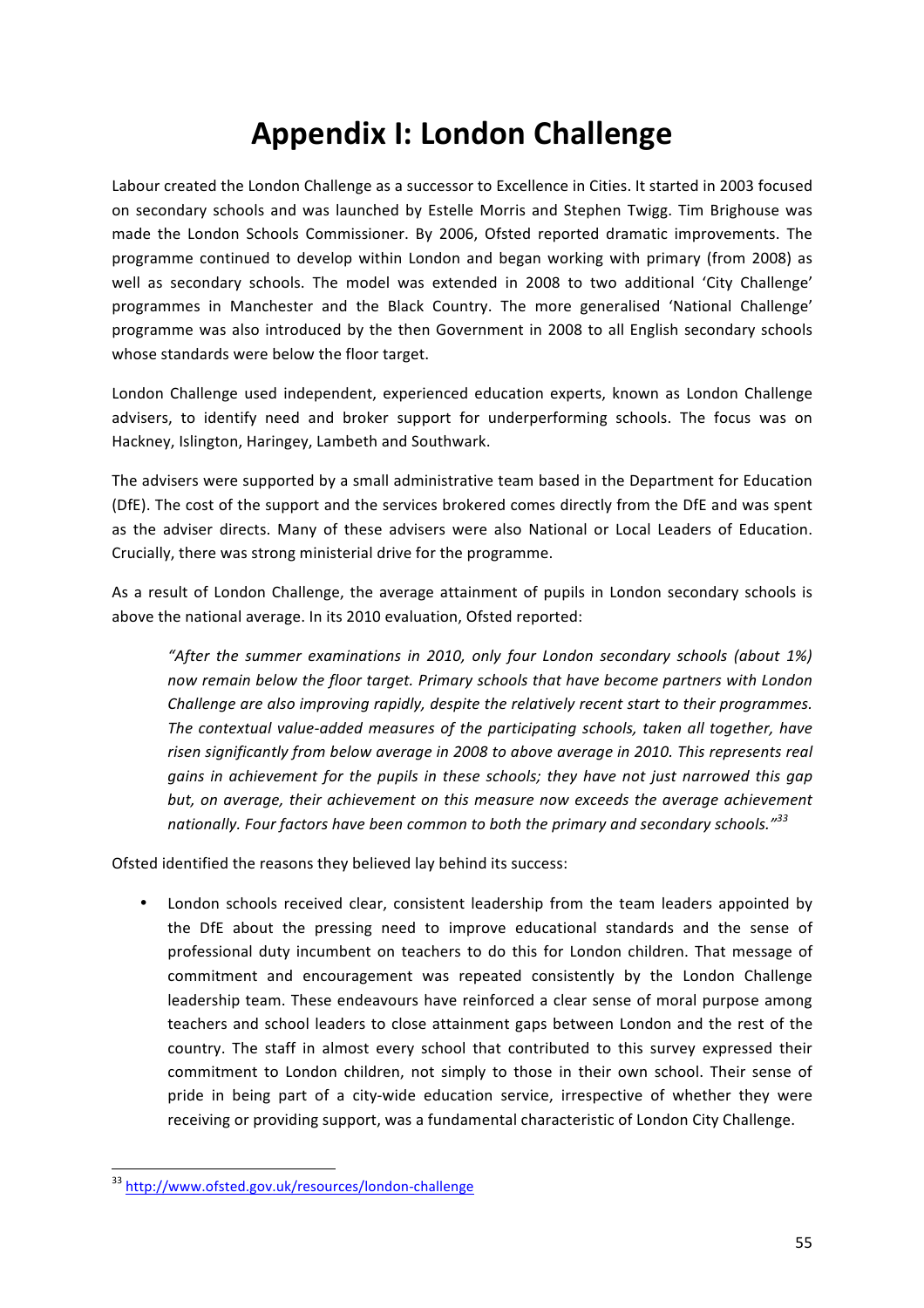- Second, following the audit of need conducted by London Challenge advisers, the programmes of support for schools that require improvement had been managed by experienced and credible advisers. Monitoring of the programme was done through a school improvement partnership board established for each school receiving support, usually chaired by the adviser, and attended by school governors, school leaders and their mentors, and Local Authority representatives. They have ensured that the programmes have been rooted securely in an accurate audit of the needs of individual schools. The London Leadership Strategy (coordinated jointly by the managers of London Challenge and by the National College for Leadership of Schools and Children's Services) provided the pool of 'system leaders', current headteachers who could be called upon by the London Challenge advisers to mentor a target school's headteacher. These leaders were matched carefully to a particular school, often through a core group of such leaders, to ensure that a good working relationship is rapidly established with the school's headteacher. This matching of partners under the leadership of the London Challenge advisers was a critical early step in brokering good support.
- Third, once the actual needs of a school were identified and support for the leadership was set up, the main work of helping to improve the quality of teaching and learning in the school began through Local Authority advisory staff or externally brokered consultants. Substantial improvements were achieved through effective partnerships with so-called 'teaching schools', which provided extended coaching and practical activities on their own site to groups of teachers from several schools that needed support and were within easy travelling distance. The training provided included separate courses to improve teaching from being predominantly satisfactory to securely good – the 'Improving teacher programme' - and 'From good to outstanding'. Participants and providers with whom discussions were held during the survey were unanimous in their appreciation of the positive impact that this approach had on raising standards in both the host and participant schools.
- Fourth, schools that improved and left the 'Keys to success' programme of London Challenge developed robust systems to track pupils' progress and provide effective intervention for pupils at risk of underachievement. Using data to evaluate the effectiveness of school provision and particular programmes of intervention became embedded in these improving schools. The systems worked without external support, giving schools the information they need to respond quickly to pupils' underachievement.

### **Key Ofsted findings (2010 report)**

- Since the introduction of London Challenge, secondary schools in London have performed better and improved at a faster rate than schools in the rest of England in terms of their examination results.
- The primary schools in London Challenge since 2008 are improving faster than those in the rest of England. The contribution of London Challenge to this improvement is evident in data on pupils' progress since 2008.
- At their most recent inspection, 30% of London's Local Authority controlled secondary schools were judged to be outstanding, reflecting the positive impact of London Challenge.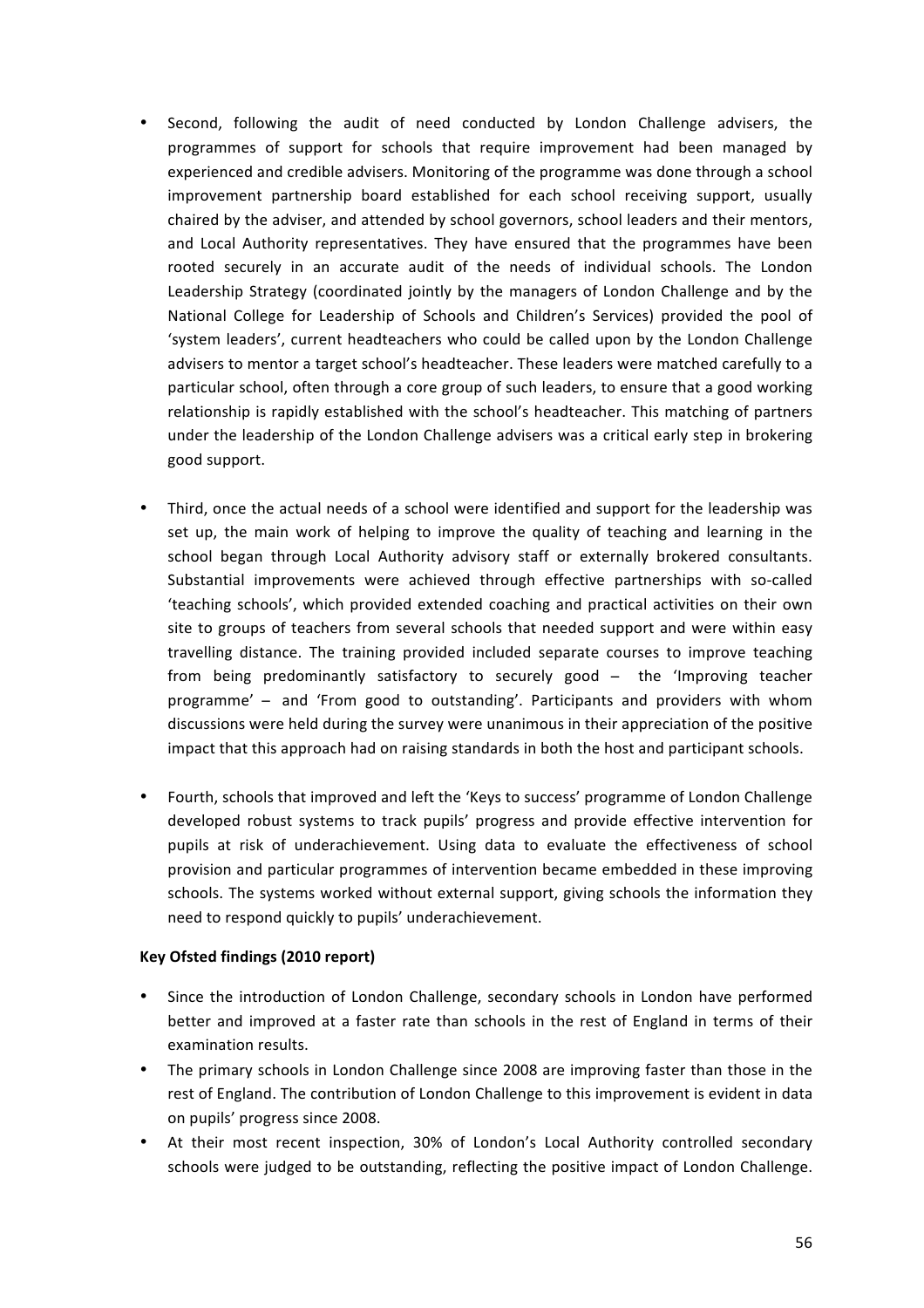This compares with 17.5% for the rest of England. Of the 34 academies in London that have been inspected, eight have been judged to be outstanding (24%), with 22% of all inspected academies (84) judged outstanding.

- Only 2.4% of London's secondary schools are currently judged by Ofsted to be inadequate, compared with 4.1% in the rest of England, and 9% of London academies. Across England, 9.5% of academies that have been inspected have been judged to be inadequate.
- The leaders of London Challenge have motivated London teachers to think beyond their intrinsic sense of duty to serve pupils well within their own school and to extend that commitment to serving all London's pupils well. This has encouraged successful collaboration between London school leaders and teachers across schools. This is a key driver for improvement.
- London Challenge has deployed its support strategically. London Challenge advisers have successfully established school improvement partnership boards for schools causing concern, ensured an accurate audit of needs and brokered the resources necessary to meet those needs. They chair regular school partnership boards that monitor and review progress.
- Networks of experienced school leaders from the London Challenge Leadership Strategy, coordinated by London Challenge, provide much of the expertise to tackle the development needs within supported schools and drive improvements in progress. A key strength of these leaders is their skill in matching people and schools, creating a sense of mutual trust. The leaders of the schools that contributed to the survey stated positively that the support is implemented with them and not imposed on them.
- Improvements as a result of schools' involvement in London Challenge are sustained once the support ends because the schools continue to participate in development programmes for teachers.
- These improved schools have also embedded the use of performance data to track pupils' progress and steer intervention and have secured the quality of teaching.

### **Key data on the success of London Challenge**

Chris Cook did a well-respected analysis in the Financial Times last year on what happened in London

### http://www.ft.com/cms/s/0/8f65f1ce-5be7-11e2-bef7- 00144feab49a.html?siteedition=uk#axzz2lNLPwXNk

The table below shows what happened in terms of GCSE results between 2005/6 and 2012/13. Essentially, there was an improvement between 2006 and 2010 (on the basis of 5 good GCSEs include English and Maths) of 12.2 percentage points in London, 14.9 percentage points in inner London compared with a 7.9 percentage point improvement in England as a whole.

Those improvements have continued. So compared with 2006, inner London is 22.9 percentage points ahead, compared with a 13 percentage point national improvement.

In the target boroughs, the improvement has been (2006-2013) Hackney + 23.7; Haringey +28.7; Lambeth +23.4; Islington +30.2; Southwark +30.2. Pre-2006 the figures did not include English and Maths so are less comparable.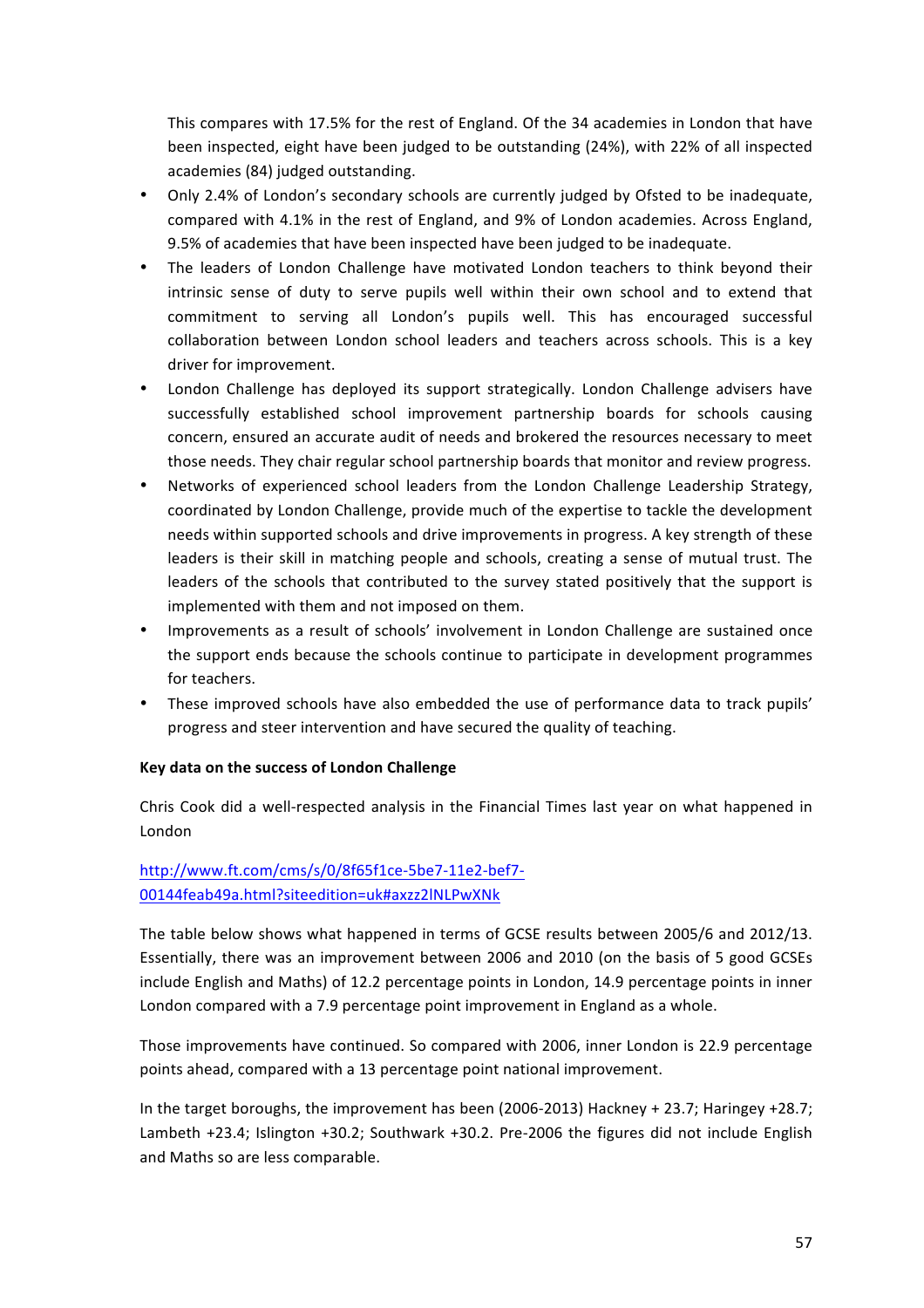| Region/Local Authority                               |         |         |         |
|------------------------------------------------------|---------|---------|---------|
| 5+ A*-C grades including English & Mathematics GCSEs |         |         |         |
|                                                      | 2005/06 | 2009/10 | 2012/13 |
|                                                      |         |         |         |
| London                                               | 45.8    | 58.0    | 64.4    |
| <b>Inner London</b>                                  | 39.3    | 54.2    | 62.2    |
| Camden                                               | 45.7    | 53.1    | 59.1    |
| City of London                                       |         |         |         |
| Hackney                                              | 36.7    | 55.3    | 60.4    |
| Hammersmith and Fulham                               | 49.0    | 68.2    | 66.0    |
| Haringey                                             | 34.3    | 48.0    | 63.0    |
| <b>Islington</b>                                     | 32.8    | 50.0    | 63.0    |
| Kensington and Chelsea                               | 54.3    | 71.3    | 80.1    |
| Lambeth                                              | 41.7    | 53.0    | 65.1    |
| Lew isham                                            | 40.8    | 48.0    | 57.3    |
| New ham                                              | 41.1    | 52.1    | 57.1    |
| Southw ark                                           | 34.4    | 56.1    | 64.6    |
| Tow er Hamlets                                       | 34.0    | 51.8    | 63.5    |
| Wandsw orth                                          | 41.8    | 58.1    | 59.4    |
| Westminster                                          | 40.6    | 62.5    | 68.7    |
| <b>Outer London</b>                                  | 48.8    | 59.8    | 65.4    |
| Total (State-funded sector) <sup>1</sup>             | 44.1    | 55.3    | 60.4    |
| England <sup>1,4</sup>                               | 45.6    | 53.5    | 58.6    |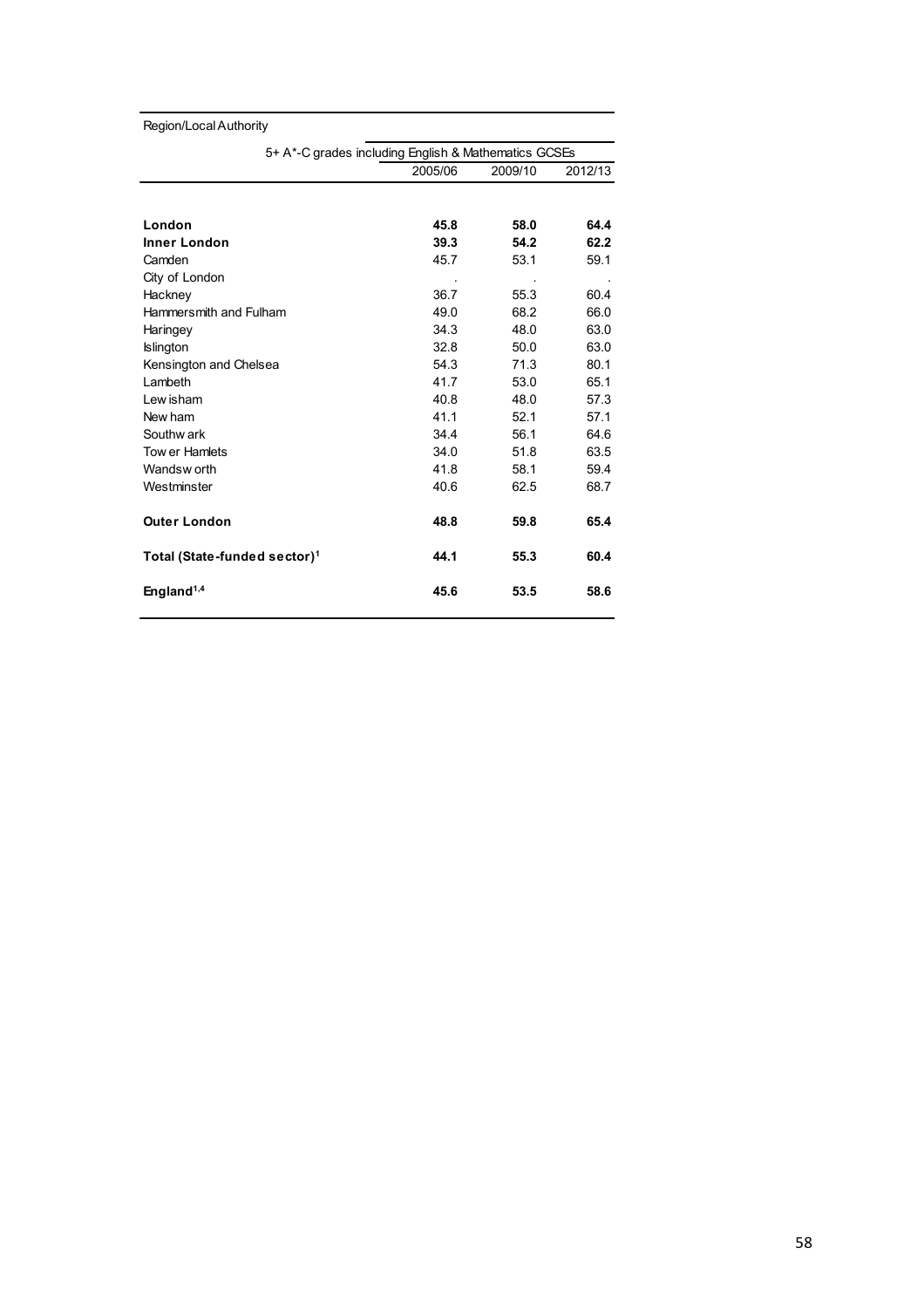# **Appendix II: Extract from Church of England submission to this review**

18. Many of the national academy chains have proved to be very successful at addressing underperformance and bringing about rapid improvement. However, as they expand, they all recognise the need to work in much tighter geographical regions in order to bring maximum impact at a local level. The Church of England is working in this landscape, not as one national chain, but using the 43 distinct dioceses as the local unit of organisation. The advantage of this, whilst having a national organisational structure which ensures consistency of approach and policy decisions relating to the historic nature of Church schools, means that each diocese is able to relate to its local community through bishops, clergy and other community structures, in a much more tangible way.

19. It is important that such accountability is built in to the system in order to ensure that local needs are met, but we do not believe that this is achieved by simply having one or two parents on a Governing Body. There needs to be much greater connectedness with the whole community of parents (present and prospective) but governing bodies have a different function and are responsible for the strategic direction of the school; they need to be more generally accountable to that community rather than have one or two representatives from it.

20. In our report *A Diocesan Board of Education for the Future* we have identified the need for dioceses to form multi-academy trusts as a means of providing high quality leadership and governance across a group of schools, and this seems to be the experience of other academy chains as well. However, it is essential that such high level governance does not result in there being a distance from, or lack of understanding about the school's specific local context. The use of local advisory committees is a positive way of ensuring this balance is kept.

21. The fact that only 10% of primary schools have become academies (within the Church of England sector it is only 5%) is indicative of the feeling that academy status is not appropriate for individual primary schools.

22. Since 2010 the Church of England has taken the view that academy status should be about interdependence, not independence, particularly because the vast majority (4,443) of our schools are primary, and most of those have fewer than 210 pupils. We do not think that a school of this size can achieve the economies of scale that make single academy trust status viable and so we have sought ways to ensure that schools can form MATs together. This was hampered by the insistence that VC and VA schools maintain their predecessor school governance structures, but we are pleased that a solution has now been found which makes it possible for such a mixed category of schools to form a trust together.

23. This interdependence and collaboration is increasingly important as pressures on school budgets increase and support from LAs reduces. But it is the interdependence that is ultimately important, not the status of being an academy.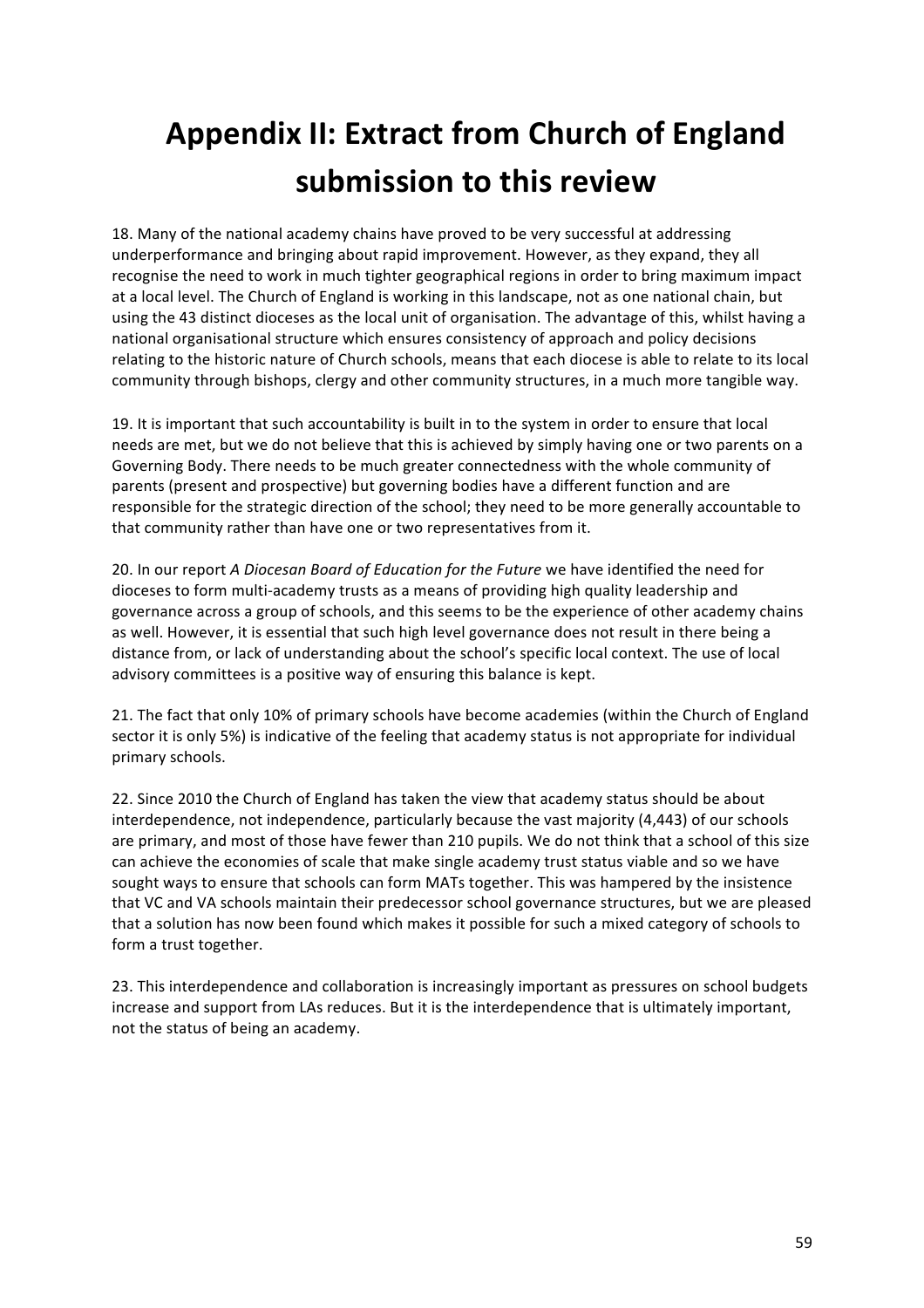# **Appendix III: Extract from David Wolfe QC's** submission to this review

- 1. The result (now and certainly by the time of the next Secretary of State) is that we will still have in place examples of all the different types of maintained school going back to the 1998 Act and a vast range of other schools created under the umbrella of 'academies' manifesting a variety of legal governance arrangements.
- 2. Each school (and thus the community it serves) will  $-$  in legal terms  $-$  have a governance structure based on the particular circumstances and political climate at the time and the reasons for the school's creation, whether that was rewarding success, punishing failure or anticipating future events and/or whether it was a time when Local Authorities were seen by the Secretary of State as the enemy or as partners in setting up new schools and  $-$  for those academies provided by 'chains' – how the particular chain chooses (over time) to organise the schools it provides.
- 3. As time goes on these arrangements will be overlaid by further local changes, including some which may have come about without any public involvement at all and often against the wishes of the school and its community. As an example, in October 2010, the Emmanuel Schools Foundation (set up by Reg Vardy along 'creationist' lines), which by then provided four academies, was 'taken over' by ULT, apparently 'at the behest alone' of the original sponsors and resented by the affected school communities.
- 4. It is estimated that at least a quarter of 'converter' academies (ie those which were allowed/encouraged to convert on their own because they were judged to be doing well) have now become 'associate members' of academy chains, albeit without that necessarily changing their formal governance/legal arrangements, further adding to the complexity.

### **Statutory Intervention**

5. Parliament has also intervened, but not in a coherent or systematic way. Here are some examples.

### **Discrimination Law**

6. Thus, for example, the prohibitions on discrimination in the Sex Discrimination Act 1975, the Race Relations Act 1976, and the Disability Discrimination Act 1995 applied to all schools, including independent schools and, incidentally, therefore to academies. So too their successor provisions in the Equality Act 2010.

### **Freedom of Information**

7. The Academies Act 2010, has applied the Freedom of Information Act to all academies, effective on all existing and future academies. Although that does not override existing funding agreements (because they were simply silent on the issue of FOIA and the Act said nothing about academies), it did mean the funding agreements were now supplemented by statutory rules, regardless of what was negotiated by the sponsor during its formation and subsequently.

### **Permanent Exclusions**

8. In accordance with a general election commitment to make it easier for head teachers permanently to exclude pupils, the Coalition Government moved to replace the longstanding regime of independent appeals against permanent exclusion with a regime of independent reviews.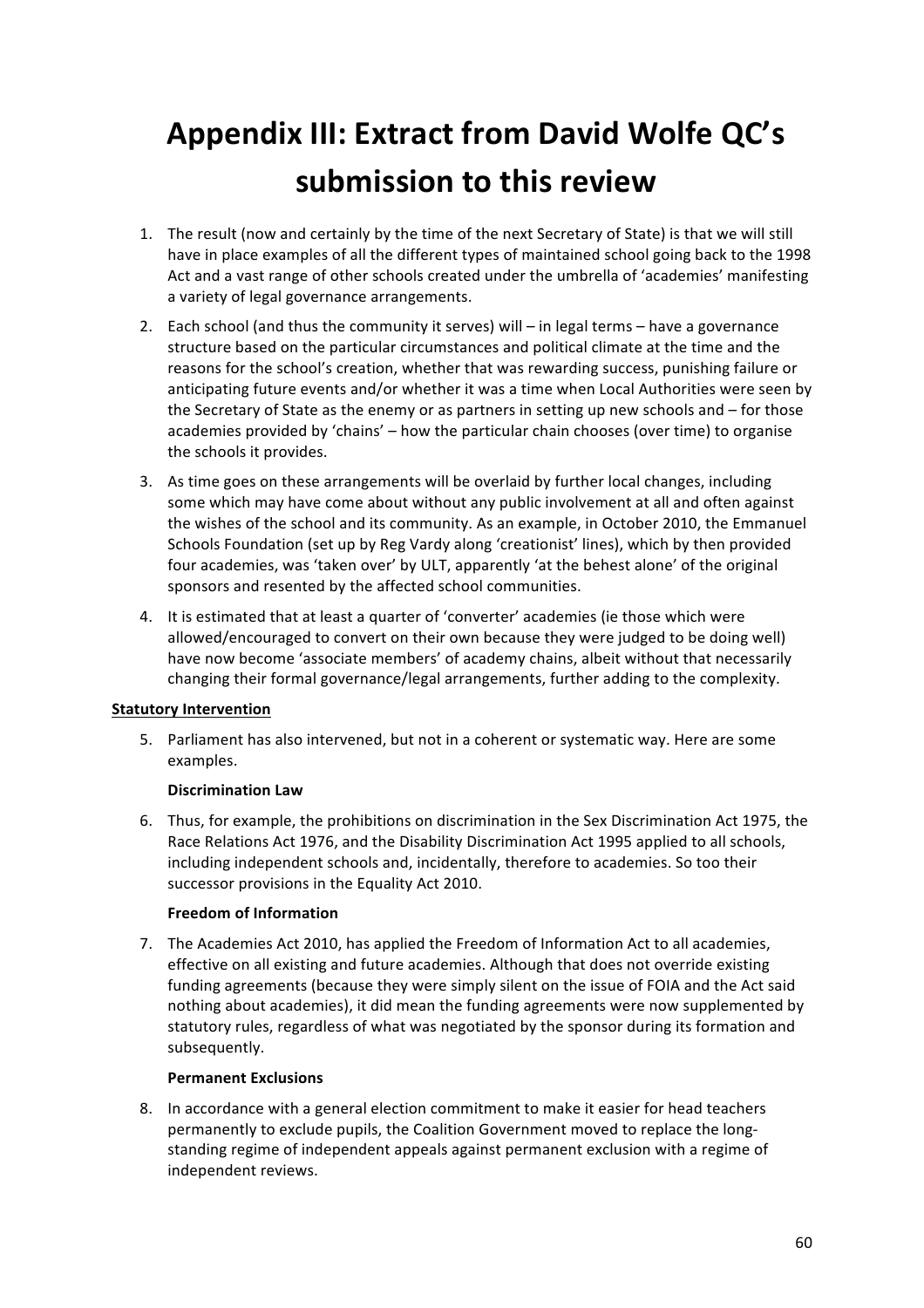- 9. The legal problem which then arose was that the permanent exclusion/appeal regime in Education Act 2002 only applied directly to permanent exclusions from maintained schools. The funding agreements for some academies contractually bound them to follow the maintained school statutory regime (thus if that latter changed, they would follow automatically). But some agreements had 'hard wired' a regime of appeals, and some had even gone as far as directly to incorporate (albeit selectively) provisions from the regulations and guidance which would have applied to maintained schools at the time. That, in turn, meant that changing the statutory provisions for maintained schools (to weaken the position of the excluded pupil) would indirectly bite on some but not all academies.
- 10. This resulted in statutory intervention effectively to override the funding agreements. In particular, the newly created  $s$  51A of the Education Act 2002 – which applies only to England, leaving the old regime under s 52 applying only now to Wales paved the way for Part 4 of the School Discipline (Pupil Exclusions and Reviews) (England) Regulations 2012 (SI 2012/1033) which replicated (in substance) the permanent exclusion regime as it now applies in maintained schools for academies (although not accompanied by the statutory rules on behaviour policies, which might be thought to underpin permanent exclusion).
- 11. Accordingly, secondary legislation has overridden funding agreements, albeit in a way which, perhaps, academies might have welcomed and which could possibly have been achieved by renegotiating all the problematic agreements.

### **Special Educational Needs**

- 12. That process is now to go one step further, if proposals currently in the Children and Families Bill 2013 come into effect. Among other things, the Bill repeals and replaces the whole of Part 4 of the Education Act 1996 which makes provision for special educational needs (SEN) in maintained schools.
- 13. The proposed provisions would treat academies equivalently to maintained schools for all purposes when it comes to SEN (which has not been the case to date). These changes are being brought about by primary legislation (cf the secondary legislation used for exclusions, as above) perhaps in recognition of the fact that, in many instances, it will, in practice, make it harder for academies to resist being named in SEN statements.
- 14. Crucially, these statutory provisions will specifically override funding agreements in a way which most probably could never have been achieved by agreement. As below, that sets a notable precedent in legal and political terms.

### **Other Issues: The Operation in Practice of Funding Agreements**

- 15. As explained above, the statutory provisions which prescribe the framework for exclusions, admissions and the curriculum in maintained schools do not apply to academies. These matters were determined by the specific funding agreement for the particular academy.
- 16. That, of course, throws up interesting legal and enforcement issues, because parents/pupils are not parties to those agreements. Successive Secretaries of State have been reluctant publicly to confront the fact that funding agreements made it harder – compared to the position in an equivalent maintained school, where the rights are statutory and can be enforced by judicial review  $-$  for parents and pupils to enforce their rights.
- 17. As far as I am aware, the courts have only considered this issue in one appeal from the Firsttier Tribunal (FTT) brought before the Upper Tribunal (UT) in SC v London Borough of Hackney. The issue in that case was whether or not the FTT had jurisdiction to consider appeals against the Local Authority's refusal to name Mossbourne Academy in the SEN statements of some children whose parents requested it. In considering that issue, the UT had to consider what would happen if the FTT ordered that Mossbourne should be named,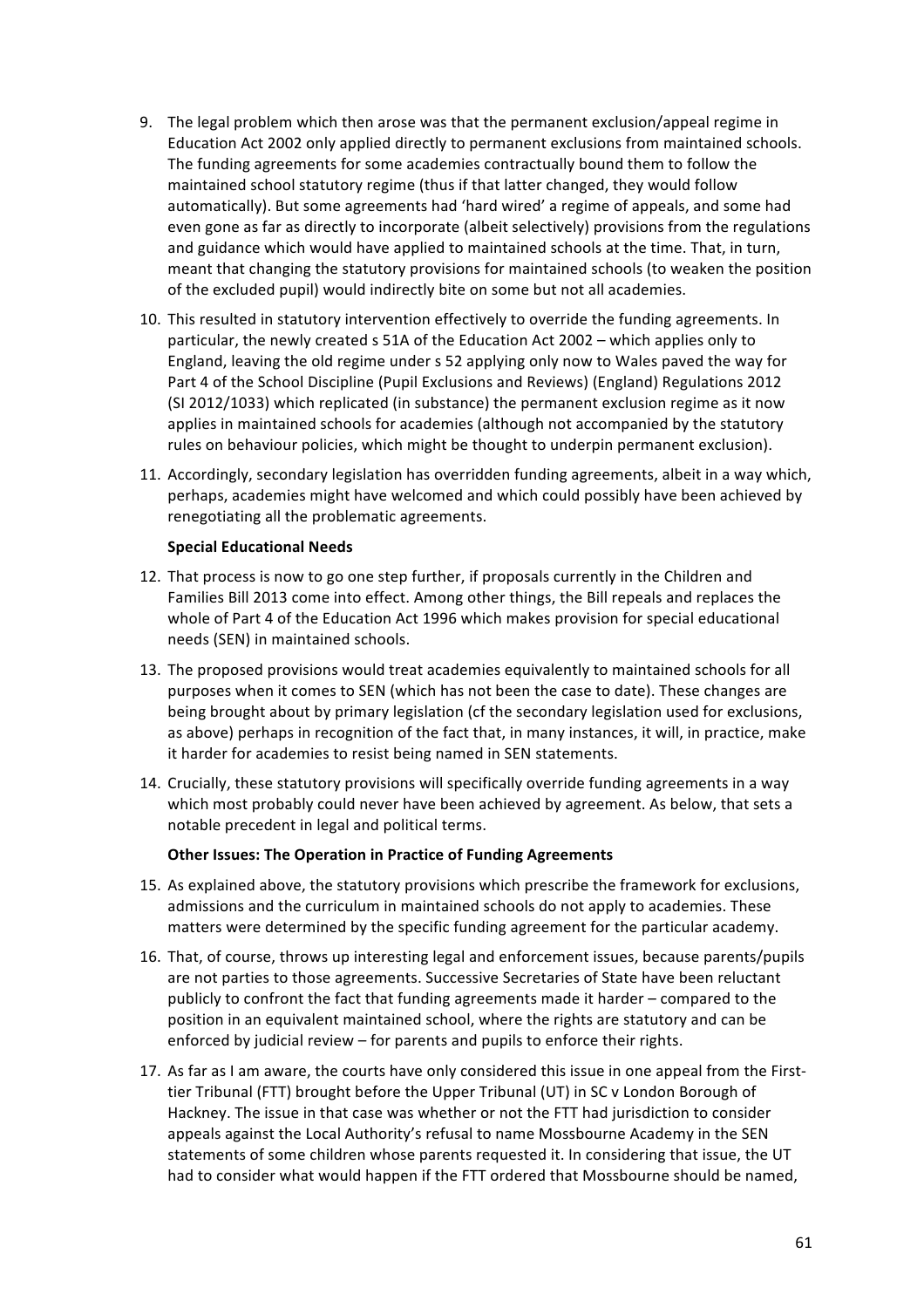and Mossbourne nonetheless refused to admit the child in question. The UT judge found a way. As far as I know, it has not yet been tested in practice. But even if it works in practice, it is highly convoluted and certainly does not provide parents/pupils with easy access to justice.

### **Does the Diversity of Arrangements Matter?**

- 18. For the time being there are three big problems (although no doubt there will be others), which will grow over time:
- 19. First: the circumstances of individual schools will change such that the specific and particular legal and governance structure (including thus whether stand-alone or sponsored, which sponsor/chain/etc) which might have been appropriate at the time of their creation, are no longer suitable.
- 20. Secondly: politicians of all parties (and thus presumably the next Secretary of State) continue to want to make changes to the school system (indeed the public demands it in many instances) which, given that it is no longer a system at all, they will struggle to do.
- 21. Thirdly: Local Authorities still have statutory obligations when it comes to education of the children in their area; and indeed, the public still expects action from them. But their ability to respond meaningfully gets ever less.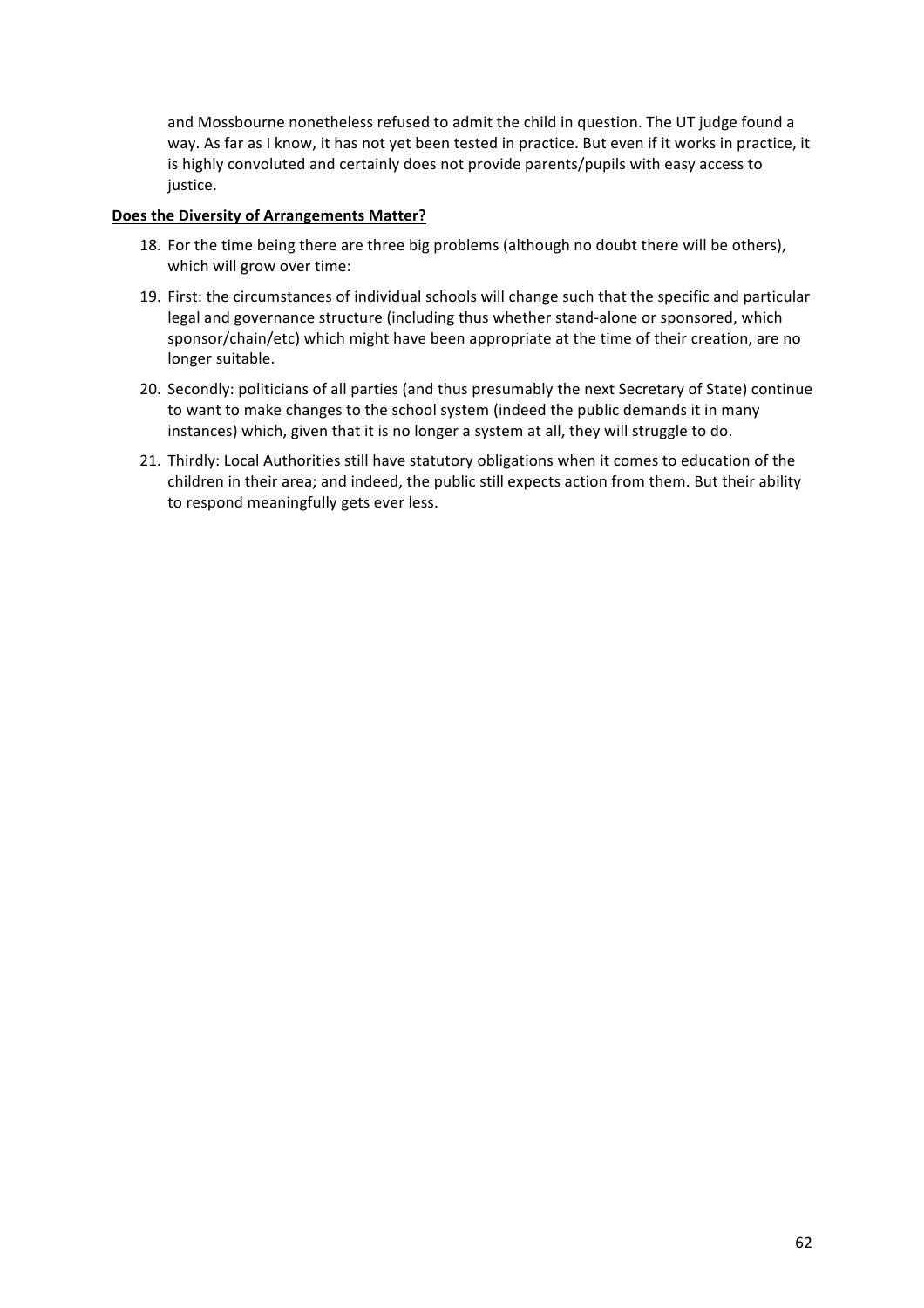# **Appendix IV: Potential support services from not-for-profit providers**

### 1. Legal and Governance support for Schools

### **Governance**

Advising on governance with regards the governing documents, charity law, company law and advice on governor's duties and responsibilities.

### **Trading and Income generation**

Advice on the charity law regulations relating to the generation of income and fundraising and formation of trading arms.

### **Property issues**

Advice on the content of e.g. leases or other tenure documents.

### **Intellectual property**

Advice and legal support on how to protect the intellectual property of the school

### **Contracts and procurement**

Dealing with a wide range of commercial issues such as the advising transferring and renewing of general contracts and agreements and the drafting of contracts

### **2.** Academy Conversion of Schools

Academies are independent schools, governed by a combination of charity law, company law, employment and contract law (the Funding Agreement with the Secretary of State). The Academies Act 2010 enables all types of schools to apply to the Department for Education for Academy status. When converting to an Academy, the Governing Body will need advice on a number of areas including -finance; human resources, property and **legal advice.** 

The Legal issues that would arise when converting to academy status:

- employment issues which will need to be considered (TUPE)
- The transfer of land, assets and facilities provided by the school (i.e. Children's Centres, Sports facilities, Special Educational Needs resources)
- Agreeing the Commercial Transfer Agreement with the Local Authority
- Establishing the Academy Trust, a private company limited by guarantee, which will be responsible for running the Academy
- Advising on the duties of the Members and Directors

### **3.** Employment and Human Resources Advice to Schools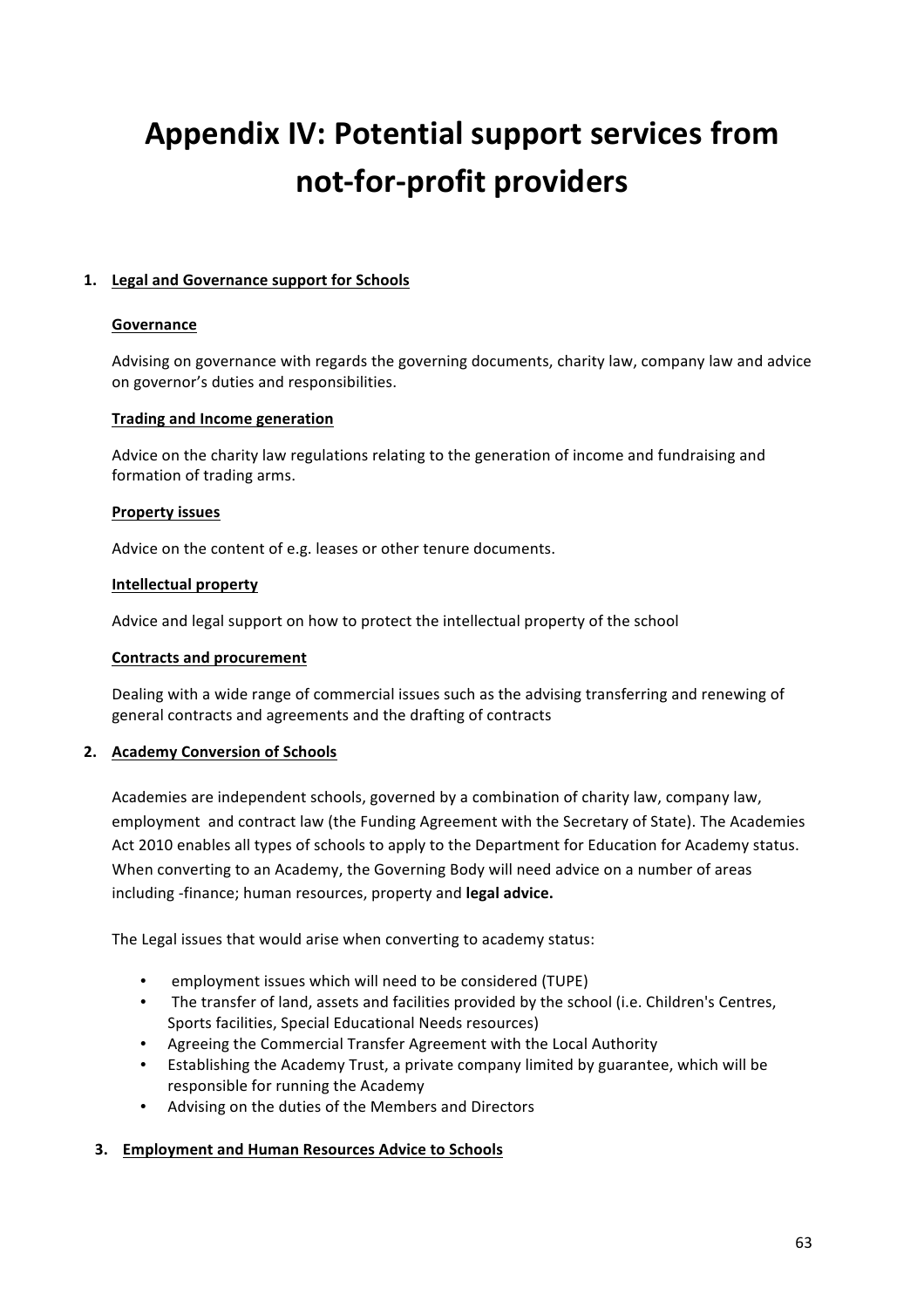The breakdown in employee relations can have a significant impact on the day to day running of a school and the staff morale. For maintained schools with delegated budgets or Academies, the respondents to claims will be the Governing Body. Therefore, it is important that schools have access to *legal advice* at an early stage to reduce the risk of claims being made against them. Although a school may be able to access advice from a human resources provider, it is important that **legal advice** is not detached or inaccessible. This service can be provided by an experienced HR consultant that can respond to queries in person via the telephone or online:

Potential legal issues that could arise in a school:

- Employee benefits and rights
- Dismissal and grievance procedures
- Varying contracts of employment
- All forms of discrimination
- Transfers of undertakings ("TUPE")
- The outsourcing of services and the employment consequences for the school and staff (e.g. catering/cleaning services)
- Restructures and redundancy
- Advising on settlements and negotiating the terms of compromise agreements (via partner Solicitors Practice)
- Advising and assisting with the preparation of all types of claims being lodged by employees at the Employment Tribunal, in the County Court or the Employment Appeals Tribunal (via partner Solicitors Practice)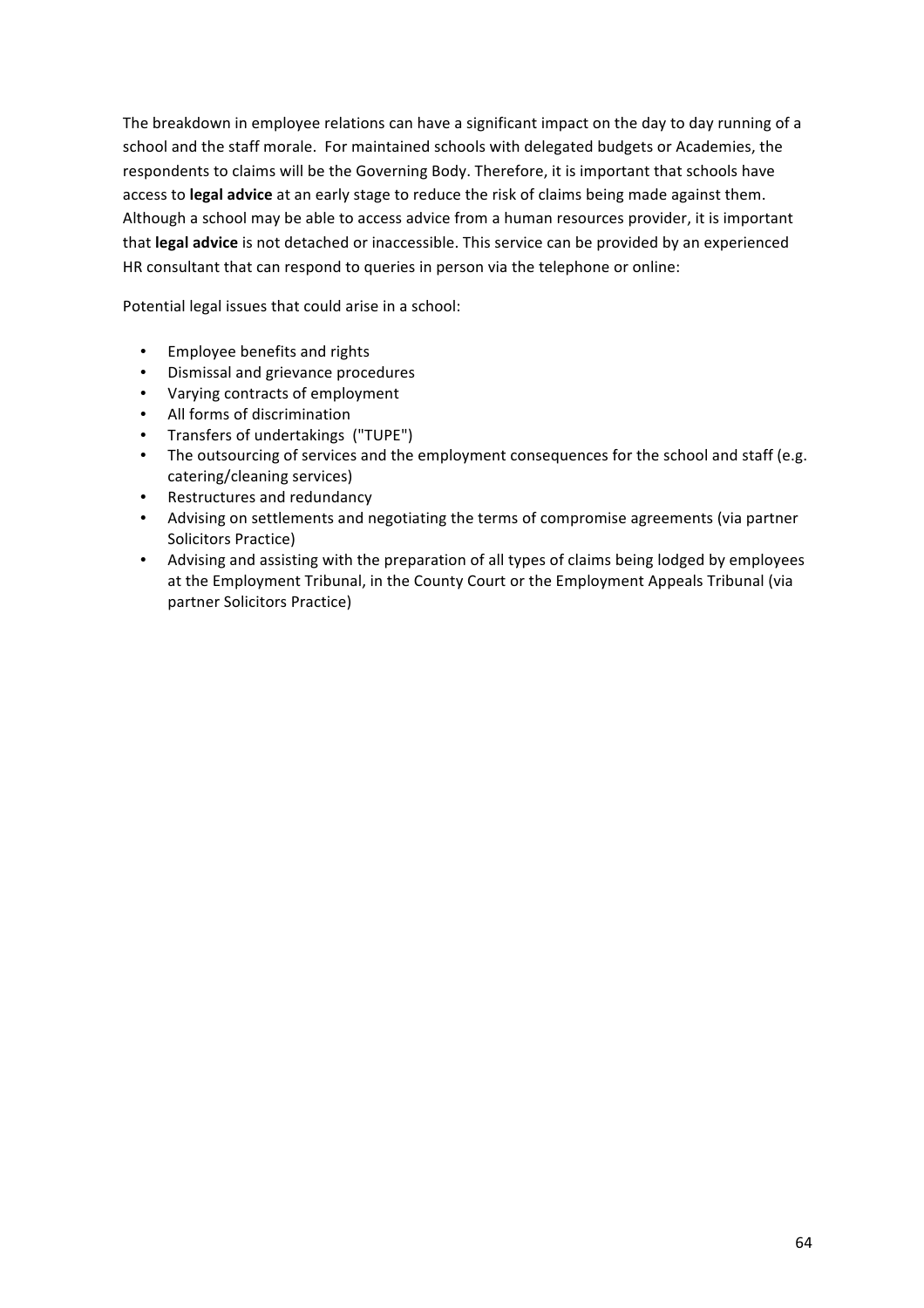# **Appendix V: Statutory duties of Local Authorities**

i **On high quality provision:** Education Act 1996 Section 13A. Duty on Local Authorities to exercise their relevant education functions with a view to promoting high standards.

ii On sufficiency: Education Act 1996 Section 14(1). Duty on Local Authorities to secure sufficient primary and secondary schools.

iii On insufficient choice: Education Act 1996 Section 14(3A): Local Authorities to exercise their duty to secure sufficient schools with a view to securing diversity in the provision of schools and increasing opportunities for parental choice.

iv **On new schools:** Education and Inspections Act 2006 Sections 6A, 7, 9, 10 and 11, as amended by Education Act 2011 section 37. This sets out the process for establishing new schools, including a requirement to give precedence to proposals for new academies.

v **On admissions:** School Standards and Framework Act 1998, Sections 84, 86, 92 and 94. These require Local Authorities to comply with the School Admissions Code, publish information about admissions arrangements of schools in their area, and make arrangements to enable parents to apply for their preferred schools and appeal against admissions decisions.

vi Education (Admission Arrangements and Co-ordination of Admission Arrangements) (England) Regulations 2012 

vii The Code places a duty on Local Authorities to refer objections to the Schools Adjudicator if they suspect a school's admission arrangements are unlawful. It also requires Local Authorities to report annually to the school adjudicator on admissions in their area.

viii **On school transport:** Education Act 1996, Section 508B requires Local Authorities to make provision for suitable home-to-school transport for eligible children, including those who are disabled or have special educational needs.

ix **On educational excellence:** Education Act 1996, Sections 13 and 13A, sets a general duty on Local Authorities to secure efficient primary and secondary education that meets the needs of their local areas and to promote high standards. Education Act 2002, Sections 79, 85 and 88, sets out Local Authorities' duties to ensure implementation of the national curriculum.

x **On challenging under-performance:** Education and Inspections Act 2006, Sections 63, 64, 65 and 66, sets out Local Authorities' powers of intervention in failing schools. Section 69A (as amended by the Education Act 2011) empowers the Secretary of State to direct LAs to use their powers to give warning notices. Education Act 2005, Section 15, requires Local Authorities to produce a written statement of action they propose to take when the Chief Inspector decides that a school requires special measures or significant improvement. Regulation 6 of the School Staffing regulations (2009/2680) requires LAs to make a written report of any concerns about performance of head teacher to the governing body of a maintained school

xi **On publishing school-level data:** The Education School Information (England) Regulations 2008 SI 2008/3093 Regulation 5 requires Local Authorities to publish a composite prospectus of all primary